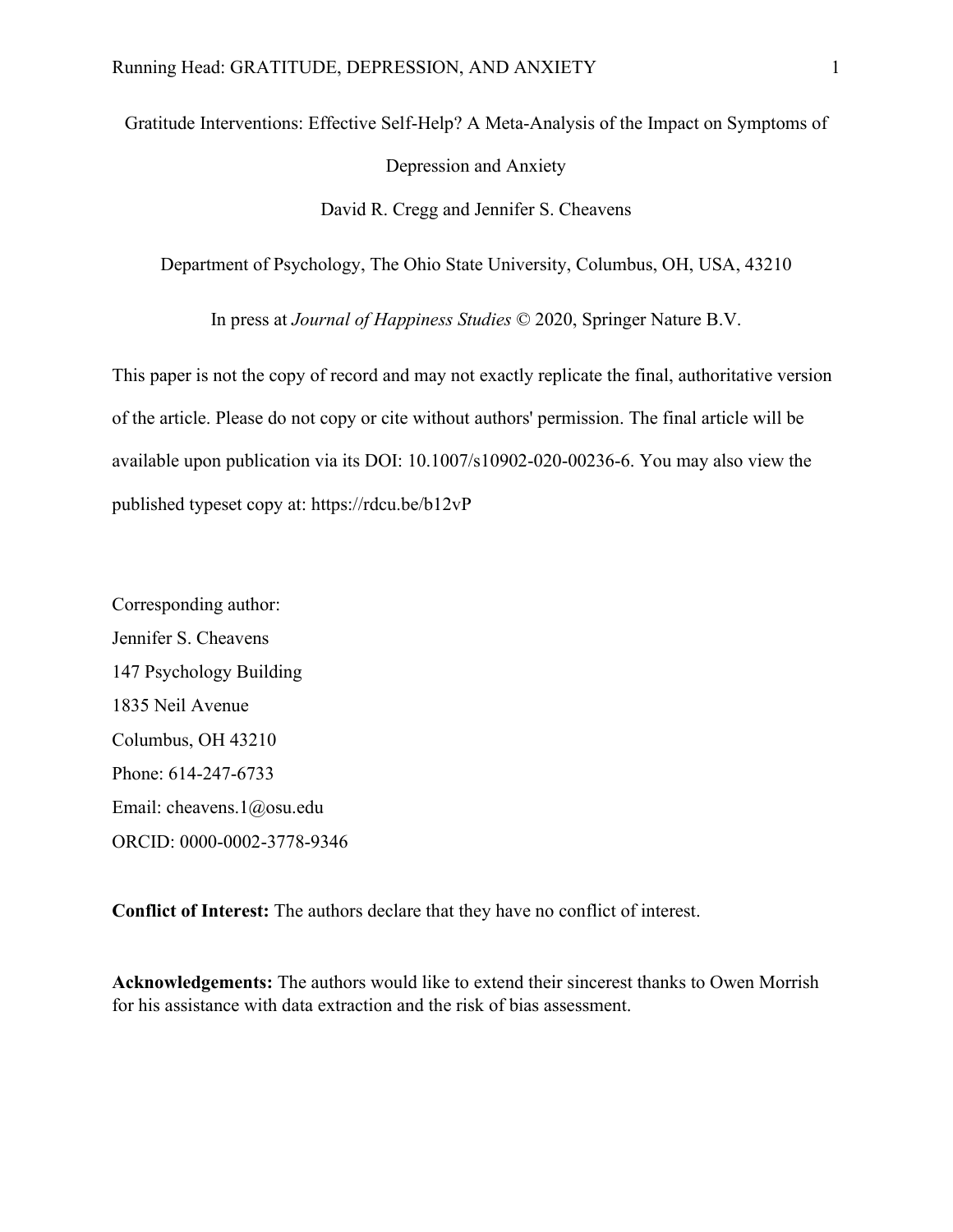#### Abstract

Research suggests gratitude interventions, designed to increase appreciation of positive qualities, situations, and people in one's life, may improve psychological well-being (e.g., Seligman et al., 2005). Accordingly, mental health practitioners have promoted gratitude interventions as a means of self-help. However, results from previous reviews (Davis et al., 2016; Wood, Froh, & Geraghty, 2010) suggest that well-being improvements associated with gratitude interventions may be attributable to placebo effects. With this meta-analysis, we examined the efficacy of gratitude interventions ( $k = 27$ ,  $N = 3,675$ ) in reducing symptoms of depression and anxiety at post-test and follow-up periods. Gratitude interventions had a small effect on symptoms of depression and anxiety at both post-test ( $g = -0.29$ ,  $SE = 0.06$ ,  $p < .01$ ) and follow-up ( $g = -0.23$ ,  $SE = 0.06$ ,  $p < .01$ ). Correcting for attenuation from unreliability did not change results. Moderation analyses indicated effect sizes were larger for studies using waitlist, rather than active, control conditions at post-test and follow-up. We did not find consistent evidence for effects of other moderator variables (e.g., risk of bias, depressive symptom severity, or type of intervention used). Our results suggest the effects of gratitude interventions on symptoms of depression and anxiety are relatively modest. Therefore, we recommend individuals seeking to reduce symptoms of depression and anxiety engage in interventions with stronger evidence of efficacy for these symptoms.

*Keywords*: gratitude, thanks, intervention, positive psychology, depression, anxiety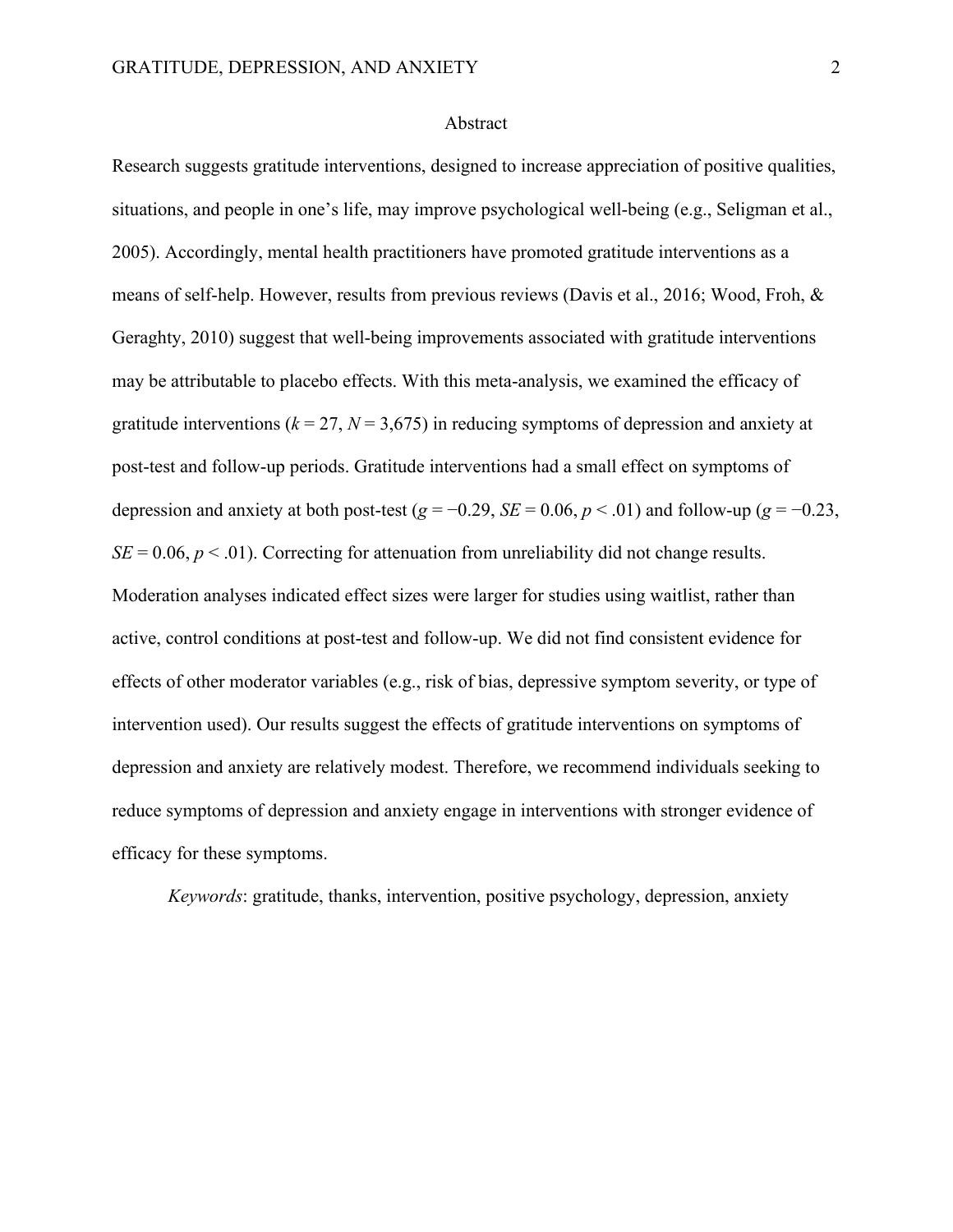Gratitude is a state of affirming the goodness or good things in one's life, accompanied by a recognition that the sources of this goodness lie at least partially outside the self, such as with the good intentions of another person (Emmons  $\&$  Stern, 2013). Gratitude may be elicited by another person when he or she provides some aid or benefit, but it may also stem from nonsocial sources, such as a feeling of thanks for waking up in the morning (Wood, Froh, & Geraghty, 2010). A number of studies have demonstrated that gratitude has strong associations with measures of well-being, including positive correlations with positive affect, life satisfaction, extraversion, and forgiveness, and negative associations with neuroticism and substance abuse (see Watkins, 2014 and Wood et al., 2010 for reviews).

Additionally, the relationship between gratitude and symptoms of depression and anxiety has been the focus of a number of empirical studies (see Petrocchi & Couyoumdjian, 2016 for a review). For example, both Stoeckel, Weissbrod, and Ahrens (2014) and Watkins, Woodward, Stone, and Kolts (2003) found an inverse correlation of moderate strength between gratitude and symptoms of depression (*r* = −.48 and *r* = −.56, respectively). Likewise, Krumrei and Pargament (2008) reported an inverse association of moderate strength between gratitude and symptoms of anxiety (*r* = −.46). Additionally, Kendler et al. (2003) reported a reduced lifetime prevalence of Generalized Anxiety Disorder among those scoring higher in thankfulness, *OR* = .82. Although investigators are just beginning to uncover the specific mechanisms by which gratitude relates to depression and anxiety, there are several possible explanations for the inverse association between these variables. First, as Wood, Froh, and Geraghty (2010) noted, gratitude is associated with interpreting various stimuli and life events in positive terms, which contrasts with the selective attention to negative qualities of the self, the world, and the future that is characteristic of depression and anxiety (Mogg & Bradley, 2005; Peckham, McHugh, & Otto, 2010).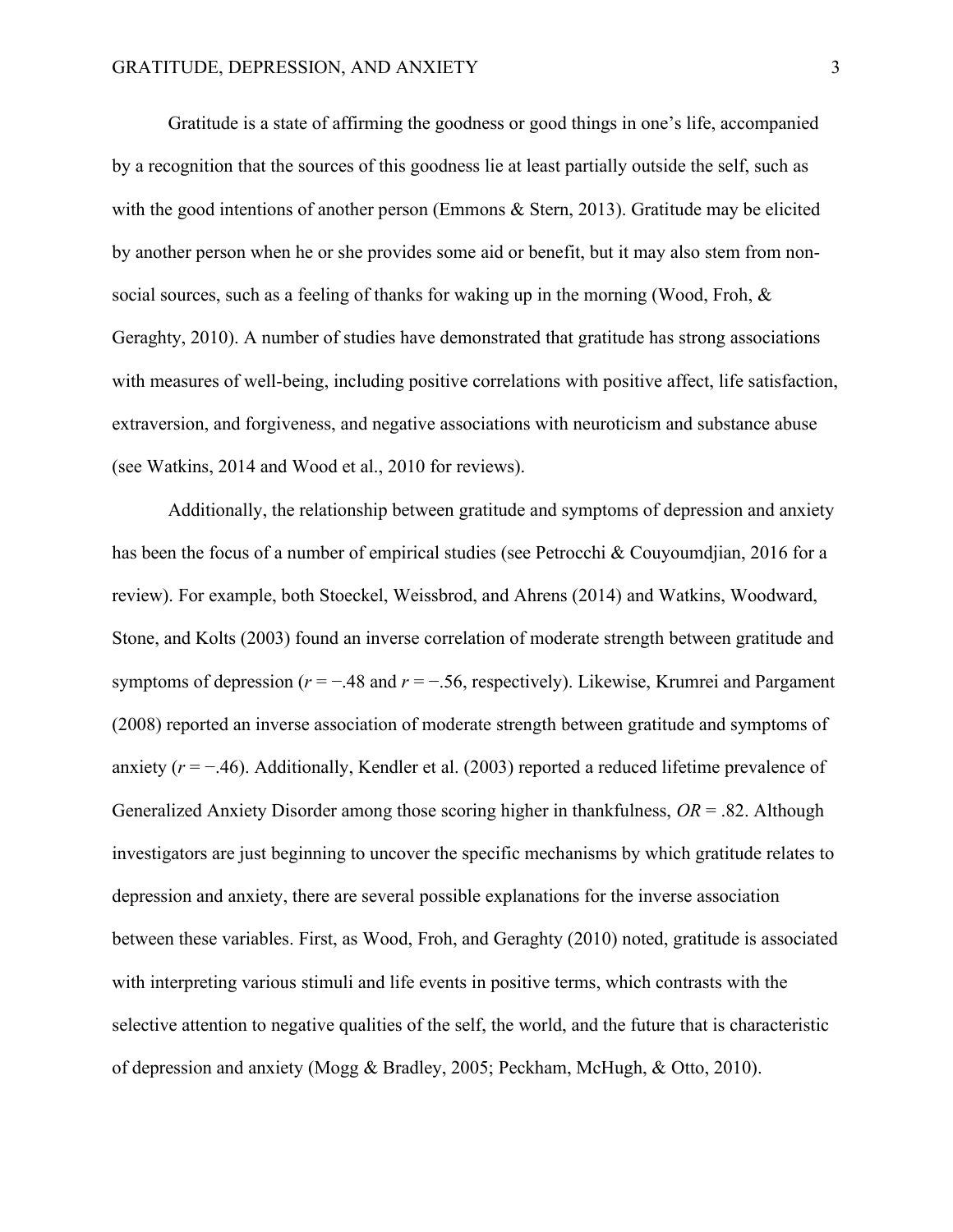Consistent with Wood et al.'s idea, Petrocchi and Couyoumdjian (2016) found the inverse relationship between gratitude and symptoms of depression and anxiety is accounted for by a less critical, less punishing, and more compassionate view of oneself. Researchers have also found gratitude is associated with greater relationship connection and satisfaction (Algoe, Gable, & Maisel, 2010), which are well-established buffers against psychopathology (Seppala, Rossomando, & Doty, 2013). Finally, another way gratitude may guard against anxiety, in particular, is its relationship with uncertainty. A well-known characteristic of the worry observed in anxiety disorders is an intolerance of uncertainty (Carleton et al., 2012). Practicing gratitude may train one to be content in his or her present circumstances, whatever they may be, thus attenuating a fear of uncertain outcomes.

Given that gratitude is associated with a number of positive qualities, researchers have designed and tested several interventions to increase gratitude. For example, Emmons' and McCullough's (2003) seminal study asked participants to record five things for which they felt grateful each week for 10 weeks. They found significant increases in positive affect and hours spent exercising among the gratitude group, as well as improved sleep quality and reduced physical symptoms. Several researchers have also reported significant effects of gratitude interventions on symptoms of depression and anxiety. For instance, Seligman and colleagues (Seligman, Steen, Park, & Peterson, 2005) compared the effects of two gratitude interventions to a control condition (journaling about early memories) for reducing depressive symptoms. In the first gratitude condition, named "three good things," participants were instructed to keep a daily record of three good things and explain why they happened for one full week. In the second gratitude condition, named the "gratitude visit," participants were asked to write and personally deliver a letter to someone they had never properly thanked. Seligman et al. found the three good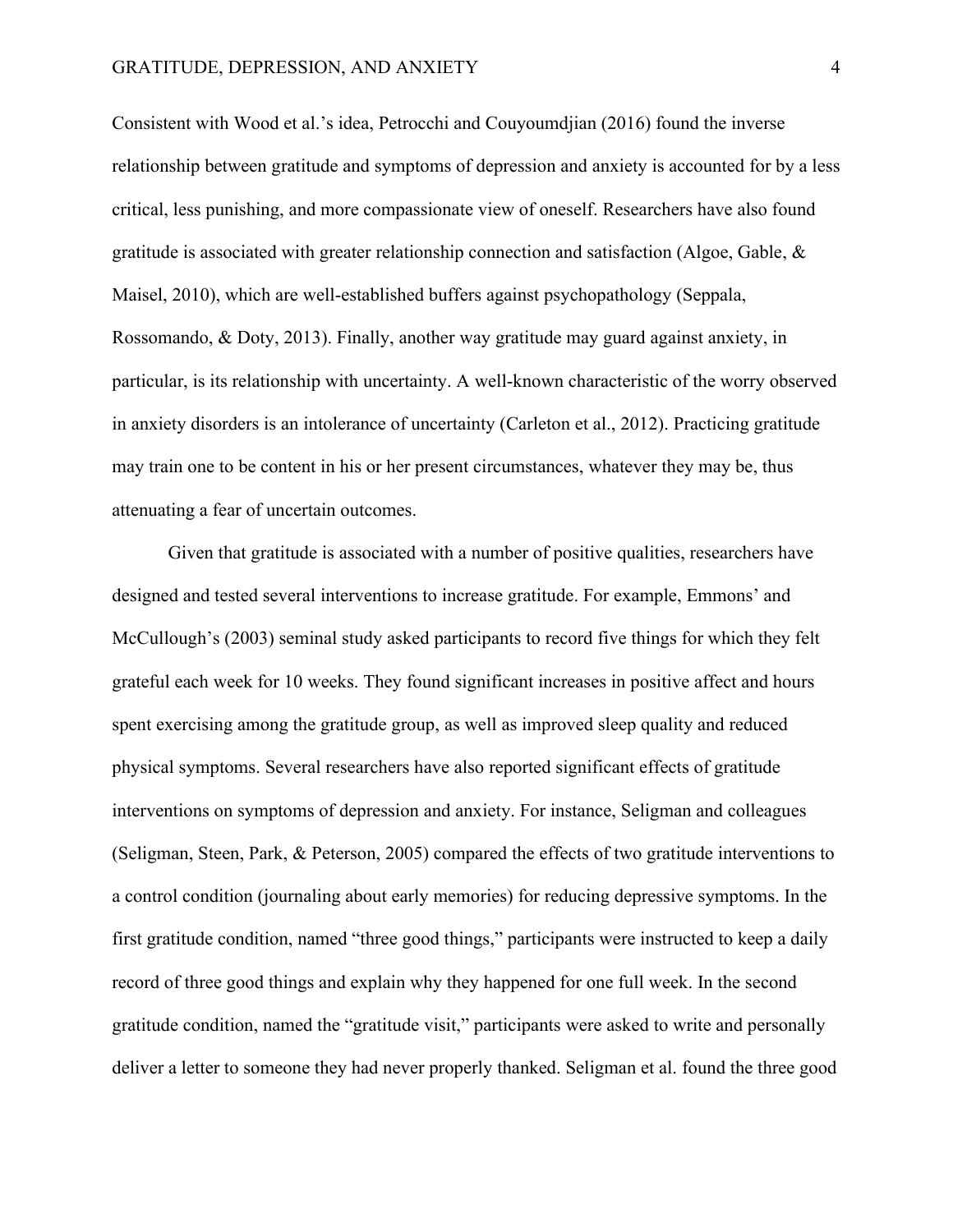things exercise led to reduced depressive symptoms for up to six months compared to the control group, and the gratitude visit reduced depressive symptoms for up to one month (although it had the largest positive improvements at post-test).

In a study on how gratitude interventions affect anxiety within a clinical sample, Kerr, O'Donovan, and Pepping (2015) recruited individuals on a waitlist for an outpatient psychology clinic. Client difficulties included depression, anxiety, and PTSD, as well as substance use and eating disorders. Individuals were randomized to either record up to five things they felt grateful for in the past day for 14 days, or to keep a daily mood diary in the control condition. The researchers found the gratitude intervention – but not the control task – significantly reduced anxiety over the 14-day period. Geraghty, Wood, and Hyland (2010) obtained similar results. Using an online community sample, they randomized participants to a waitlist condition or to a gratitude condition, in which participants listed six items for which they were grateful each day for 14 days. The gratitude condition led to significant reductions in worry, whereas the waitlist group experienced little change from baseline. Based on results such as these, researchers have suggested gratitude interventions may be an effective, low-cost, and easily implementable psychotherapeutic tool (Duckworth, Steen, & Seligman, 2005; Seligman, Rashid, & Parks, 2006).

However, in spite of these seemingly promising findings, a qualitative review by Wood, Froh, and Geraghty (2010) questioned the efficacy of gratitude interventions for a variety of outcomes, including depression and anxiety. <sup>1</sup> The authors argued many of the intervention studies included control groups that made inferences about the efficacy of gratitude interventions ambiguous. For example, they pointed out studies that, instead of including a neutral control

 $<sup>1</sup>$  Additional outcomes reviewed included body dissatisfaction, changes in positive and negative affect, life</sup> satisfaction, sleep quality, and physical pain.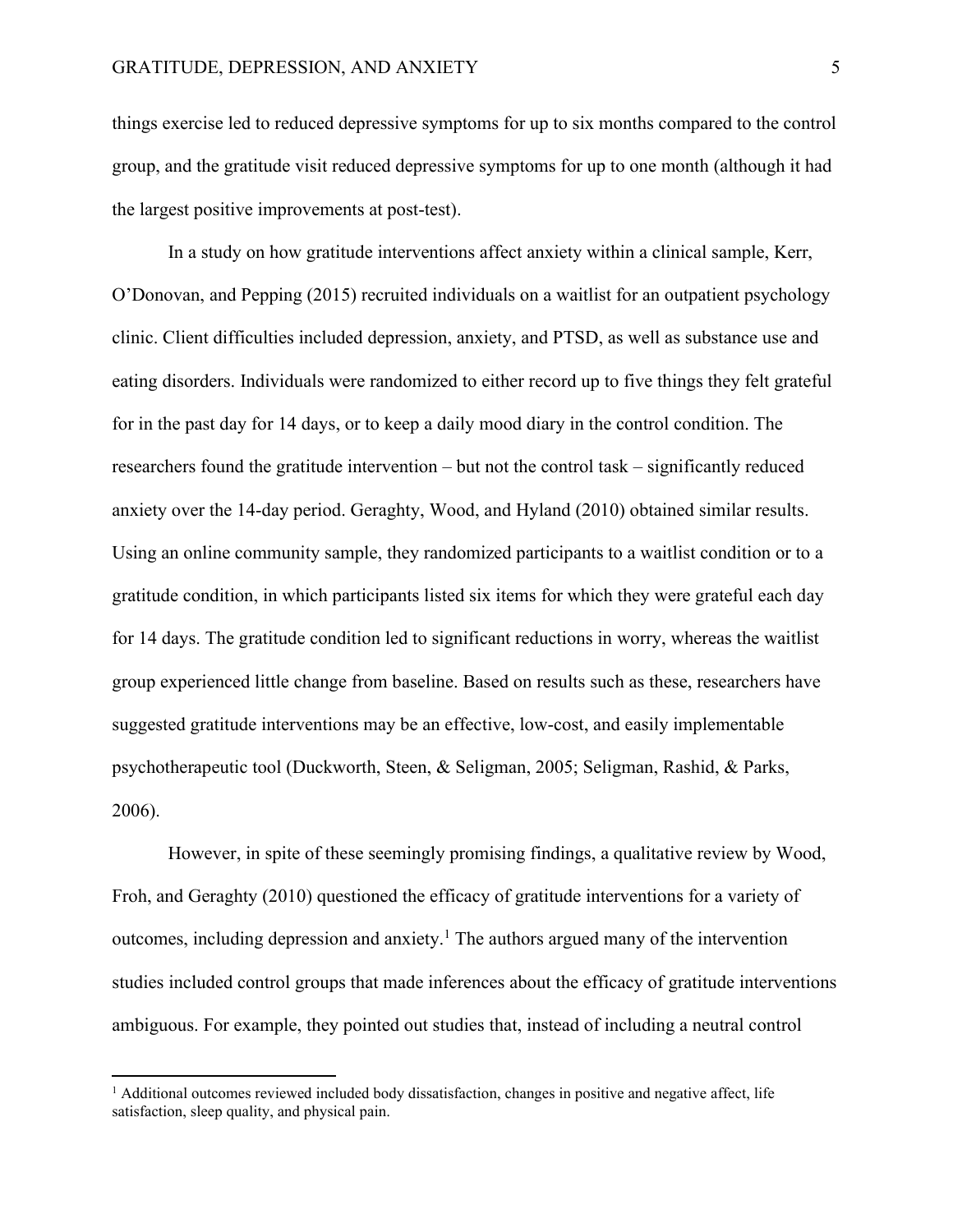task, included comparisons that may actually have harmful effects, such as listing hassles (Emmons & McCullough, 2003) or things one was unable to accomplish over the summer (Watkins et al., 2003). Relying on control conditions that may have effects in the opposite direction of the gratitude intervention (i.e., increasing symptoms of distress or reducing wellbeing) may inflate the effect size estimate. Conversely, a study by Lyubomirsky and colleagues with a more neutral control condition (writing about one's weekly schedule) found the gratitude intervention to have little effect on symptoms of depression (Lyubomirsky, Dickerhoof, Boehm, & Sheldon, 2011). Given the heterogeneity of these control groups, Wood, Froh, and Geraghty (2010) cautioned against a premature declaration of the success of gratitude interventions until more rigorous investigations could be conducted. Indeed, they noted of the 12 interventions included in their review, "only a very small number show that gratitude interventions are more effective than genuine controls" (Wood et al., 2010, p. 898).

Responding to Wood et al.'s (2010) critique, Davis et al. (2016) recently conducted a meta-analysis investigating the effects of gratitude interventions on gratitude, anxiety, and psychological well-being. They found gratitude interventions had generally limited effects, with effect sizes ranging from *d* = 0.31 for a measurement-only control (i.e., waitlist) to *d* = −0.03 for a "psychologically active" comparison (i.e., one that might be reasonably expected to promote psychological well-being, such as an automatic thought record). Based on these results, the authors concluded the evidence for the efficacy of gratitude interventions on psychological wellbeing, anxiety, and even gratitude itself is weak.

Although the conclusions reached by Wood et al. (2010), and later by Davis et al. (2016), question the benefits of gratitude interventions, these exercises have grown quite prominent in popular culture as a means of self-help. Paid-subscription smart-phone applications like Happify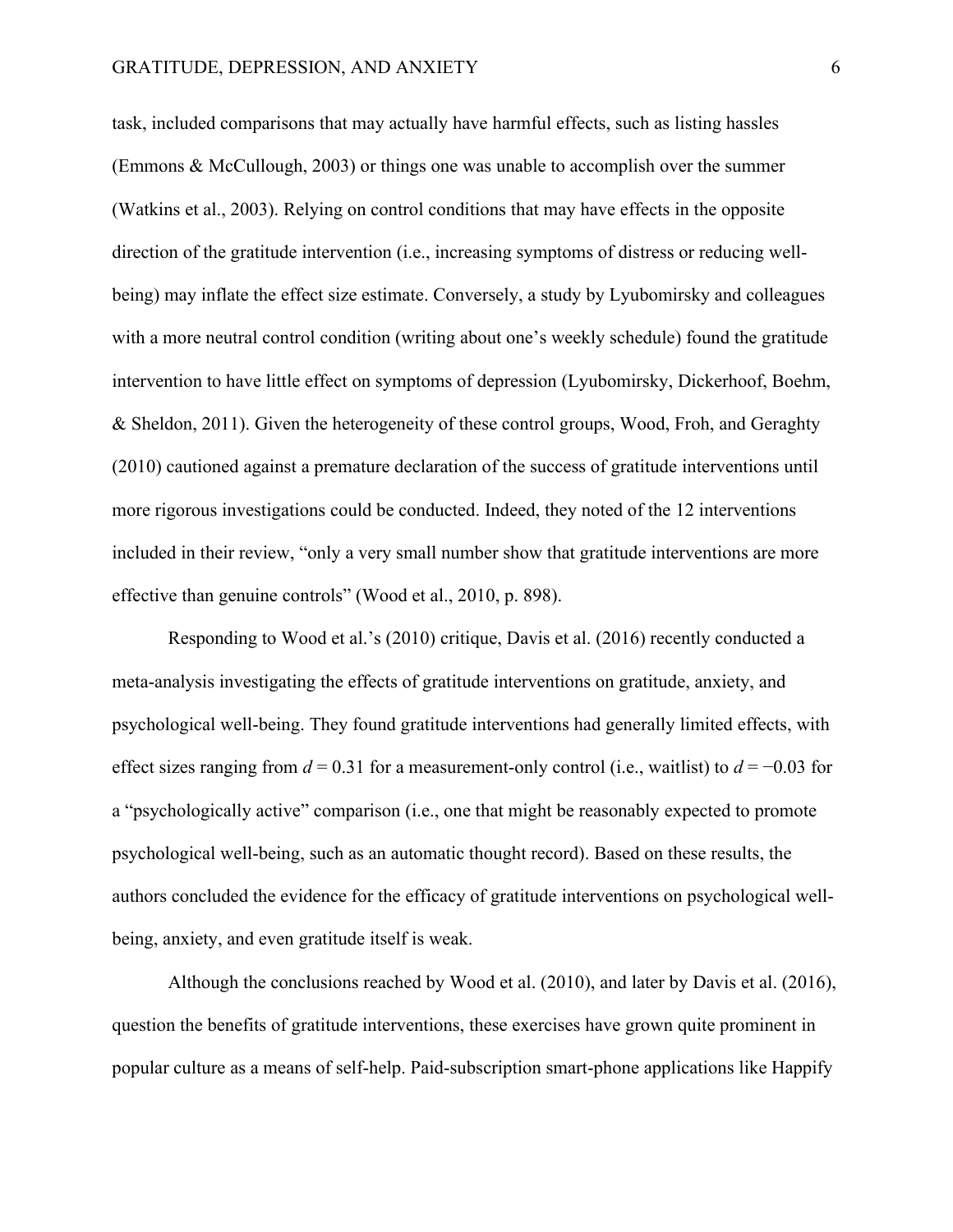(2016), best-selling books like *The Gratitude Diaries* (Kaplan, 2015), and magazine editorials (Graff, 2016) all claim that gratitude interventions will enhance one's life. Additionally, university wellness centers have begun to advocate for the use of gratitude interventions as therapeutic tools (Emmons, 2013; "Heart Centered Practices"). With such widespread use, it is important to determine whether gratitude interventions are indeed efficacious for specific psychological symptoms, such as depression and anxiety, which are among the most common mental health problems (Kendrick & Pilling, 2012).

Our meta-analysis extends the work of past reviews in several ways. First, new studies on gratitude interventions have been published since the prior reviews in this area. Our metaanalysis updates the literature for all studies published before May  $17<sup>th</sup>$ , 2018 (see methods). Second, past meta-analyses of gratitude interventions have focused on positive psychological functioning, such as positive affect (Sin & Lyubomirsky, 2009) and life satisfaction (Davis et al., 2016). To date, ours is the first to conduct focused analyses on effects for symptoms of depression and anxiety. Sin and Lyubomirsky's (2009) meta-analysis assessed the effects of positive psychology interventions (PPIs) on symptoms of depression, but only four of the included studies used a gratitude intervention; thus, it was not possible to disentangle the effect of PPIs in general from the specific effect of gratitude interventions. Davis et al. (2016) also included measures of depression and anxiety. However, depression and life satisfaction scores were aggregated to create a "psychological well-being" outcome, and only 10 of the 21 studies for this aggregate outcome included a depression measure; thus, the unique effect for symptoms of depression could not be obtained. Their anxiety effect size also included a measure of marital satisfaction (Snyder, 1998), which may capture marital distress rather than anxiety-specific symptoms, such as worry (Meyer, Miller, Metzger, & Borkovec, 1990). Additionally, their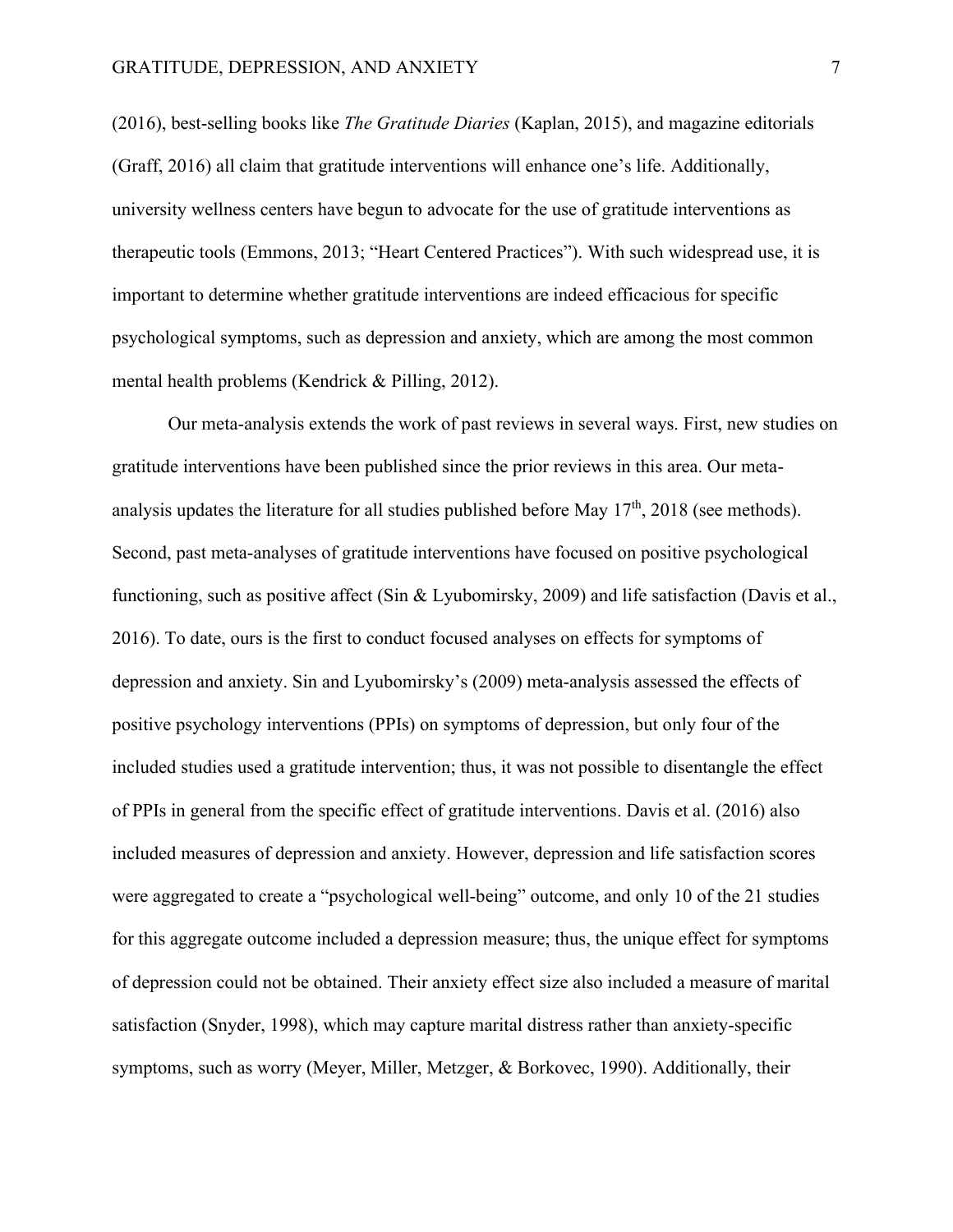inclusion of comparison groups with demonstrated therapeutic value makes conclusions drawn from their anxiety analysis ambiguous. For example, evidence suggests that comparison conditions such as progressive muscle relaxation (Cheung, Molassiotis, & Chang, 2003) and automatic thought records (Persons & Burns, 1985) reduce symptoms of depression and anxiety. Therefore, in Davis et al.'s meta-analysis, it is uncertain whether gratitude interventions are ineffective for anxiety symptoms, or if they only improve symptoms to the same degree as other therapeutic interventions. Similarly, they did not distinguish between neutral and therapeutic controls in their moderator analyses of psychological well-being. As articulated by Chambless and Hollon (1998), such comparisons are inherently difficult to interpret, as null results may stem from a lack of power rather than equivalency between groups. Therefore, to eliminate this ambiguity, we only included studies with no-treatment (waitlist) and neutral comparison groups, i.e., active control tasks that were not intended to be therapeutic interventions and did not have empirical evidence of benefit for depression and/or anxiety.

Most recently, Dickens (2017) published a meta-analysis that found gratitude interventions have a small  $(d = 0.13)$  effect on depression when compared to waitlist or active control tasks. However, she did not report specific effect sizes for each of these two control types, but combined both under the label of "neutral conditions". Additionally, she applied a number of exclusion criteria that limit the generalizability of her results, i.e., excluding studies involving daily gratitude journals, studies lasting three days or less, and studies that involved multiple gratitude interventions. In the current meta-analysis, we did not apply such exclusions, but instead included study duration and type of intervention as moderators of the effect size. For studies with multiple gratitude interventions, we aggregated the effect sizes and ran our models with and without these aggregate scores to include as much information as possible (see details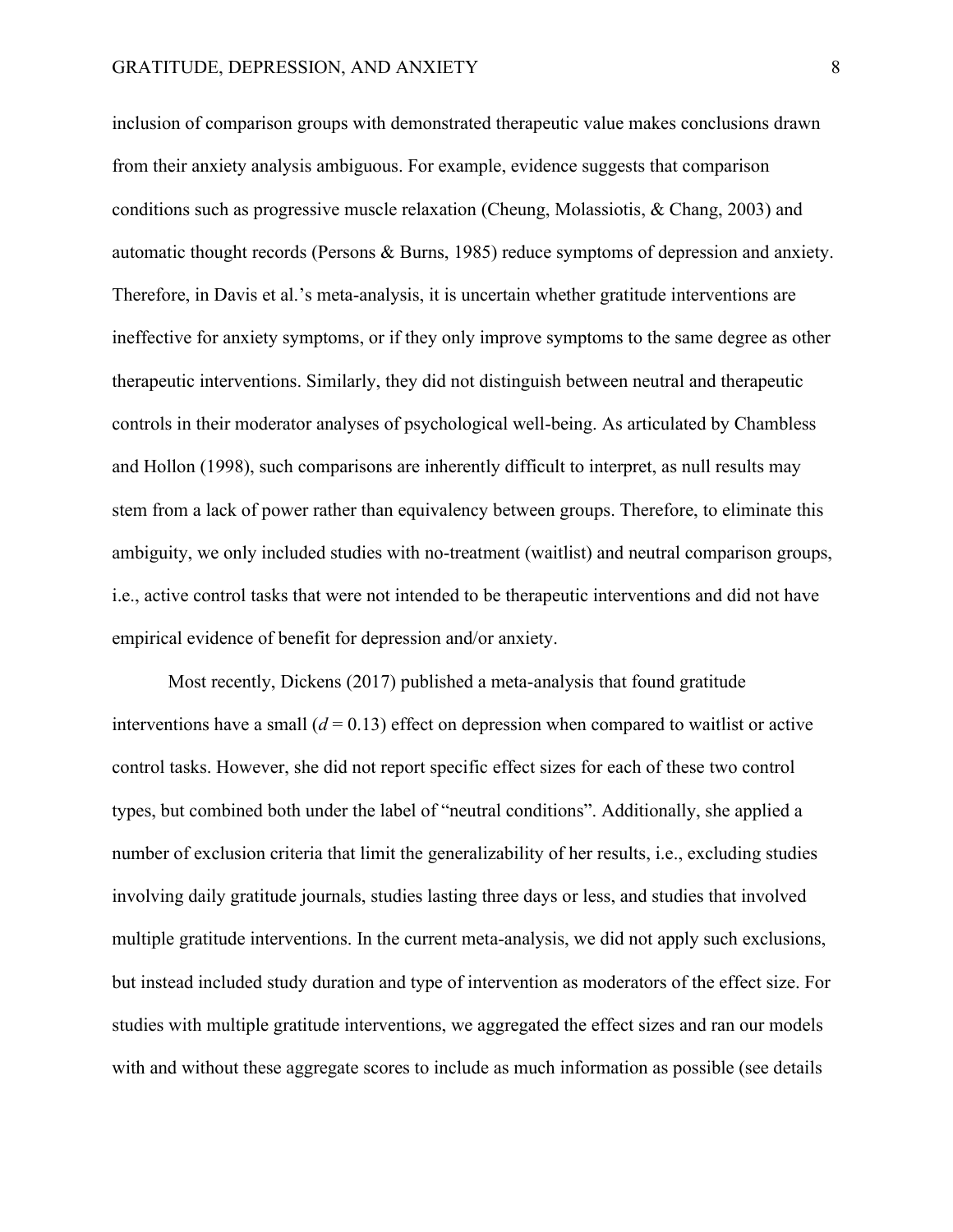under methods). With this broader inclusion criteria, we were able to include the largest number of studies examining depressive symptoms of any published meta-analysis to date. Additionally, the Dickens (2017) meta-analysis did not include symptoms of anxiety.

Additionally, neither Davis et al. (2016) nor Dickens (2017) performed a risk-of-bias assessment<sup>2</sup>. Such an assessment can reveal how study features such as participants' awareness of condition, dropout, and baseline differences may influence effect size estimates. For example, Bolier et al. (2013) found a larger effect size for PPIs with a greater risk of bias. Therefore, to assess for influences of bias, we conducted a risk-of-bias assessment using guidelines developed by the Cochrane Collaboration (Higgins, Altman, & Sterne, 2017).

Finally, for any variable assessed in a meta-analysis, there will be sources of error affecting its accuracy, such as measurement error. The influence of measurement error is particularly important for the outcome measure(s). For any given study in a meta-analysis, the effect size estimate will be attenuated to the extent that there is measurement error (unreliability) in the outcome measure(s) (Hedges & Olkin, 1985). If measurement error is present across studies, then the overall effect size will be attenuated by the cumulative impact of the unreliability across studies. Past meta-analyses of gratitude interventions have not controlled for measurement error in the outcome(s). Therefore, we conducted a correction for attenuation to minimize the influence of unreliability on our effect size estimates. The method for this correction is described in the methods section below.

With this meta-analysis, we examined the effects of gratitude interventions on symptoms of depression and anxiety at both immediate post-test and follow-up periods. Additionally, we

<sup>&</sup>lt;sup>2</sup> Following the recommendation of the Cochrane Collaboration (Higgins et al., 2017), we use the term "risk of bias" here rather than "study quality," as a study may be of the highest possible quality, yet still contain important sources of bias.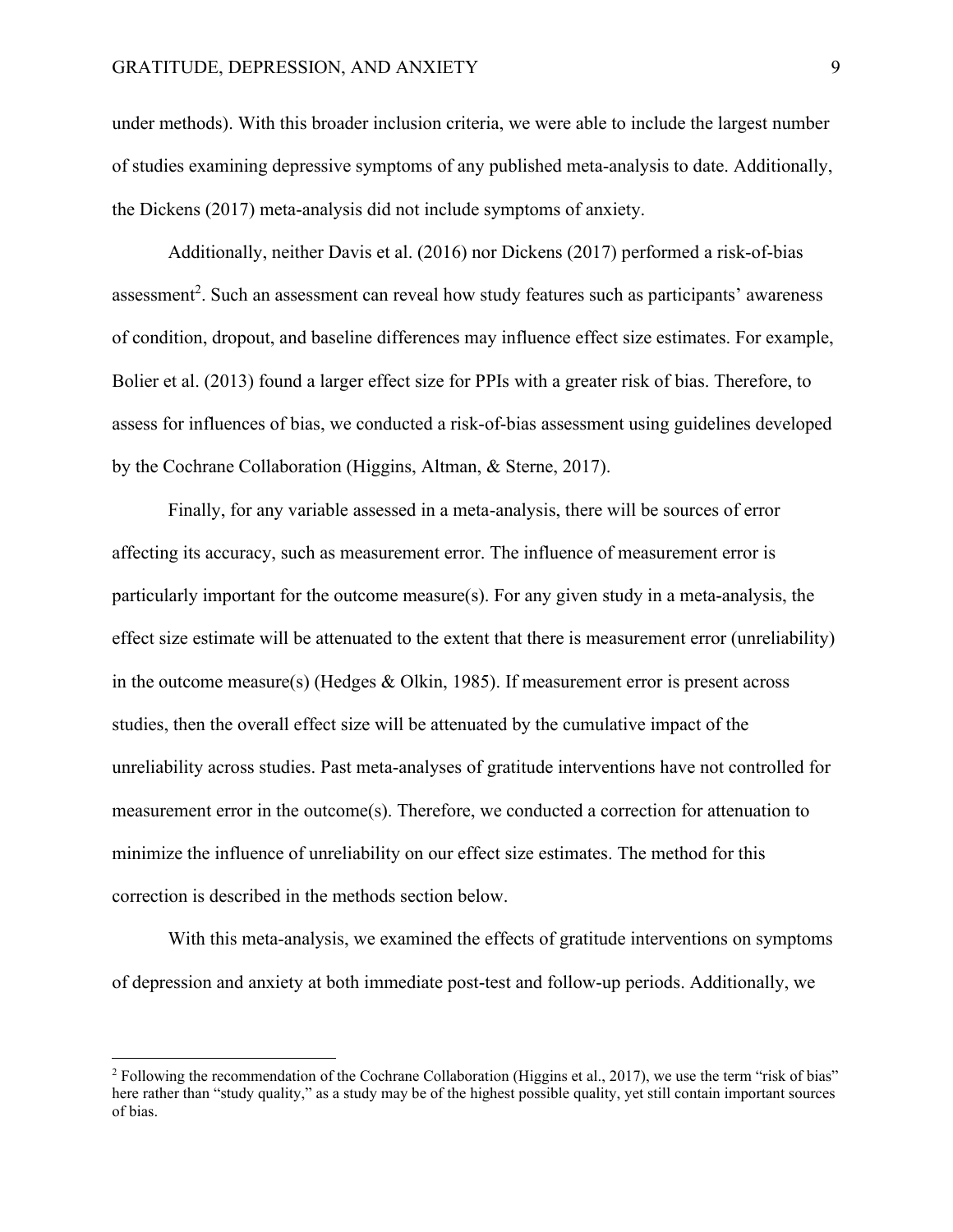assessed the influence of several moderator variables using meta-regression. Specifically, we were interested in determining: 1) the effect size of gratitude interventions on symptoms of depression and anxiety, considered separately; 2) the overall aggregate effect size on symptoms of depression and anxiety, considered together; and 3) whether the type of control group and other study characteristics (e.g., risk of bias, duration of intervention, type of intervention) moderated the effects.

#### **Methods**

#### **Literature Search**

We searched four databases for studies investigating the effects of gratitude interventions on symptoms of depression and anxiety (Cochrane Libraries, PsycINFO, PubMed, and Web of Science). Additionally, to maximize the number of potential studies included, we manually searched the reference sections of published review articles that discussed gratitude interventions (Carl, Soskin, Kerns, & Barlow, 2013; Davis et al., 2016; Sin & Lyubomirsky, 2009; Wood et al., 2010). Initial searches were conducted between June  $1 - 2$ , 2016. A second search was conducted between May 17 – 18, 2018 to update the literature. See Online Resource 1 for detailed keyword profiles and filters applied to each database.

#### **Inclusion Criteria**

We used the following inclusion criteria:

- **1.** Study was a scientific article in a relevant field and topic. Excluded studies were nonscientific essays from the humanities or scientific studies not focused on gratitude, such as miscellaneous biology or medical research.
- **2.** Study used an experimental design with random assignment and a waitlist (measurementonly control) or neutral control condition. Excluded studies involved correlational or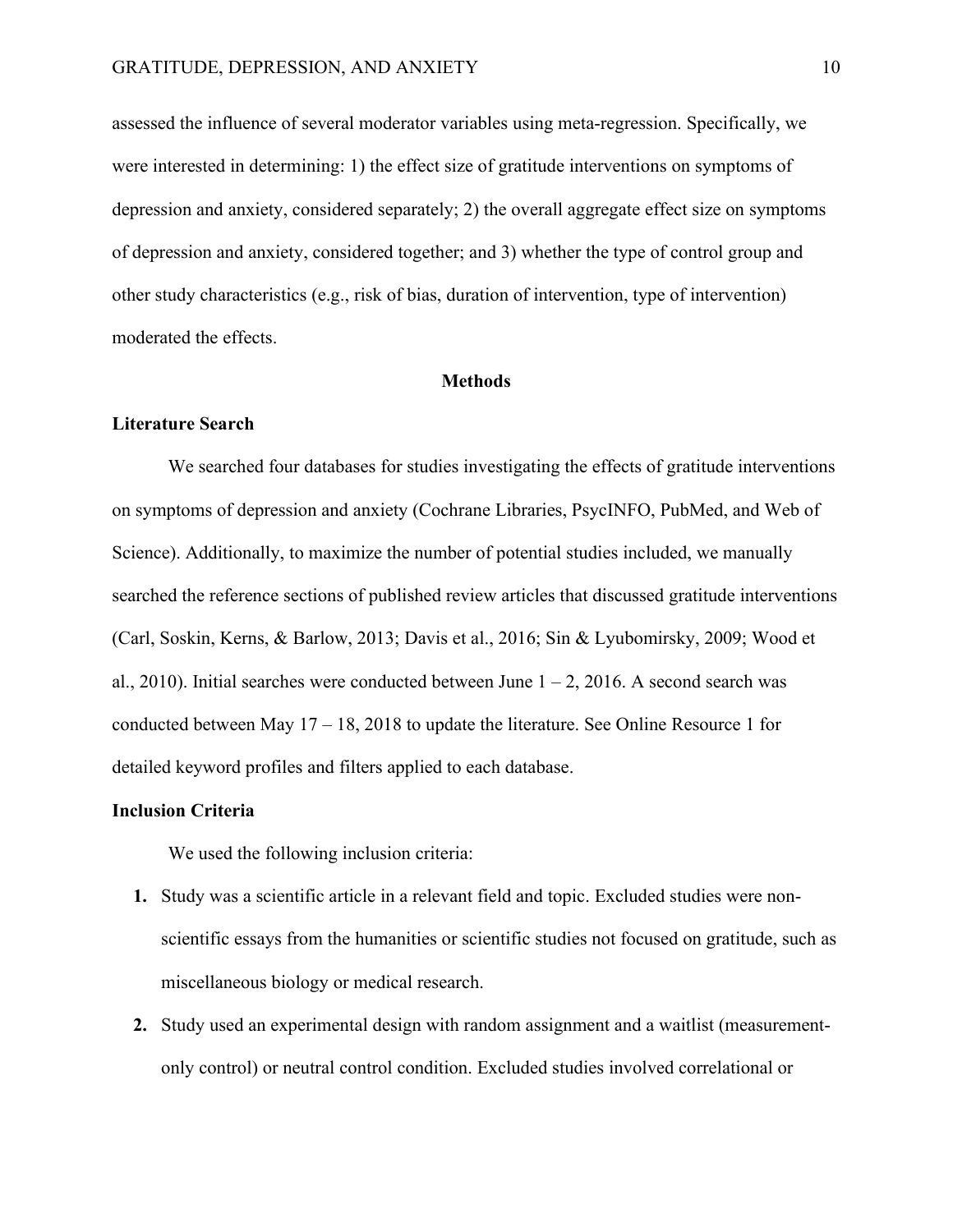qualitative research, or solely included comparisons with treatments of demonstrated efficacy for anxiety and/or depression (i.e., solely including other active treatments without a neutral control). A comparison activity was considered efficacious if it was intended to be therapeutic by the study authors, and it had empirical evidence demonstrating some benefit for depression and/or anxiety symptoms in past research (e.g., automatic thought records; Persons & Burns, 1985). If a study included both an active treatment and a neutral/waitlist control, we used the neutral control as the comparison group.

- **3.** Adequate statistical information was available to compute an effect size. If the study did not contain adequate data, we contacted the corresponding or first author to retrieve the necessary information. If he or she could or would not provide it, we excluded that study.
- **4.** Study included at least one measure of symptoms of either anxiety or depression. Excluded studies exclusively measured some other outcome(s), such as life satisfaction or physical health. A full-text review was conducted for all studies excluded for this reason to ensure that no depression or anxiety measures were reported in the manuscript.
- **5.** Intervention was designed to induce or increase gratitude. Excluded studies used a nongratitude intervention (such as mindfulness) or combined gratitude with another technique into a single group (such as a gratitude and best-possible-self exercise conducted together).

In total, we screened 1,277 abstracts for inclusion (953 unique studies across databases after removing duplicates). See Figure 1 for a flowchart of the screening process.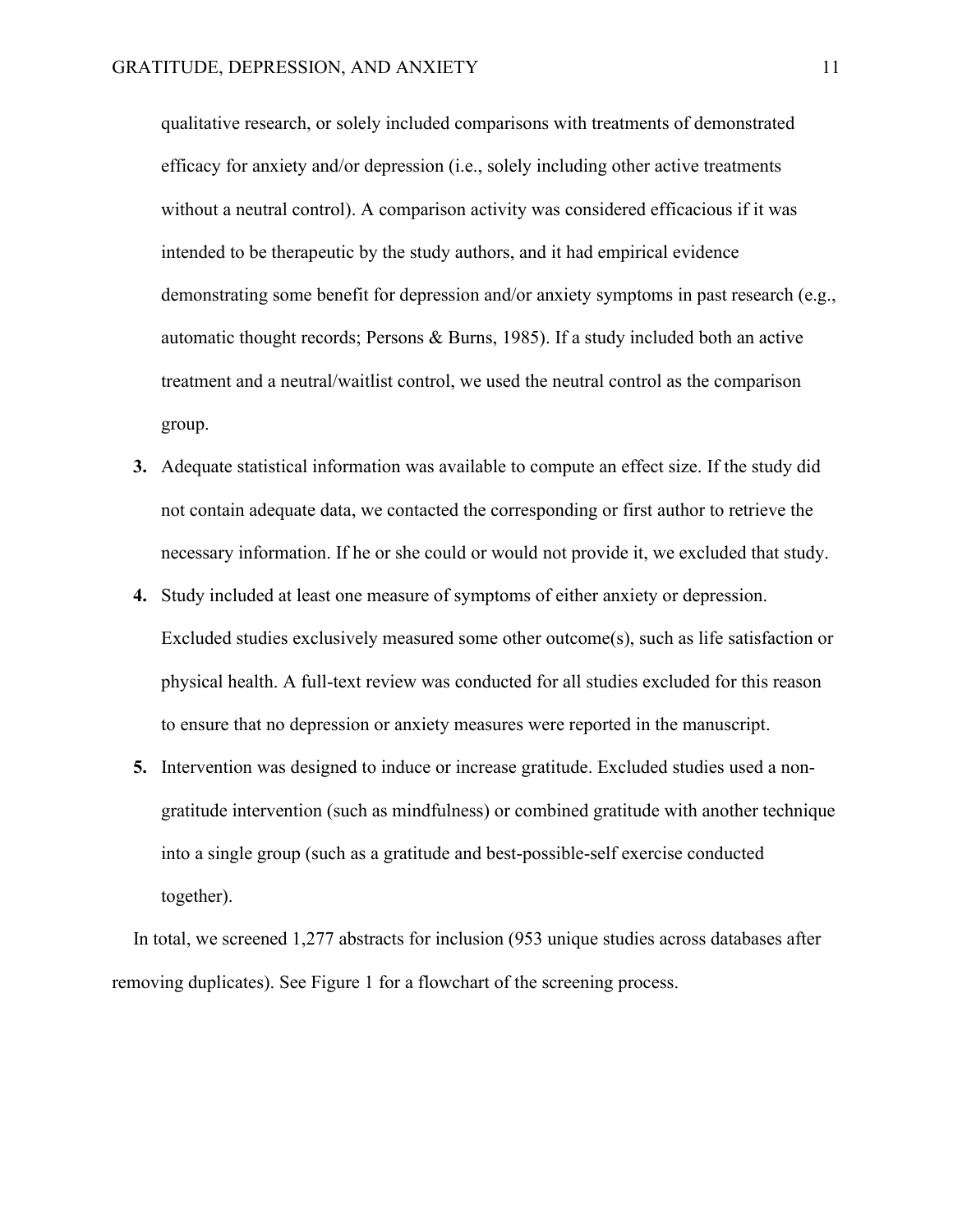#### **Data Extraction**

Data extraction and a risk-of-bias assessment were conducted by the first author (DC) and independently checked by a second research assistant. If there was a discrepancy, each reviewer returned to the original paper to double check the data extraction. Disagreements were resolved by discussion. Data were collected on the study design, control group, intervention type, study duration, participant characteristics, baseline depressive symptoms, outcomes measured, post-test and follow-up raw data, sample size<sup>3</sup>, publication status and year, the presence of a compliance or adherence check, and the risk-of-bias criteria outlined below. Raw data for each study (means, *SD*s, and reliability coefficients) can be found in Online Resource 2. For studies containing a depression measure with a published threshold score for clinically-relevant symptoms of depression, we also coded whether the sample's baseline depressive symptoms met the recommended threshold. See Online Resource 4 for a list of these threshold scores.

Additionally, we extracted reliability (Cronbach's alpha) coefficients at baseline for each outcome within each study in order to correct effect sizes for attenuation. If the specific timepoint was not reported (e.g., "reliabilities ranged from .91 to .93 across timepoints"), then we used the median value. If the reliability was not reported for each subscale of an outcome (e.g., the DASS-21), we used the reliability for the total scale. If the alpha value was not reported, we used the reliability coefficient from the original publication of the scale. For one study (Smullen, 2012), the reliability coefficient was not reported in either the study or the original publication of the scale. Therefore, we used the mean reliability value for all depression measures in our meta-analysis (0.86).

<sup>&</sup>lt;sup>3</sup> If authors did not report sample sizes for individual groups, we assumed equal sample sizes by dividing the combined study sample by the number of groups in the study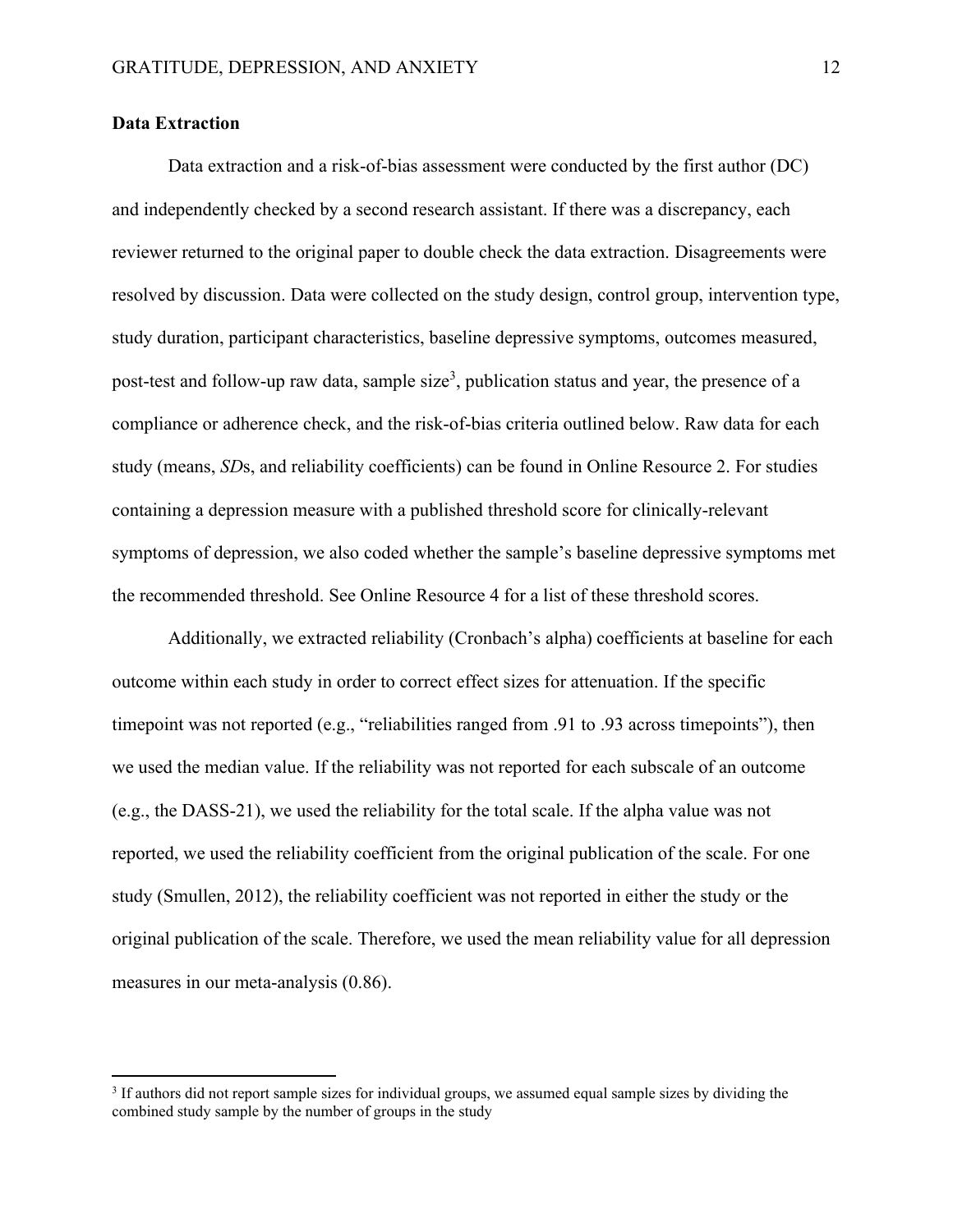We used seven categories for the risk-of-bias assessment based on criteria from the *Cochrane Handbook for Systematic Reviews of Interventions* (Higgins et al., 2017) and a previous meta-analysis of PPIs by Bolier et al. (2013). Each criterion was coded as 1 (meets criterion), 0 (fails to meet criterion), or N/A (insufficient information to determine criterion). A composite summary score was calculated for each study by adding the number of criteria met. We also created categorical groupings of bias risk. A study was categorized as low risk if  $5 - 7$ criteria were met, medium risk if  $3 - 4$  criteria were met, and high risk if  $0 - 2$  criteria were met. Both the summary score and categorical groupings were included as moderators in the metaregression analyses. Additionally, because creating summary scores carries the limitation of assigning equal weight to all criteria (Higgins et al., 2017), we also analyzed each bias criterion as an independent categorical moderator in meta-regression, using the low-risk studies as the reference group.

The seven risk-of-bias criteria were: 1) Random sequence generation: did study authors describe a method for ensuring random assignment to groups; 2) Randomization concealment: were investigators unaware of assignment to groups and/or the randomization sequence; 3) Participants kept unaware of study condition; 4) Baseline comparability: were baseline values of depression and/or anxiety equivalent between groups, or were appropriate adjustments made to correct for baseline differences (e.g., including baseline depression as a covariate); 5) Participant attrition: if attrition occurred, was the attrition rate reported and analyzed, was attrition less than 50% of the initial randomized sample at post-test and follow-up, and was the attrition rate comparable between groups (no more than a 10% difference); 6) Correcting for missing data: if data were missing, did investigators make an attempt to correct for the missing data using an intention-to-treat analysis or other means of imputing data; 7) Miscellaneous: any idiosyncratic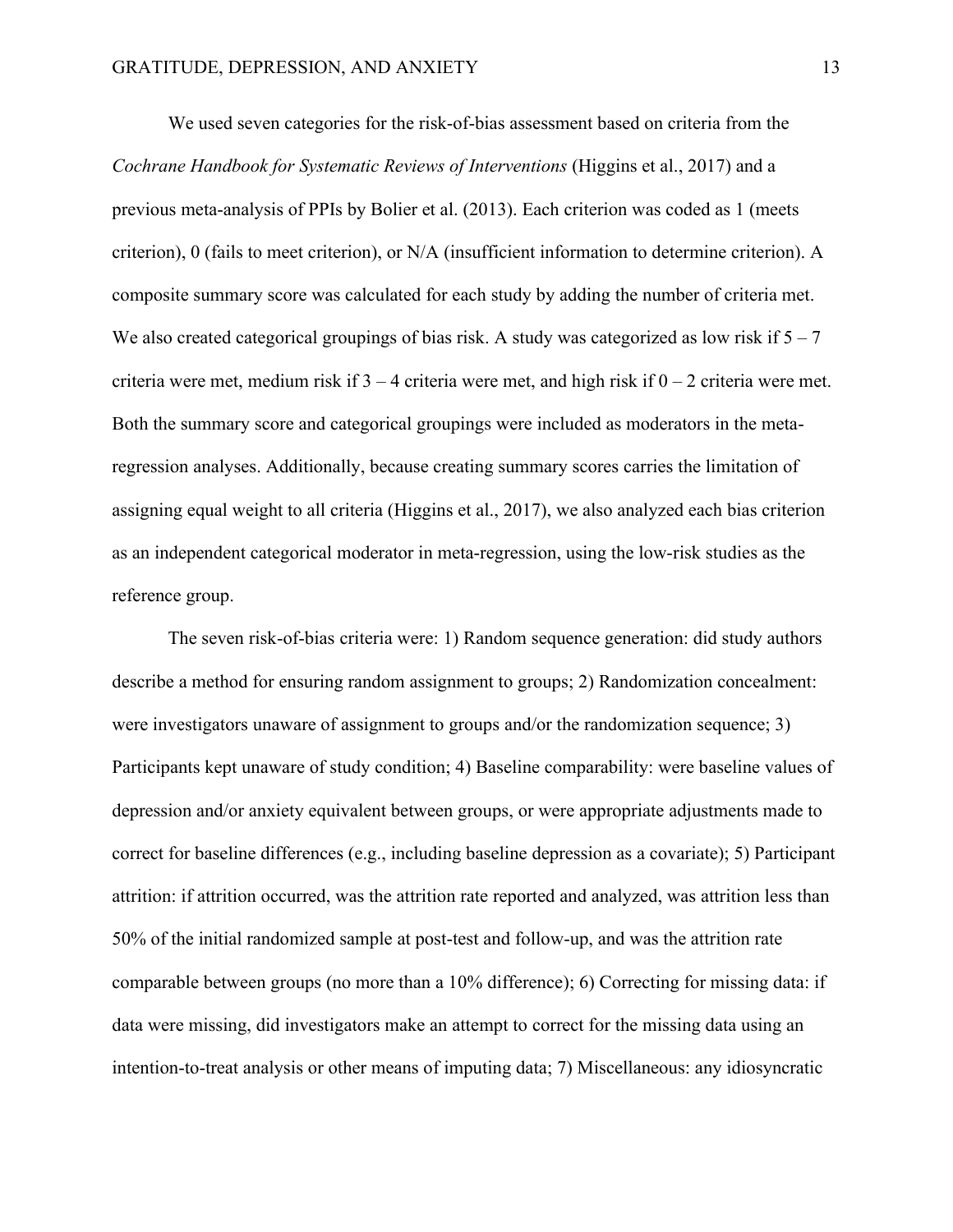risk of bias not captured in the other categories (e.g., excluding participants with psychiatric conditions or reporting a deviation from the pre-specified study protocol).

#### **Statistical Analyses**

We performed the primary calculations and analyses using the meta-analysis software OpenMEE (Dietz et al., 2015). We computed a standardized mean difference for each study using the formula for Hedges' *g* (Hedges & Olkin, 1985). Hedges' *g* is a form of Cohen's *d* that corrects for bias in sample size, with the same interpretation guidelines for small, medium, and large effects of  $g = |0.2|$ ,  $g = |0.5|$ , and  $g = |0.8^{\circ}|$ , respectively. Values less than  $|0.2|$  can be considered trivial (Cohen, 1988). The formula for Hedges' *g* is:

$$
g = \frac{\overline{\Delta_{exp} - \Delta_{ctl}}}{\sqrt{\frac{(n_{exp} - 1)SD_{exp}^2 + (n_{ctl - 1})SD_{ctl}^2}{(n_{total - 2})}} \times \left(1 - \frac{3}{4(n_{exp} + n_{ctl}) - 9}\right), \text{ where "exp" denotes the experimental}
$$

group and "ctl" denotes the control group. The variance for Hedges' *g* is calculated by the formula:  $V_g = J^2 \times V_d$ . In this equation,  $V_g$  is the variance of *g*, *J* is a correction factor defined by  $\left(1-\frac{3}{4(n+1)^2}\right)$  $\frac{3}{4(n_{exp}+n_{ct}l-2)-1}$ , and  $V_d$  is the variance for Cohen's *d* defined by  $\left(\frac{n_{exp}+n_{ct}l}{n_{exp} \times n_{ct}l}\right)$  $\frac{n_{exp}+n_{ctl}}{n_{exp} \times n_{ctl}} +$  $d^2$  $\frac{a}{2(n_{exp}+n_{ctl})}$ . For studies using a pre/post-test design, we calculated a change score for each group by subtracting the pre-test mean from the post-test mean, thus obtaining a negative value if a reduction in symptoms occurred. If pre-test measures were not reported, we calculated the effect size using only post-test means. Only four studies did not include pre-test data (see Table 4). However, work by McKenzie, Herbison, and Deeks (2016) has demonstrated that mixing change scores with post-test data in meta-analyses gives an unbiased estimate of the effect size when heterogeneity is present and a random effects model is used, as was the case for our study.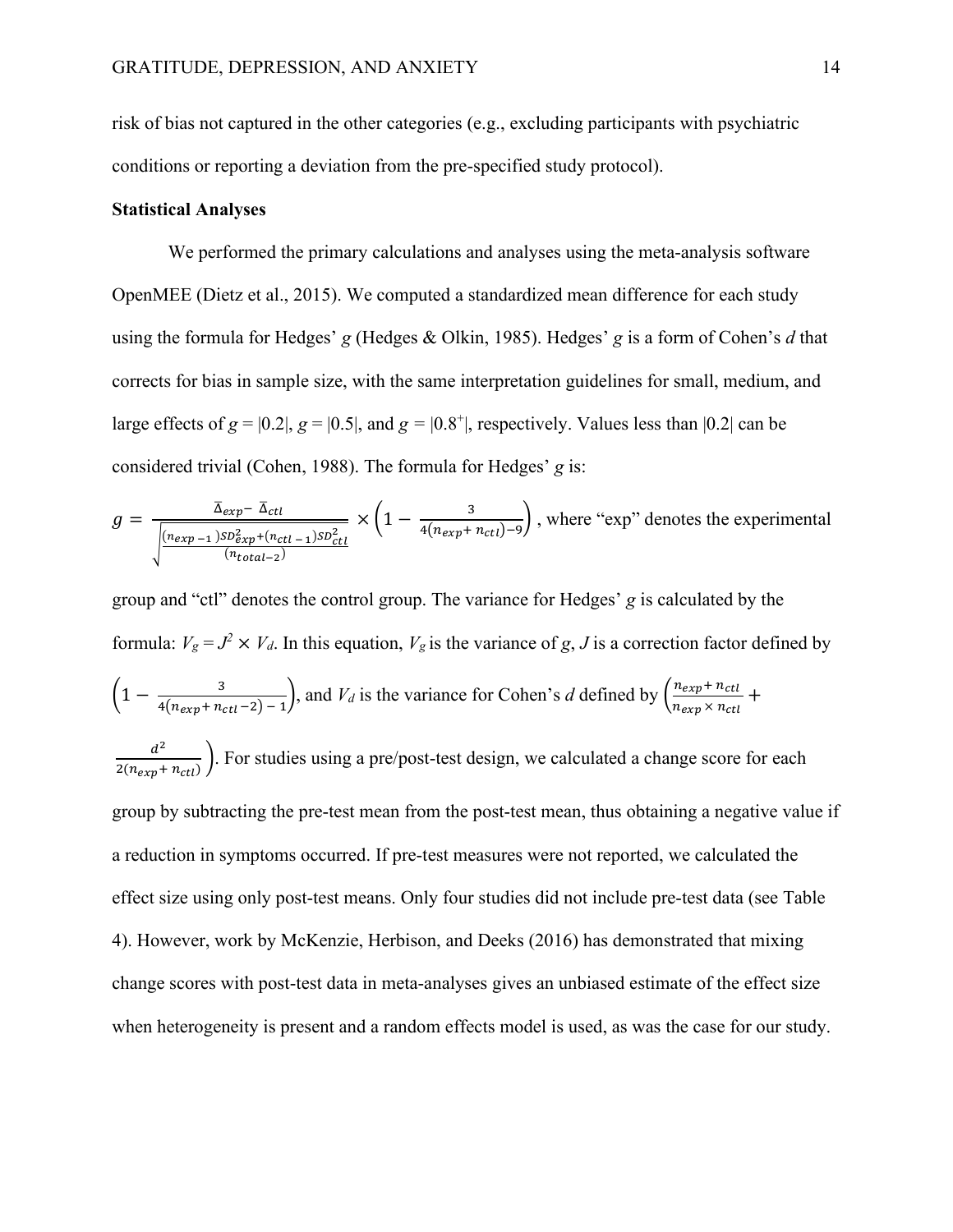For follow-up data, we subtracted the pre-test mean from the follow-up mean<sup>4</sup>. If multiple follow-up assessments were reported, we used the timepoint closest to one month, as this was the most common design across studies. Following the suggestion of Becker (1988), where possible we used the pre-test standard deviation to control for any intervention or practice effects that might affect the post-test variance. For studies reporting post-test only data, we used the post-test standard deviation. For studies reporting an intention-to-treat analysis, we used the means and standard deviations from the intention-to-treat data. If the intention-to-treat data were not reported for all groups (i.e., Southwell & Gould, 2017), we used the data from study completers. All studies were weighted by the inverse of their variance, with studies of smaller variance receiving a greater weight in analyses (see Table 2 for weights of all studies for the overall metaanalysis at post-test).

We conducted separate meta-analyses for depression and anxiety, as well as an overall aggregated analysis including both outcomes. For studies that assessed anxiety and depressive symptoms within the same sample, we treated each outcome as independent for the separate depression and anxiety analyses. However, for the overall analysis we aggregated their effect sizes and variances into a single outcome using the method described by Borenstein, Hedges, Higgins, and Rothstein (2009). This technique ensured we did not double-count these studies. We assumed a correlation of .65 between depression and anxiety scales based on average correlations reported in past research (Dobson, 1985). Finally, for studies that included multiple independent groups of gratitude interventions compared to the same control group, we combined

<sup>4</sup> One study included follow-up data without reporting pre-test data (Ozimkowski, 2007). Thus, we did not include follow-up data for this study.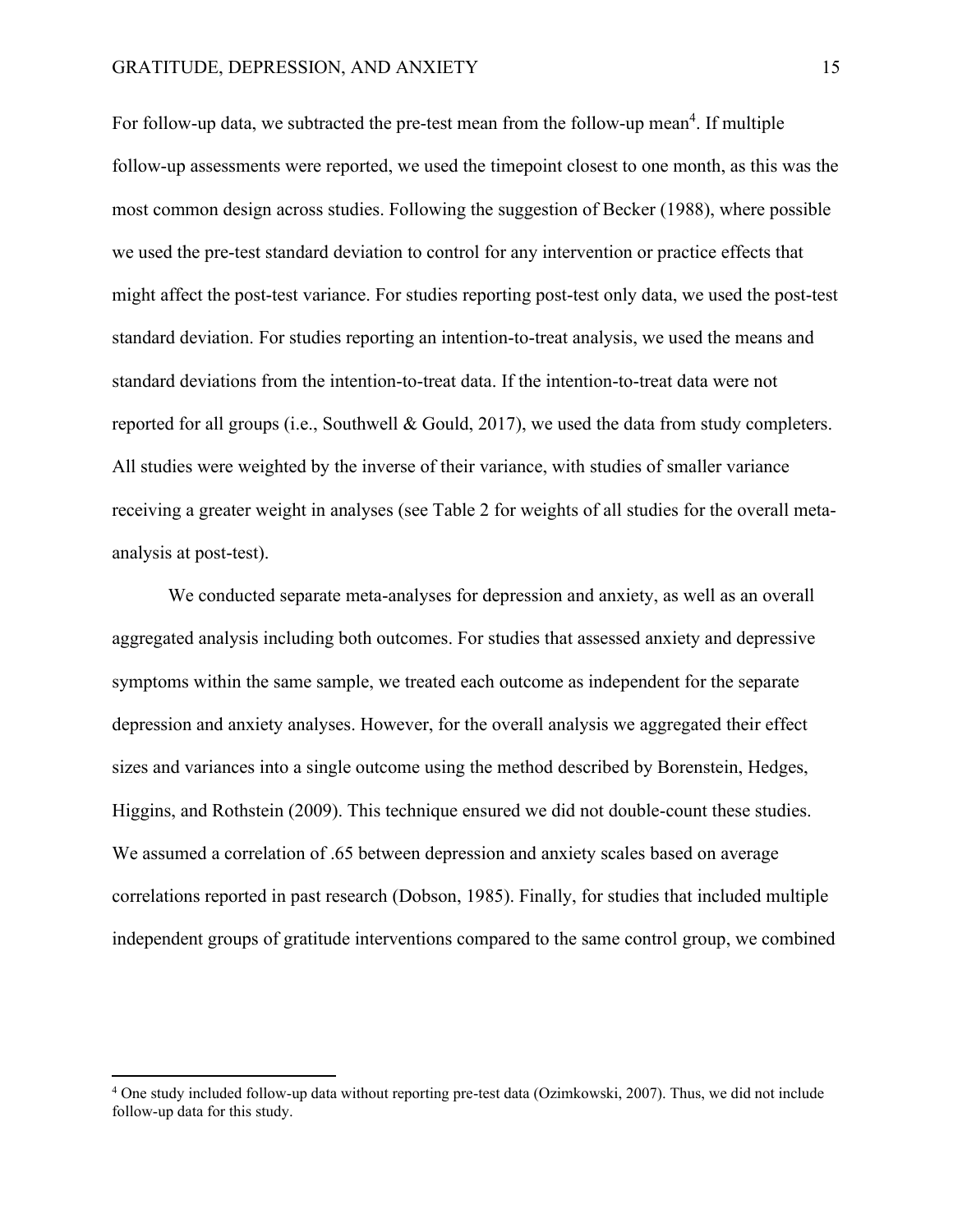the means and *SD*s across intervention groups into a single effect size for that study, again using the method outlined in Borenstein et al.  $(2009)^5$ .

Presumably, gratitude interventions have differing effect sizes based on unique study characteristics such as the duration and type of intervention. Therefore, we decided to use the more conservative random-effects model in our meta-analysis. The random effects model accounts for heterogeneity in effect sizes across studies when calculating a pooled effect. We used the DerSimonian and Laird (1986) estimator to adjust for this heterogeneity in our analyses.

#### **Corrections for attenuation.**

If the reliability coefficient of the outcome measure is known for each study, then the individual effect sizes can be corrected for attenuation due to unreliability prior to conducting the meta-analysis. These corrections will then provide an estimate of the disattenuated population effect size. Following the procedure outlined in Hedges and Olkin (1985), we corrected individual effect sizes by dividing Hedges' *g* by the square root of the Cronbach's alpha value. We then corrected the corresponding variance for each study by dividing the variance by the Cronbach's alpha value. We report the corrected (disattenuated) effect size estimates in the results section below. Additionally, corrected estimates for moderator analyses can be found in Online Resource 5.

#### **Description of Moderators**

We included several moderator variables for meta-regression analyses. Reference groups for categorical moderators are listed in Table 4. Consistent with the suggestion of Wood, Froh, and Geraghty (2010), we coded control groups as either waitlist or active controls. Participants in waitlist control groups completed no activities other than submitting symptom measures.

<sup>&</sup>lt;sup>5</sup> We ran our analyses with and without these studies  $(k = 2)$ . Results changed by only two-hundredths of a decimal point. Therefore, we retained the aggregated studies in all final analyses.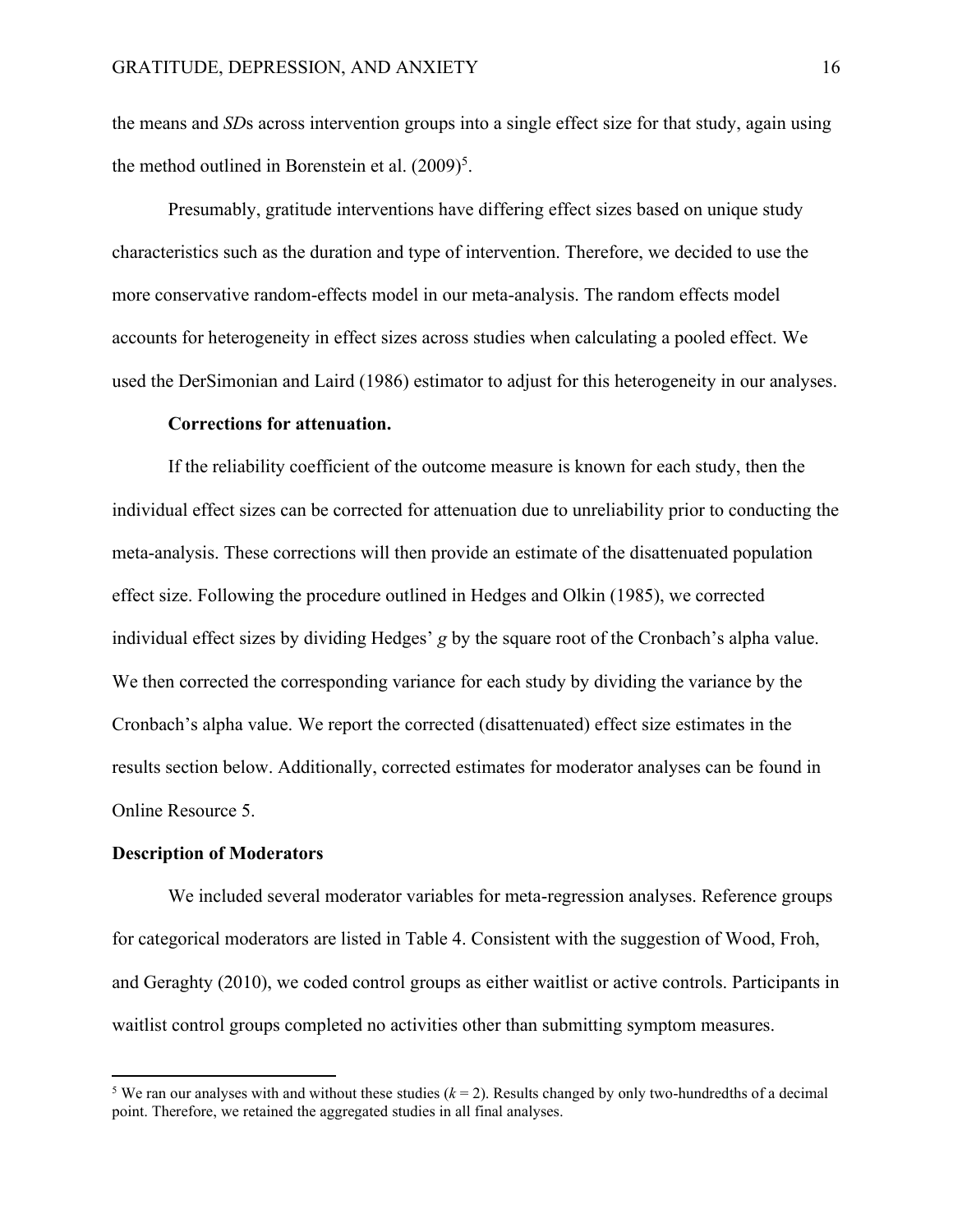Participants in active control groups completed non-gratitude tasks matched to the gratitude interventions in terms of time. If a study contained a waitlist and an active control group, we selected the active control as the comparison. If there were two active control groups, we selected the more neutral of the two (e.g., using early childhood memories rather than early *positive* childhood memories; Mongrain & Anselmo-Matthews, 2012). We predicted active controls would have a smaller effect size than waitlist controls, as performing some structured activity may confer a greater expectation of benefit (placebo effect) than just completing measures in a waitlist group.

We coded the intervention type according to whether it was primarily interpersonal or intrapersonal in nature, or a combination of the two, following the suggestion made by Davis et al. (2016). Interpersonal interventions involved written and/or verbal expressions of gratitude to another person, such as the gratitude visit. Intrapersonal interventions involved personal reflections on things one has to be thankful for in life, but without instructions to direct the expression of gratitude toward a particular individual (such as gratitude journals and guided gratitude meditations). Combined interventions had participants complete both types of activities in a single group. We expected combined and interpersonal interventions to have larger effects than intrapersonal interventions at post-test (based on results from Seligman et al., 2005). If studies included multiple gratitude intervention groups, such as a separate interpersonal and intrapersonal condition, we excluded them from the moderator analysis for intervention type.

Additional planned moderators for the meta-regression were: 1) Online implementation: whether the study was conducted online or offline (i.e., in-person); 2) Publication status: was the study published or unpublished (i.e., a dissertation or thesis); 3) Depressive symptoms threshold: for depression measures that have published interpretation guidelines, did the sample's average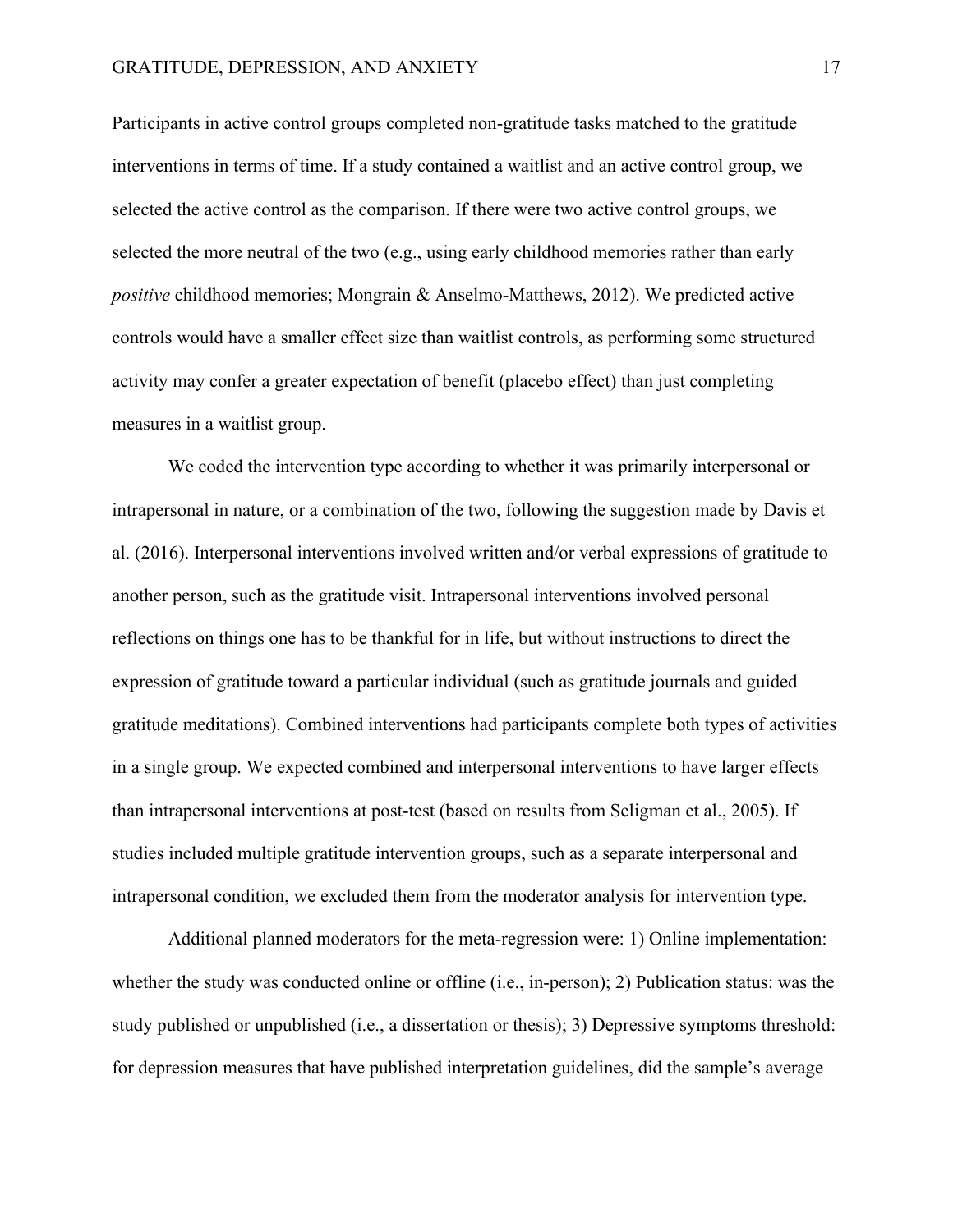baseline depressive symptoms meet the published thresholds for a clinically relevant level of depressive symptomatology; 4) Baseline CES-D: the sample's average baseline score on the Center for Epidemiological Studies Depression scale (the most commonly used depression instrument in our meta-analysis; Radloff, 1977); 5) Year of publication; 6) Percentage of female participants; 7) Mean age of participants; 8) Duration of the intervention period, defined by both number of weeks and the number of days on which an activity was actually performed; and 9) whether the researchers included some form of an adherence or compliance check.

Based on the results of previous research (Harbaugh & Vasey, 2014; Sin & Lyubomirsky, 2009), we expected a larger effect size for more depressed samples, i.e., those meeting the depressive symptoms threshold and with a higher baseline level of depressive symptoms. We also expected a larger effect among samples with older adults, again based on past research by Sin & Lyubomirsky (2009). Finally, we expected a larger effect for published articles, offline studies, interventions of longer duration, and studies that included an adherence check. We had no *a priori* hypotheses for year of publication or percentage of females. Furthermore, because risk of bias in studies can influence effect sizes in either direction (underestimating or overestimating effects; Higgins et al., 2017), we did not specify directional hypotheses for the risk-of-bias analyses.

We assessed the influence of moderator variables using OpenMEE's meta-regression feature. For all moderator analyses, we used the overall aggregate effect size  $(k = 27)$  to maximize power. The only exceptions were depressive symptoms threshold and baseline CES-D, for which the depression-specific effect size was used.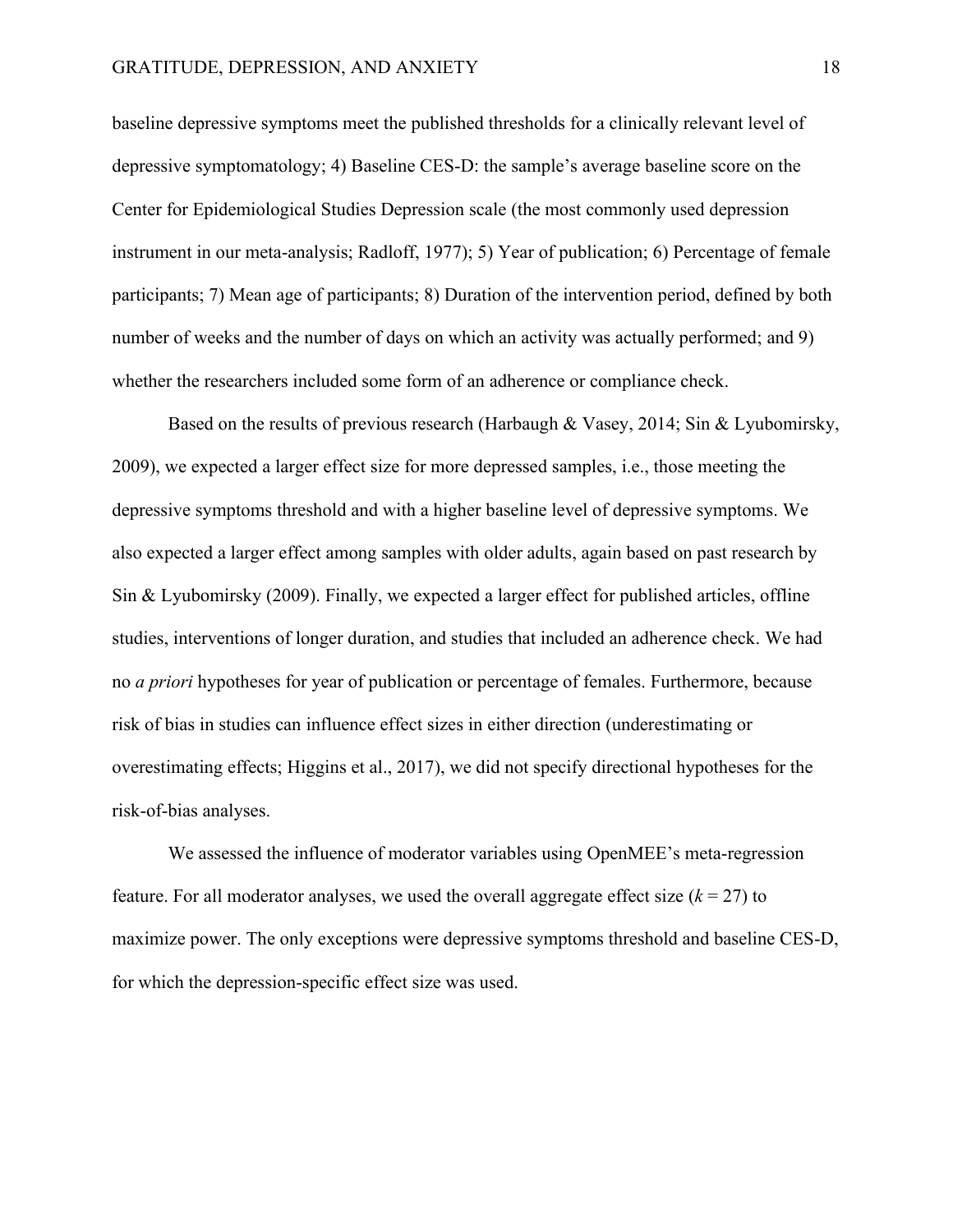#### **Outliers**

We identified potential outliers by examining studies for which their 95% confidence intervals laid entirely outside of the pooled confidence interval for all studies for each outcome (depression, anxiety, and the overall analysis). The statistical analyses were then repeated with the outliers excluded. As a double check on the identification of outliers, we also used the "influence" procedure contained within the R package "metafor" (Viechtbauer, 2010). The influence procedure computes various diagnostic tests to identify outliers by multiple criteria (e.g., Cook's distance and the influence of each study on the heterogeneity of variance). The influence procedure exactly replicated the results reported below, i.e., it identified the same studies as outliers with no additional outliers identified.

#### **Estimates of Publication Bias**

In addition to the risk-of-bias assessment, we used Rosenthal's (1979) fail-safe N to assess the potential for publication bias. The fail-safe N calculates the number of studies with null results that would be needed to inflate the observed *p* value above a specified alpha level in which the effect is no longer statistically significant. It can be conceived of as an assessment of the "file-drawer problem;" that is, the likelihood for unpublished studies with non-significant results to be excluded from the meta-analysis. If a large number of such studies potentially exist, the overall effect size is likely an overestimate of the true effect. A disadvantage of this method is its exclusive focus on *p* values, which only indirectly account for the effect size that is of primary interest. However, this method has clearly defined guidelines for interpretation and is suitable for meta-analyses of any size. Rosenthal (1979) suggests a fail-safe N value above 5*k* + 10 reflects results that are tolerant to contradicting studies, where *k* is the number of studies included in the meta-analysis. Rosenthal noted this is a conservative threshold, meaning that if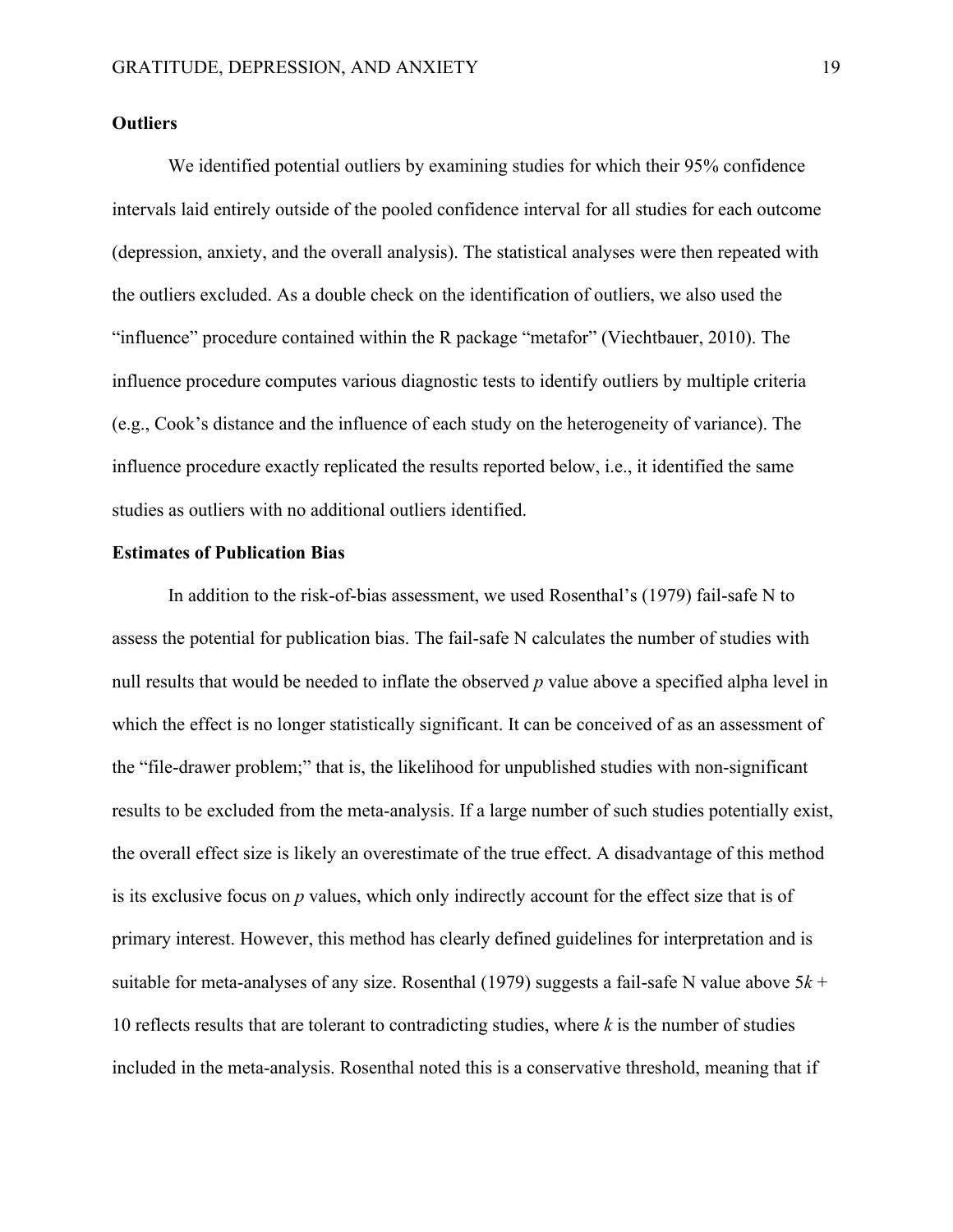the fail-safe N is well above this value, there is increased confidence that the observed effect size estimate is trustworthy.

We did not include a funnel plot test in our study, as funnel plots do not provide valid estimates of publication bias when fewer than 30 studies are included (Lau, Ioannidis, Terrin, Schmid, & Olkin, 2006). Similarly, due to the highly subjective nature of interpreting these plots, the Cochrane Collaboration has advised caution in their use (Sterne, Egger, Moher, & Boutron, 2017). However, interested readers may find the funnel plots for the overall meta-analysis at post-test and follow-up in Online Resource 3. Instead of funnel plots, we conducted a cumulative meta-analysis for the overall effect size at post-test and follow-up. For the cumulative metaanalyses, we followed the procedure described in chapter 13 of Schmidt and Hunter (2015), in which studies are sequentially added to the meta-analysis in order from largest to smallest sample size (i.e., the most precise studies to the least precise). Publication bias is evident if adding the smaller-sample studies causes an increase in the effect size's magnitude. Forest plots for the cumulative meta-analyses are also included in Online Resource 3.

#### **Results**

#### **Reliability of Data Extraction**

We assessed inter-rater reliability for the extracted data (prior to any discussion of discrepancies) using intra-class correlations (ICCs) for continuous variables and kappas for categorical variables. Reliability for the continuous variables was excellent, with ICCs ranging from .91 – 1.00 across post-test and follow-up periods, with a mean of .99. Reliability for the categorical variables other than the risk-of-bias assessment was likewise good, with kappas ranging from .70 – 1.00 with a mean of .91. Reliability for the risk-of-bias variables ranged from moderate to good, with kappas ranging from .42 – .76 with a mean of .63.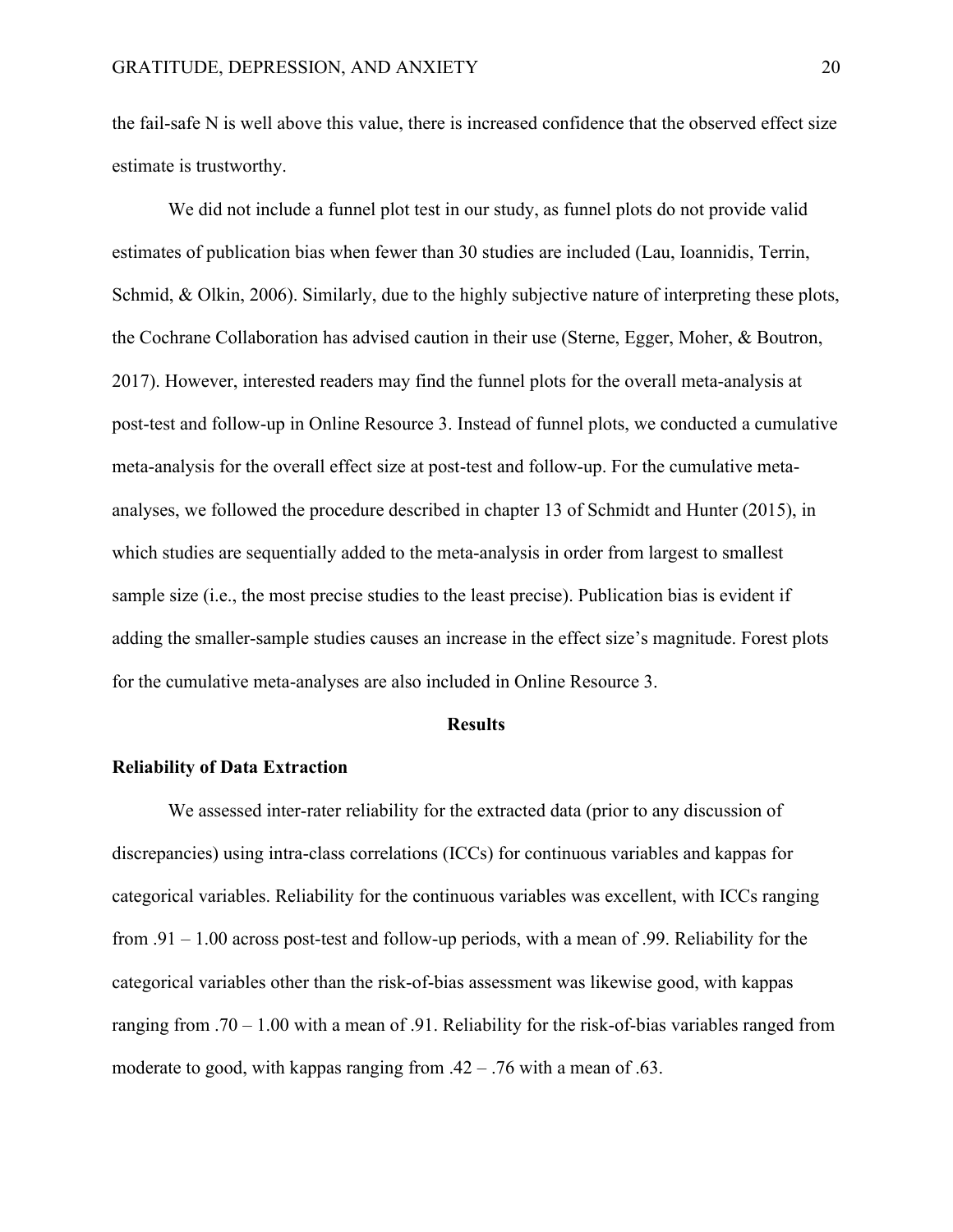#### **Study Attributes**

#### **Sample characteristics.**

Full details of study characteristics are presented in Table 1. Twenty-seven studies were included in the meta-analysis, with a grand total of 3,675 participants at post-test and 2,318 participants at follow-up. Of the total participants at post-test, 2,030 participants were in the experimental (gratitude) group, and 1,645 were in the control group. The combined sample size for individual studies ranged from 22 to 514. Eighteen studies included an active control group (totaling 1,206 participants) and nine studies included a waitlist control (totaling 439 participants). Except for Ozimkowski (2007), all studies included a majority female sample, with the total percentage of females ranging from  $55 - 100\%$ . Mean age ranged from  $19 - 69$ , with an average age of 32 years across studies. Thirteen studies (48% of the sample) included some form of an adherence or compliance check.

Twenty-one studies included only a depression measure, two studies included only an anxiety measure, and four studies included measures of both depression and anxiety. Only two studies included a clinical sample (participants with a diagnosed disorder or seeking treatment for a psychological condition; Kerr et al., 2015; Southwell & Gould, 2017). However, of the 18 studies for which published interpretation guidelines were available, 13 (over half of the studies with depression data) met the recommended threshold for a clinically relevant level of depressive symptoms, whereas only five did not meet this criteria. For the 10 studies that reported baseline CES-D data, average scores ranged from 13.53 to 34.15. The average CES-D score across studies was 20.31, which is 4.3 points above the recommended threshold of 16 for a clinically relevant level of depressive symptoms (Lewinsohn, Seeley, Roberts, & Allen, 1997).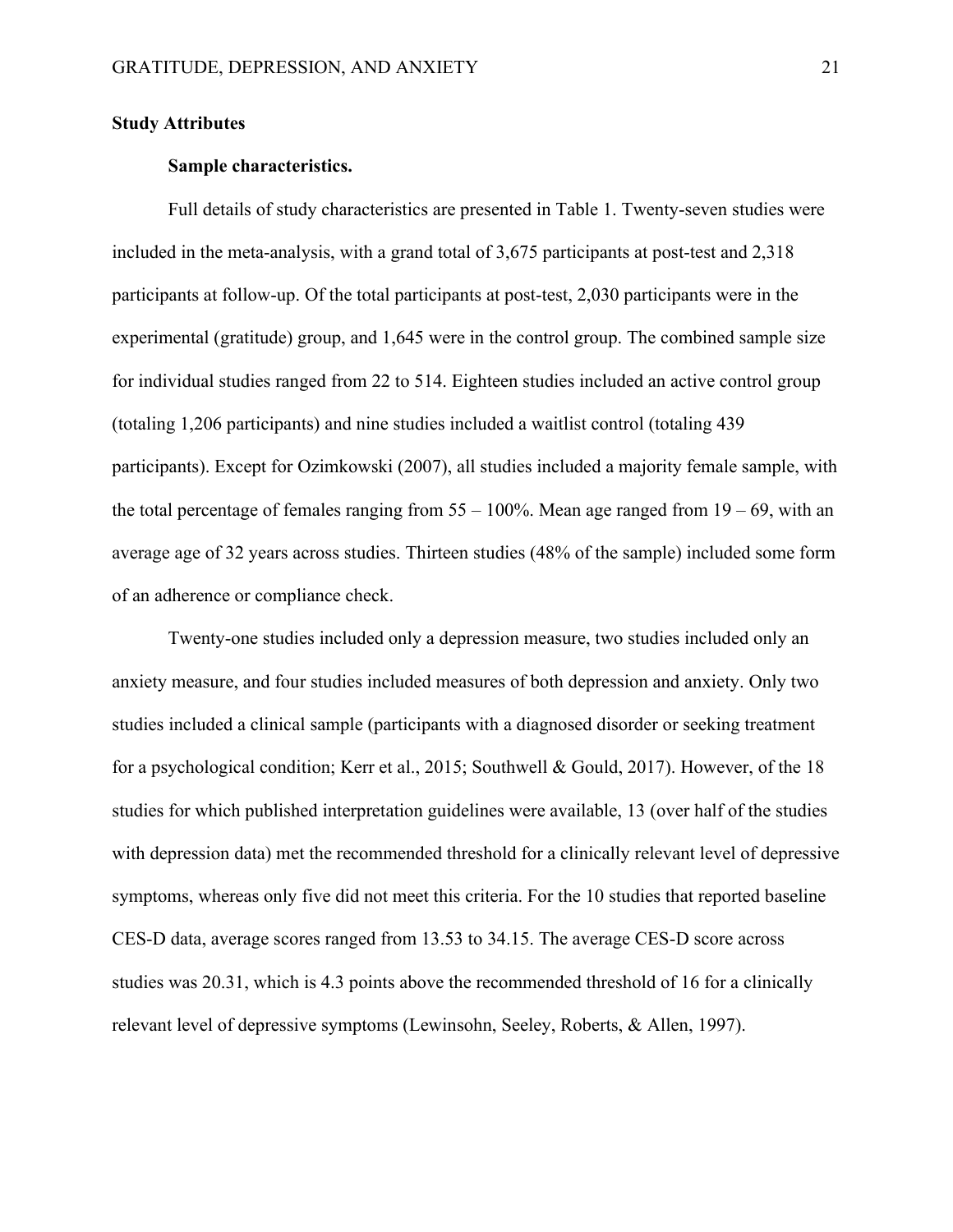The overall level of reliability (Cronbach's alpha) for outcomes was high. Reliability estimates for items on depression measures ranged from .60 – .94 with a mean of .86 (*SD* = .08). Reliability estimates for items on anxiety measures ranged from .80 – .95 with a mean of .88 (*SD*  $= .06$ ).

#### **Intervention characteristics.**

The majority of studies used a pre/post-test design, with only four studies reporting posttest only data. Thirteen studies reported follow-up data, with the majority of studies  $(k = 9)$  using a one-month follow-up. Assessing duration by days (on which an activity was performed), the intervention period ranged in frequency from 1 day to 28 days across studies. Assessing duration by total weeks, the intervention period ranged from less than one week to eight weeks. The majority of studies  $(k = 19)$  used an intrapersonal gratitude intervention, four used an interpersonal intervention, two combined both types of interventions into a single condition, and two studies included both types of activities in separate groups and were thus not included in the moderator analysis. Twenty studies were conducted online and seven were conducted offline. The majority of studies  $(k = 22)$  were published articles, with only five unpublished theses or dissertations.

#### **Risk of bias characteristics.**

See Online Resource 2 for the full risk-of-bias assessment. The summary score ranged from 0 to 5, with an average of  $3.07$  (*SD* = 1.44). Six studies were categorized as low risk, 12 as medium risk, and nine as high risk. No study met all seven criteria. The majority of studies (21/27) met criteria for baseline comparability. About half of the studies met criteria for keeping participants unaware of the condition (14/27 studies). Less than half of the studies passed the criteria for attrition (10/27), sequence generation (9/27), or missing data (7/27). Only two studies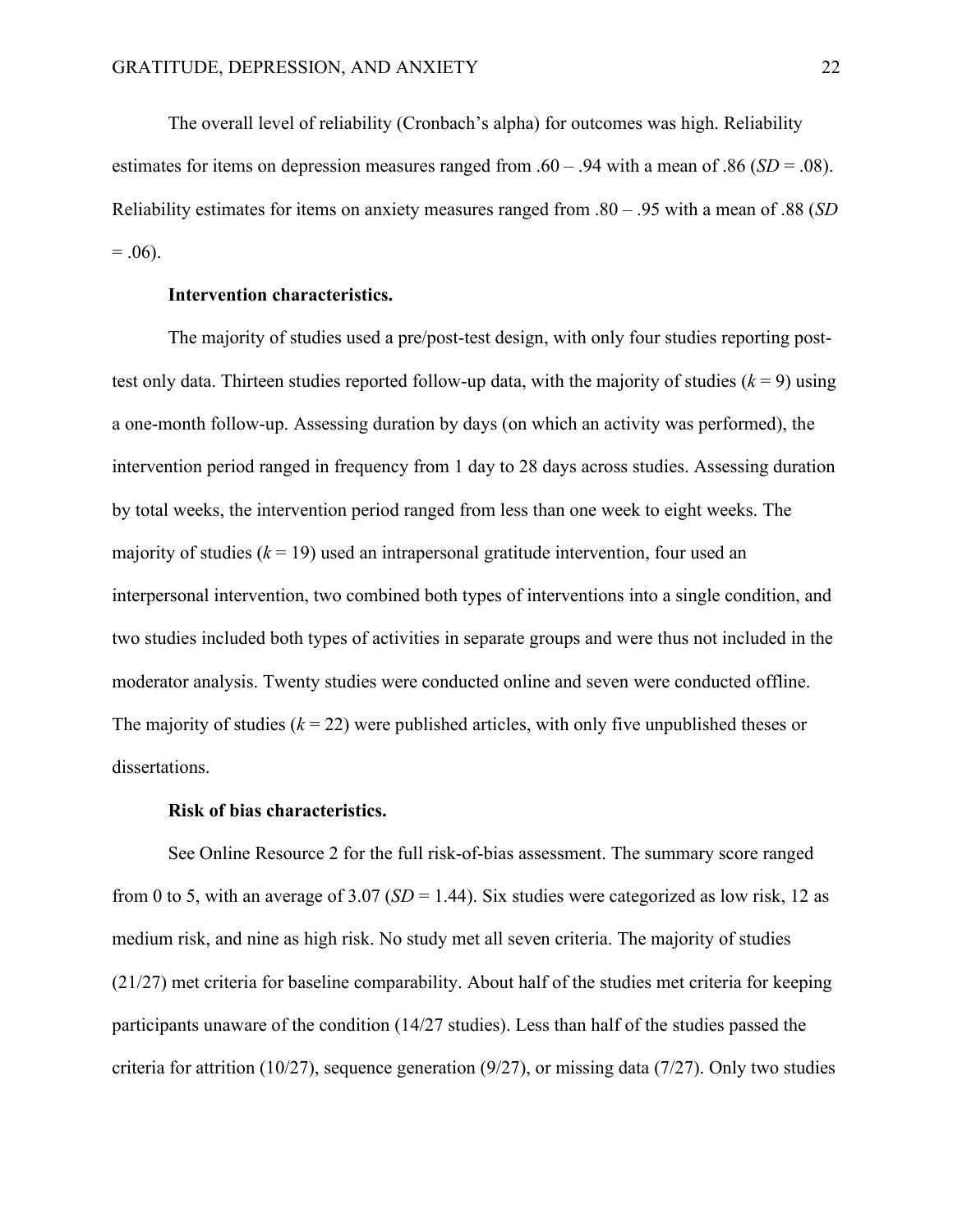reported sufficient information about randomization concealment, with the majority of studies (19/27) categorized as N/A. Finally, only seven studies contained a miscellaneous risk of bias (e.g., excluding participants older than 45; Jackowska, Brown, Ronaldson, & Steptoe, 2016).

#### **Post-test Main Effects**

Main effects for post-test outcomes are presented in Table 3, and effect sizes for each study are listed in Table 2 (for the overall meta-analysis) and plotted in Figures  $2 - 4$ . Gratitude interventions had a small but statistically significant effect on depressive symptoms,  $k = 24$ ,  $g =$  $-0.23$ , *SE* = 0.05, *p* < .01,  $\tau^2$  = 0.02. The corrected (disattenuated) depression effect size was *g* =  $-0.24$ , *SE* = 0.05, *p* < .01,  $\tau^2$  = 0.03. For anxiety (*k* = 5), gratitude interventions had a medium effect that approached statistical significance,  $g = -0.52$ ,  $SE = 0.30$ ,  $p = .09$ ,  $\tau^2 = 0.41$ . The corrected anxiety effect size was  $g = -0.55$ ,  $SE = 0.32$ ,  $p = .09$ ,  $\tau^2 = 0.45$ . For the overall metaanalysis  $(k = 27)$ , gratitude interventions had a small, statistically significant effect on symptoms of depression and anxiety,  $g = -0.29$ ,  $SE = 0.06$ ,  $p < .01$ ,  $\tau^2 = 0.07$ . The corrected overall effect size was  $g = -0.31$ ,  $SE = 0.07$ ,  $p < .01$ ,  $\tau^2 = 0.08$ .

Tests for heterogeneity of effect sizes were significant for all outcomes (depression, anxiety, and the overall effect), suggesting significant variation in effect sizes across studies. For depression, effect sizes ranged from −0.96 to 0.07. For anxiety, effect sizes ranged from −1.64 to −0.02. For the overall analysis, effect sizes ranged from −1.64 to 0.07. We identified two outliers for post-test outcomes: Geraghty et al. (2010), with an anxiety effect size of *g* = −1.64, 95% CI [−2.08, −1.20]; and Ki (2009), with a depression effect size of *g* = −0.96, 95% CI [−1.28, −0.63]. These two studies were outliers for their respective outcomes as well as the overall meta-analysis (see Figures  $2 - 4$ ).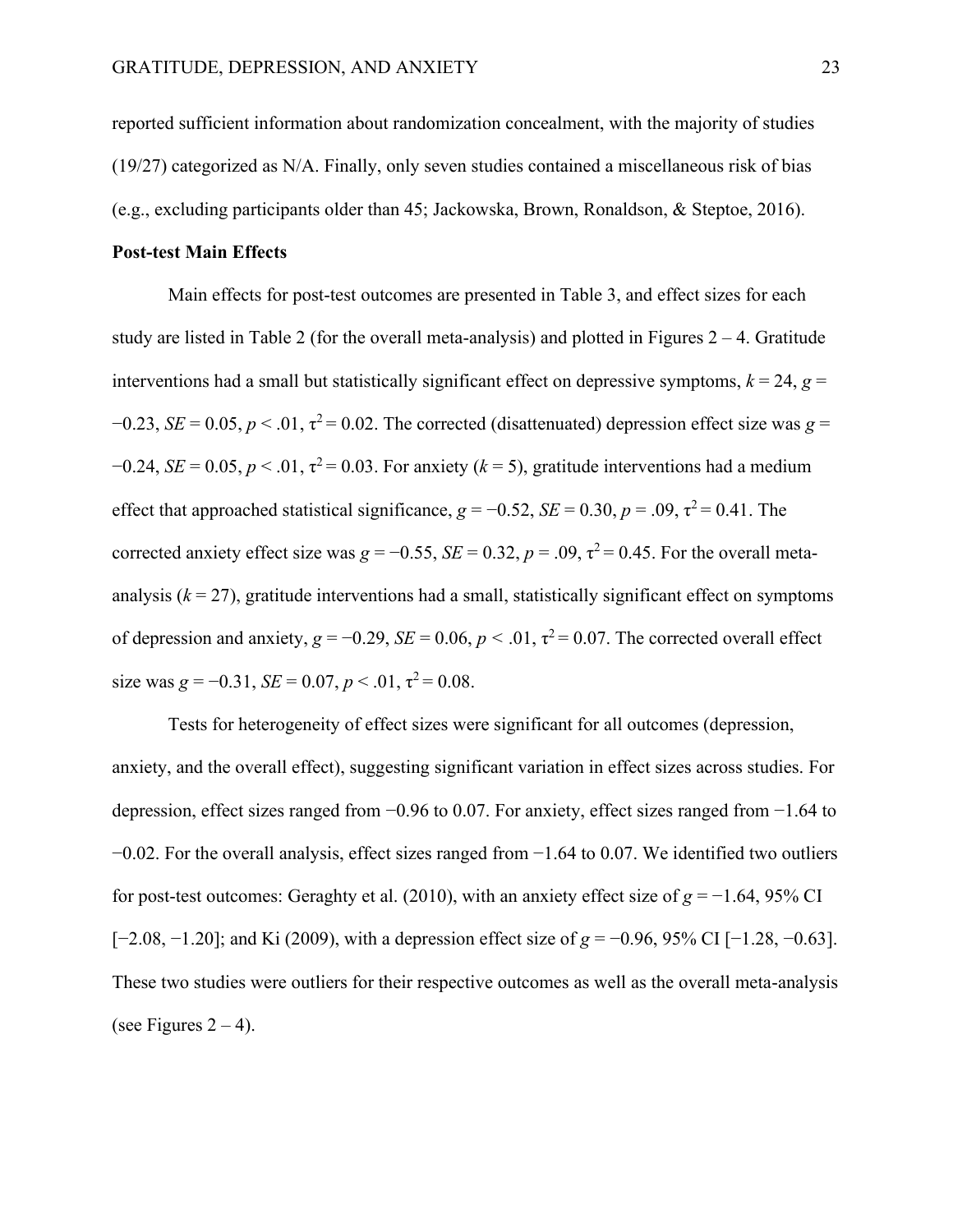After removing these outliers from the dataset, the depression effect size was reduced to a trivial value, but remained statistically significant,  $g = -0.17$ ,  $SE = 0.04$ ,  $p < .01$ ; this equates to a 26% reduction in magnitude of the effect size. The anxiety effect size was reduced by 69% to a trivial value and was statistically non-significant,  $g = -0.16$ ,  $SE = 0.11$ ,  $p = .13$ . For the overall meta-analysis, the effect size was trivial but remained statistically significant,  $g = -0.18$ ,  $SE =$ 0.04,  $p < 0.01$ , equating to a 38% reduction in magnitude. Notably, after the removal of outliers, all heterogeneity tests became non-significant, suggesting the outliers accounted for the heterogeneity in effect sizes. Excluding these outliers for the corrected effect sizes resulted in the same findings: the corrected depression *g* was  $-0.18$ , anxiety  $g = -0.17$ , and the overall  $g =$ −0.19. Again, all heterogeneity tests became non-significant.

#### **Follow-up Main Effects**

Main effects for follow-up outcomes are presented in Table 3, and effect sizes for individual studies are plotted in Figure 5. Because only two studies reported anxiety follow-up data, we did not calculate an independent effect size for anxiety at follow-up. However, the available anxiety follow-up data were incorporated into the overall meta-analysis. Gratitude interventions had a small, statistically significant effect on depressive symptoms at follow-up, *k*  $= 12, g = -0.24, SE = 0.06, p < .01, \tau^2 = 0.01$ . The corrected depression effect size was  $g = -0.25$ ,  $SE = 0.06$ ,  $p < 0.01$ ,  $\tau^2 = 0.02$ . For the overall meta-analysis ( $k = 13$ ), gratitude interventions also had a small, statistically significant effect,  $g = -0.23$ ,  $SE = 0.06$ ,  $p < .01$ ,  $\tau^2 = 0.01$ . The corrected overall effect size was  $g = -0.24$ ,  $SE = 0.06$ ,  $p < .01$ ,  $\tau^2 = 0.02$ .

Heterogeneity tests were non-significant. However, a trend was observed for heterogeneity for depression,  $\tau^2 = 0.01$ ,  $Q(11) = 17.19$ ,  $p = .10$ . For both depression and the overall analysis, effect sizes ranged from −0.86 to 0.06. We identified one outlier for follow-up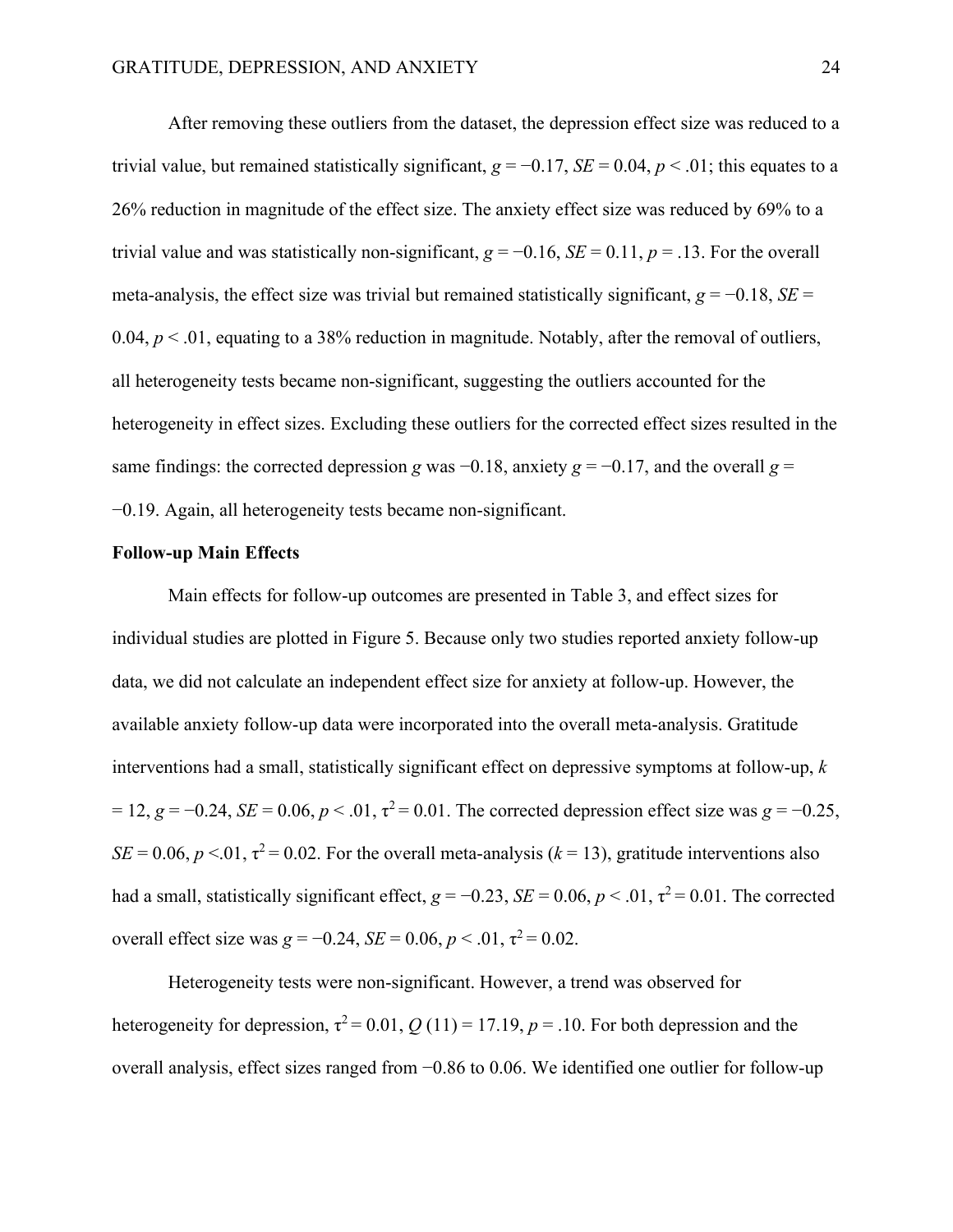outcomes: Cheng, Tsui, and Lam (2015) reported a depression effect size of *g* = −0.86, 95% CI  $[-1.35, -0.36]$ .

After removing this outlier from the dataset, the depression effect size remained small and statistically significant ( $p < .01$ ), and it was reduced to a value of  $g = -0.20$ ,  $SE = 0.05$ , a 17% reduction in magnitude. For the overall meta-analysis, the effect size also remained small and statistically significant ( $p < .01$ ), and it was reduced to a value of  $g = -0.19$ ,  $SE = 0.05$ , a 17% reduction in magnitude. After removal of Cheng et al. (2015), the trend toward a significant heterogeneity test for depression was eliminated. Excluding this outlier for the corrected effect sizes resulted in the same findings: the corrected depression *g* was −0.21 and the overall *g* = −0.20. Again, the trend toward a significant heterogeneity test was eliminated.

#### **Meta-Regression Analyses**

Results of all meta-regression analyses are presented in Table 4. For both the post-test and follow-up time periods, the effect size was significantly moderated by type of control group. The pooled effect size was larger for studies with waitlist control groups than for those using active controls. No other moderators were significant for post-test or follow-up.

Due to the effect size differing based on the type of control group, we also tested interactions between all the continuous moderators and the type of control group used at post-test and follow-up. No significant interactions were found.

We repeated all moderator analyses with the corrected effect sizes. In all cases, the results were identical to the uncorrected analyses (see Online Resource 5).

#### **Risk-of-bias assessment.**

See Table 4 for results of the risk-of-bias analyses. Neither the summary bias score nor the categorical risk groupings (low, medium, and high risk) significantly moderated the effect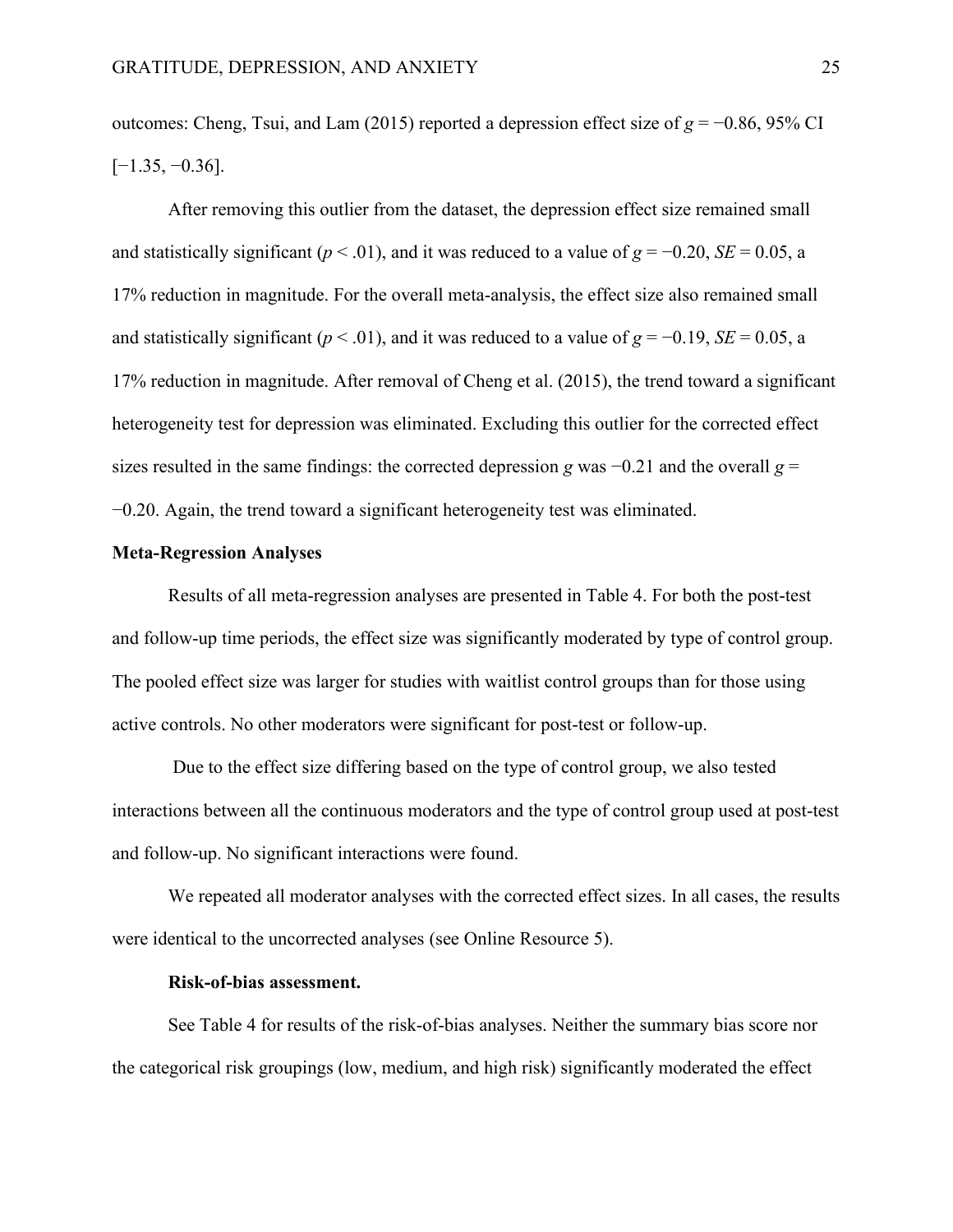size at post-test or follow-up. When we examined individual risk categories, participants' awareness of condition significantly moderated the effect size at follow-up only. Studies judged to be at high risk of bias for threats to participants' awareness of condition  $(k = 4)$  had a larger pooled effect size ( $g = -0.51$ , *SE* = 0.15) than studies judged to be at low risk ( $k = 7$ ;  $g = -0.17$ , *SE* = 0.06) and studies with insufficient information ( $k = 2$ ;  $g = -0.15$ , *SE* = 0.08). No other individual risk categories had significant effects for either post-test or follow-up periods. Repeating analyses with the corrected effect sizes did not change the results.

#### **Results of Publication Bias Estimates**

#### **Fail-safe N.**

We computed the fail-safe N using an alpha of .05 for both the overall post-test and follow-up effect sizes. The post-test fail-safe N was 560, and the follow-up fail-safe N was 122. Both of these values are well above the  $5k + 10$  guidelines of 145 and 75 for post-test and follow-up, respectively. Therefore, it is unlikely the overall effect sizes of −0.29 for post-test and −0.23 for follow-up are overestimations resulting from the file drawer problem.

#### **Cumulative meta-analyses.**

As can be observed in the forest plots in Online Resource 3, there was a trend for the effect size to increase with smaller samples at post-test. This result suggests that there is a possible bias toward publishing less precise studies (i.e., smaller samples) that report larger effects of gratitude interventions at post-test. There was no discernible pattern of bias at followup, though the fewer number of studies (13) limits the ability to detect visual patterns.

#### **Discussion**

The primary aim of our meta-analysis was to determine the effectiveness of gratitude interventions for symptoms of depression and anxiety. Considered altogether, our analyses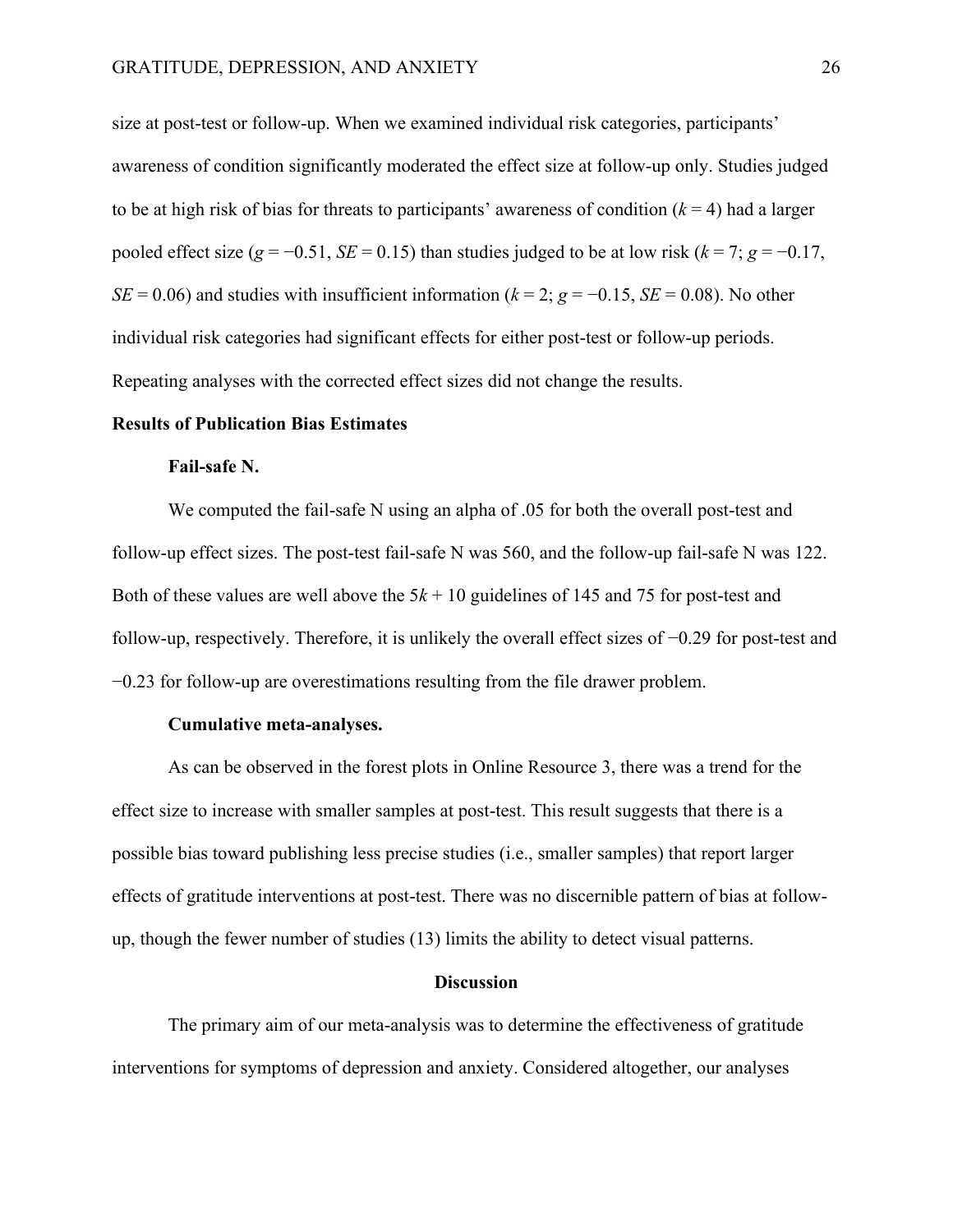suggest gratitude interventions are of limited efficacy for reducing these symptoms. The overall effect sizes at post-test (*g* = −0.29) and follow-up (*g* = −0.23) suggest a small effect according to Cohen's (1988) guidelines.

The fail-safe N values also suggest these effect sizes are unlikely to be influenced by potential unpublished studies with null results. However, if such studies exist, they would only serve to diminish the effect sizes even further. This argument is supported by the cumulative meta-analyses, which suggests that if publication bias was present in our results, it was likely *over*estimating the effect size at post-test. Furthermore, excluding outliers reduced the effect sizes to still-smaller values, particularly at post-test.

Additionally, and as predicted, the effect size was smaller when gratitude interventions were compared to active control conditions. Consistent with past reviews (Davis et al., 2016; Lyubomirsky et al, 2009), we found gratitude interventions had a medium effect when compared with waitlist-only conditions, but only a trivial effect when compared with putatively inert control conditions involving any kind of activity.

Finally, it should be noted that the reliability distribution of the dependent variables was generally high. Effect-size estimates are only substantively attenuated when the level of reliability is low (Schmidt & Hunter, 2015), and we confirmed this in our dataset. In all cases, the analyses conducted with corrected effect sizes were consistent with the uncorrected estimates, i.e., results changed by only a few hundredths of a decimal point. Therefore, there is no evidence that the small effects obtained in this meta-analysis are a result of attenuation from unreliability. Based on our results, we agree with Davis et al. (2016) that a parsimonious explanation of gratitude interventions may be that they operate primarily through placebo effects, at least for depression and anxiety symptoms.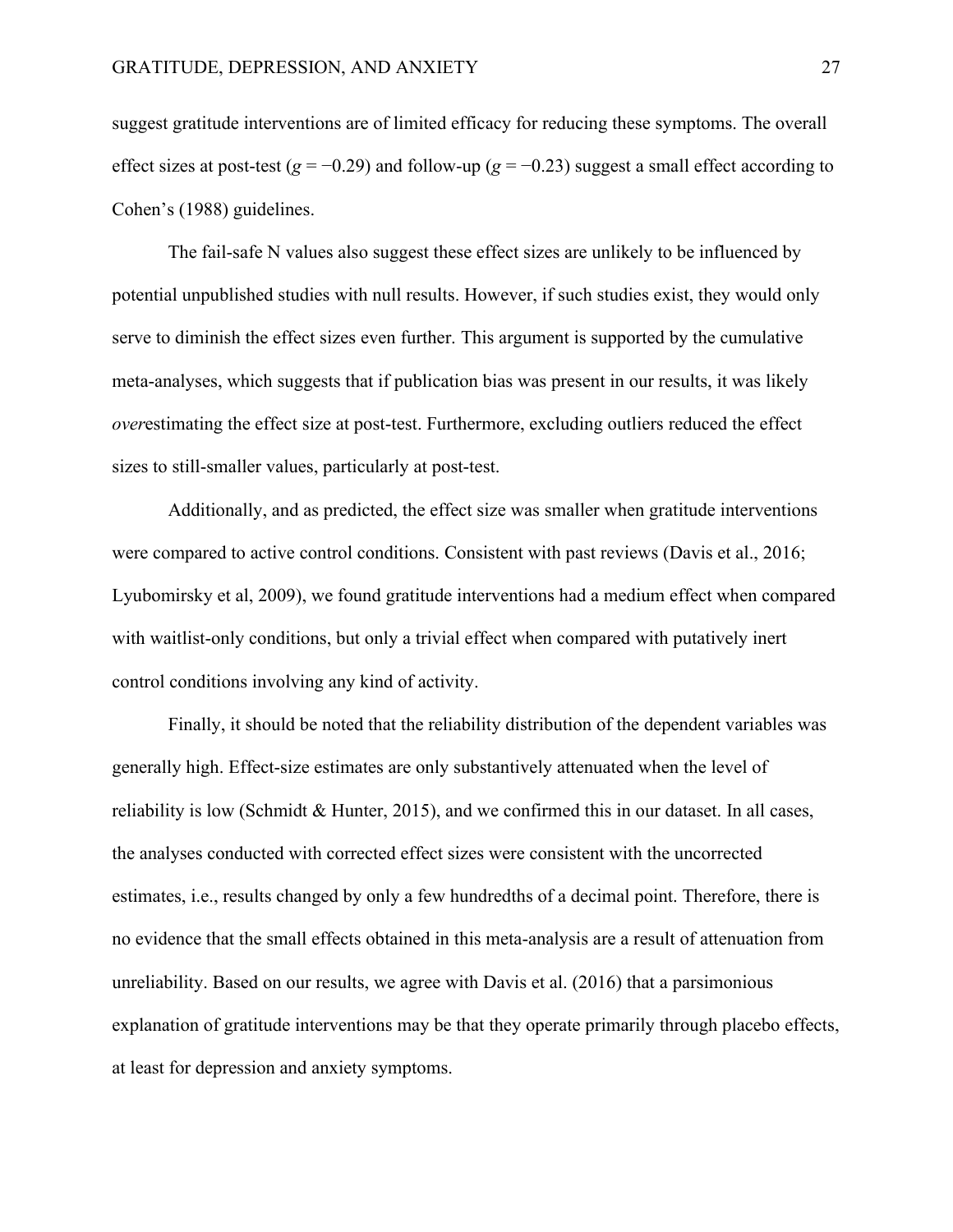Excluding our prediction for the type of control group, we found little evidence to support our other hypotheses about moderator variables. Indeed, with one exception, none of the other tests of moderation were significant. The only exception was for participant awareness of condition, which significantly moderated effects at follow-up (but not at post-test). It is possible that among studies containing threats to participants' awareness of condition, researchers may have unwittingly influenced participants in ways that would favor gratitude interventions, such as communicating an expectation of benefit to the gratitude but not to the control group. However, given the lack of consistency between the post-test and follow-up effects for this criterion, we interpret these results very cautiously. We also advise caution in interpreting the null results of the other categorical moderators, particularly where there was an uneven number of studies in each category. The differential representation of studies between categories may create limited power to detect group differences. For example, only four studies included an interpersonal intervention, whereas 19 studies included an intrapersonal intervention. The substantially lower number of interpersonal interventions makes it difficult to draw conclusions about whether interpersonal interventions are truly equivalent to intrapersonal interventions in their effects. Indeed, evidence from Seligman et al. (2005) would suggest that they are not equivalent, as the interpersonal intervention had a more substantial impact on depression at posttest than the intrapersonal intervention in that study.

#### **Limitations**

Our results should be interpreted in light of several important limitations. First, and most crucially, the samples included in our meta-analysis were mostly comprised of unselected participants, i.e., individuals who were not selected based on severity of depressive or anxiety symptoms. Only two studies included clinical samples (Kerr et al., 2015; Southwell & Gould,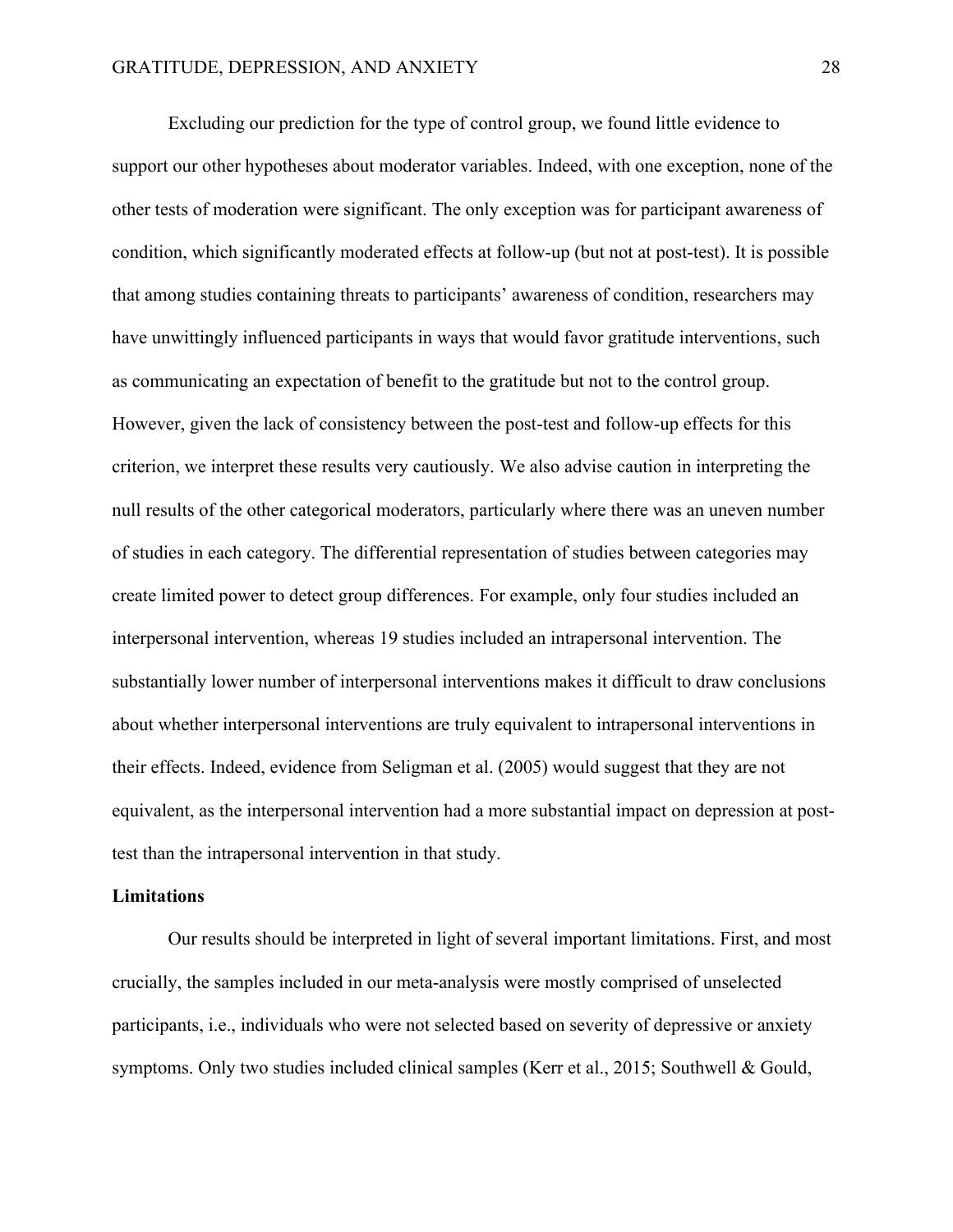2017). Prior research suggests treatment effects may increase with depressive symptom severity. For example, Sin and Lyubomirsky (2009) found PPIs have a greater effect on reducing depressive symptoms among those who meet diagnostic status for a depressive disorder. Likewise, Harbaugh and Vasey (2014) found their gratitude intervention was effective only among those high in baseline depressive symptoms. Therefore, one objection to the results of our meta-analysis may be that the range of depressive symptoms was too restricted for gratitude interventions to have an effect. We think this explanation is unlikely for several reasons. First, over half of the studies in which symptoms of depression were assessed had a sample with baseline depressive symptoms meeting the recommended thresholds for clinically-relevant symptoms. We did not find evidence of a stronger effect for those samples in which participants, on average, met the established thresholds. Second, for studies including baseline CES-D data, the average scores ranged from 13.53 – 34.15. Six of the 10 studies reporting baseline CES-D data exceeded the threshold for clinically-relevant symptoms of depression (i.e., 16), with an average value across all studies of 20.31. However, we again did not find evidence that the depression effect size was moderated by baseline CES-D severity. Third, the post-test<sup>6</sup> depression effect sizes for the two studies with clinical samples were among some of the smallest in our meta-analysis (−0.12 and −0.06 for Kerr et al., 2015 and Southwell & Gould, 2017, respectively). Based on these considerations, it appears that a sufficient range of depressive symptoms was present in our meta-analysis, but the effect of gratitude interventions did not increase with greater depressive symptomatology. Consequently, it seems unlikely that range restriction in our study accounts for the small effect size of gratitude interventions.

<sup>6</sup> These studies did not include follow-up data.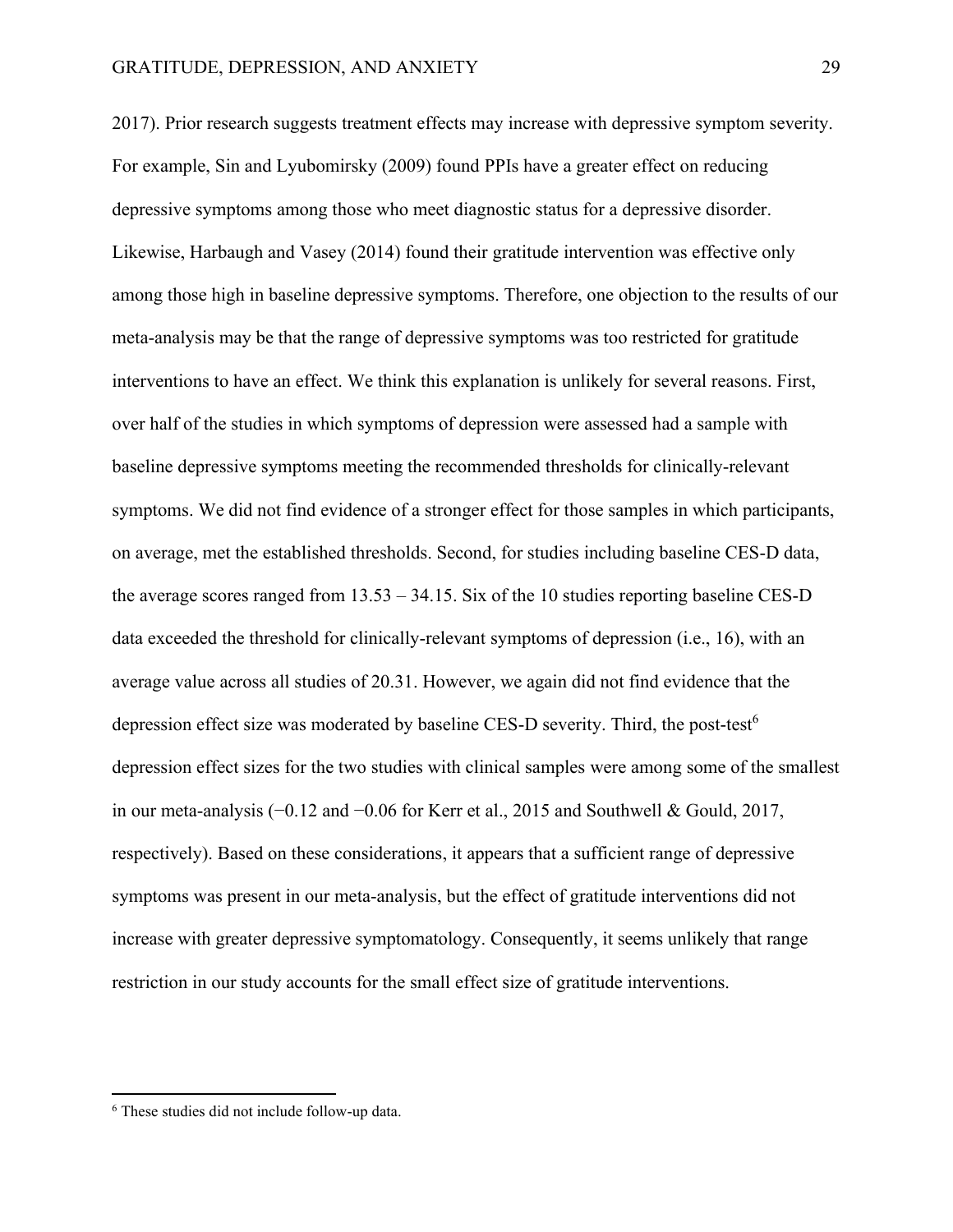That said, we certainly acknowledge that though depressive symptoms exist on a continuum, meeting a threshold for clinically relevant symptoms on a depression measure does not equate to a diagnosis of a depressive disorder made by a mental health professional (American Psychiatric Association, 2013). Therefore, our meta-analysis should be interpreted with this distinction between symptoms and diagnostic classes in mind. It is possible that future researchers may find a greater benefit of gratitude interventions for depressive symptoms by limiting recruitment to those meeting diagnostic status for a depressive disorder, which would allow for testing gratitude interventions in a more severely impaired population. However, to date, efforts along this line have yielded mixed results (Celano et al., 2017; Taylor, Lyubomirsky, & Stein, 2017).

Likewise, there may be other moderators that could influence gratitude interventions' effectiveness that we did not assess, such as one's level of self-criticism or emotional neediness (Sergeant & Mongrain, 2011). The instructions given to participants could also moderate effects. For example, previous research by Sheldon, Boehm, and Lyubomirsky (2012) suggests that variety is an important moderator of PPIs. Thus, if participants were instructed to list three *new* things they are grateful for each day, it could reduce some of the hedonic adaptation that may occur from repeating the same gratitude list daily. Additionally, it is possible that some participants perceived the instructions differently or performed the activity differently within the same condition of a study, i.e., there may be unreliability in the treatment variable (Schmidt  $\&$ Hunter, 2015). However, the studies in our meta-analysis did not report an interrater reliability coefficient for the treatment variable, thus making it impossible to estimate the effect of treatment reliability on outcomes. Understanding whether instructions, treatment reliability, or other potential moderators increase the effectiveness of gratitude interventions is an important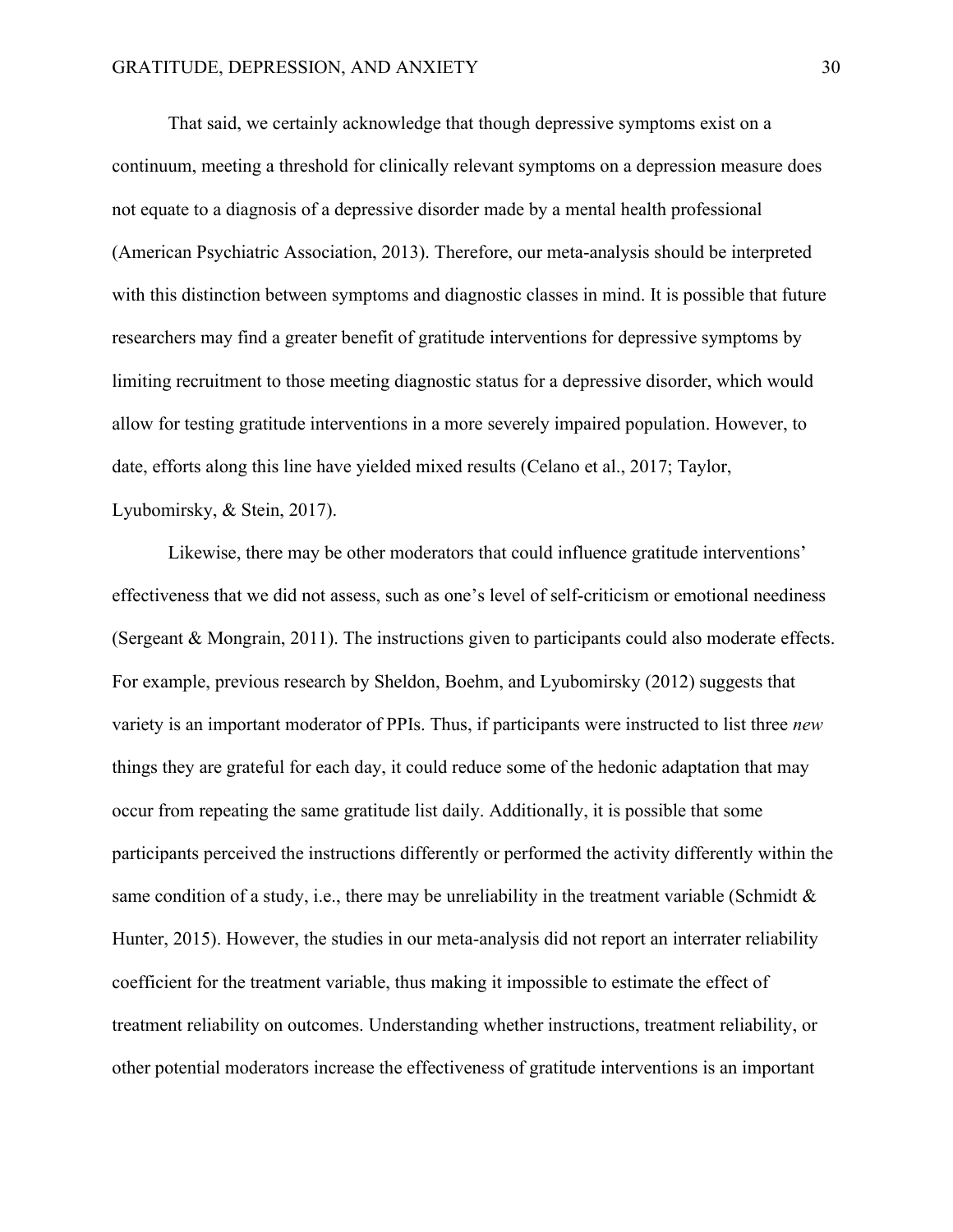direction for future research. That said, if we base our conclusions on the currently available data, there is little evidence to suggest gratitude interventions are efficacious for reducing symptoms of depression or anxiety. Accordingly, suggestions by researchers to use gratitude interventions as a psychotherapeutic tool (e.g., Emmons & Stern, 2013) should be taken cautiously until more substantial benefits can be demonstrated. Consequently, we recommend individuals seek more well-established treatments for difficulties with depression or anxiety symptoms until stronger benefits of gratitude interventions are found. For example, metaanalytic evidence suggests that computerized treatments for depression and anxiety, which are relatively low-cost and easily accessible, have strong effect sizes across comparison groups (Andrews, Cuijpers, Craske, McEvoy, & Titov, 2010).

A second limitation of our meta-analysis is the small number of studies  $(k = 5)$  for the anxiety effect size, which leads us to interpret this effect size cautiously. Although the effect size was of a medium magnitude ( $g = -0.52$ ), it was statistically non-significant with a wide confidence interval ranging from a strong, beneficial effect to a weak, harmful effect (−1.11 to 0.08). Indeed, removing the outlier of Geraghty et al. (2010) eliminated the heterogeneity in the effect size and dropped its value to a trivial level of *g* = −0.16. Future investigations with measures of anxiety are needed so that meta-analytic estimates will be better powered and less influenced by outliers. Including more anxiety studies would also allow investigators to examine if the anxiety effect is moderated by symptom severity, as we were unable to examine this possibility with the small number of studies with anxiety measures currently available. Nevertheless, based on the current data, it appears gratitude interventions have limited efficacy for anxiety symptoms.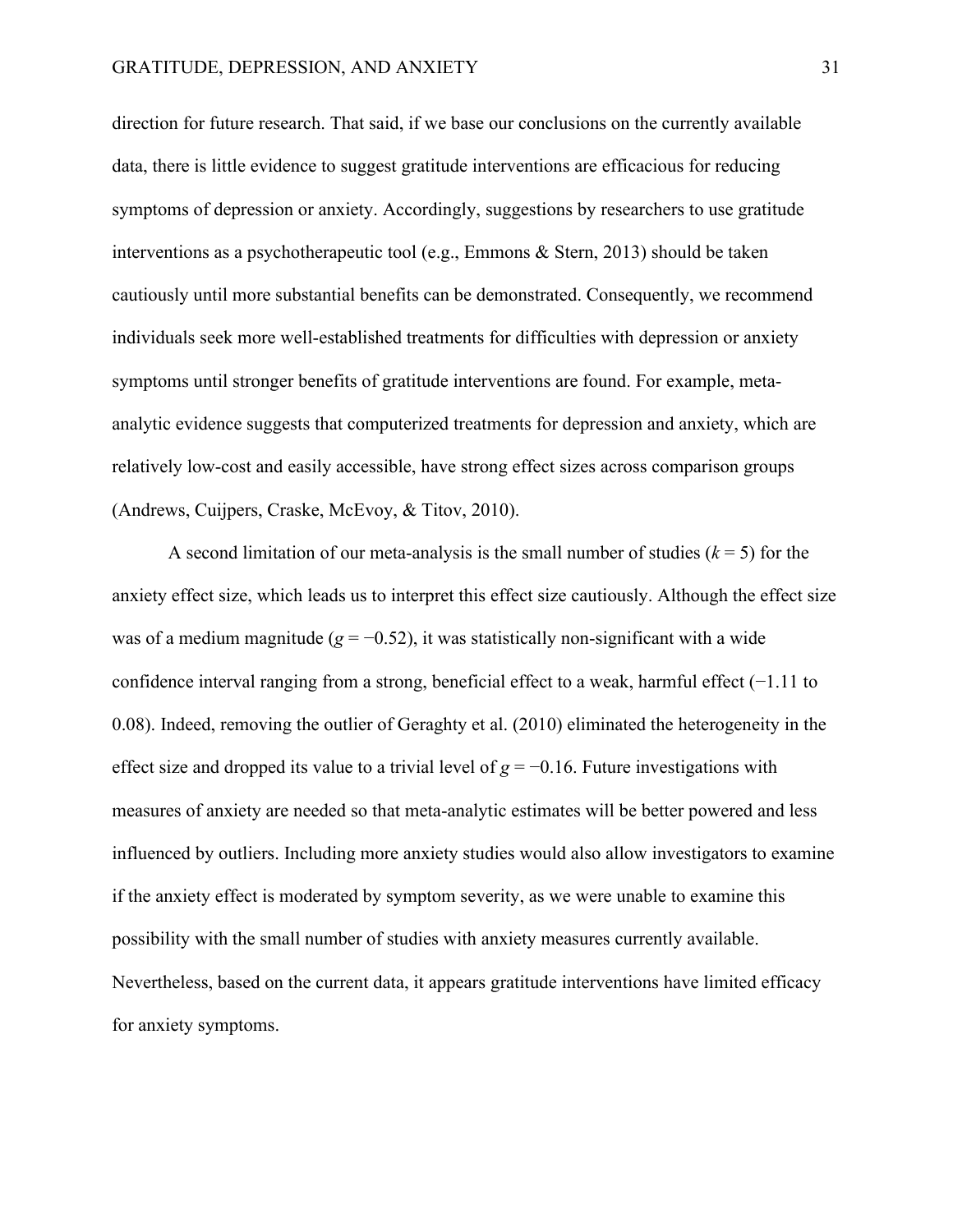Third, this meta-analysis applies only to gratitude interventions' specific effects on symptoms of depression and anxiety as standalone interventions. It is not our intention to dismiss the value of gratitude interventions in general. It is entirely possible these interventions are more powerful for anxiety or depressive symptoms when they are integrated into a larger treatment package, as suggested by prior randomized trials with positive psychology exercises (Seligman, Rashid, & Parks, 2006; Taylor, Lyubomirsky, & Stein, 2017). Additionally, gratitude interventions may have stronger effects for constructs like relationship quality or general wellbeing, as Dickens' (2017) meta-analysis would suggest. However, it is important to understand the outcomes for which gratitude interventions are the most efficacious, and then recommend these interventions only when individuals seek to impact those particular outcomes. Indeed, our meta-analysis suggests that whatever the merits gratitude interventions have for other outcomes, they are not efficacious for symptoms of depression or anxiety as standalone interventions.

Fourth, there may be limitations for generalizability of our results based on other sample characteristics such as age and sex. Though we did not find evidence that age and sex moderated effects, all but one study included a majority female sample, and only five studies contained a sample with a mean age of 40 or above. Prior research suggests women (Kashdan, Mishra, Breen, & Froh, 2009) and older adults (Sin & Lyubomirsky, 2009) experience gratitude in unique ways. Therefore, it is unclear if our results generalize to samples with fewer women and a greater number of older adults.

Finally, our results only apply to gratitude *interventions*. They do not inform us about the association of gratitude as a general disposition with depression and anxiety. As we mentioned in the introduction, there is strong evidence that higher trait gratitude is associated with reduced psychopathology and greater well-being (Wood et al., 2010). Therefore, gratitude as a general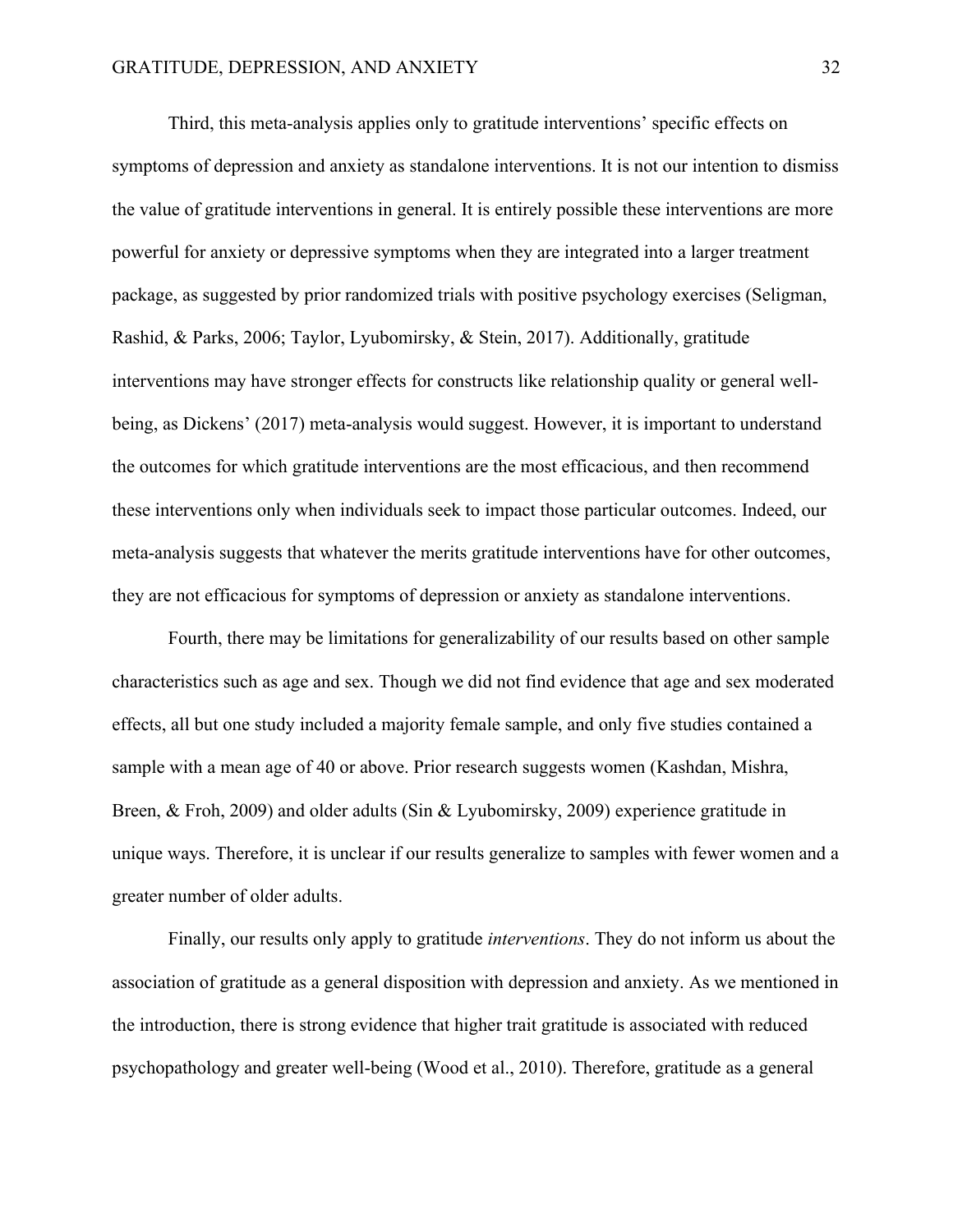disposition may still be a vital factor in human flourishing, and the efficacy (or lack thereof) of gratitude interventions should in no way be interpreted to mean gratitude is not an important element of well-being and the good life.

#### **Conclusion**

Based on the currently available data, we find limited evidence for the efficacy of gratitude interventions in reducing symptoms of depression and anxiety. They have a mediumsized effect when compared to no intervention at all, but a small effect when compared with any active control task. Nevertheless, future investigators may discover individual differences that moderate the effectiveness of gratitude interventions, such as severity of psychopathology or qualities like self-criticism and emotional neediness. Such distinctions will be crucial to uncover, especially as exercises like gratitude journals have begun to permeate into popular culture as a means of self-help. We believe that until gratitude interventions are shown to be more powerful, the suggestions to use the existing approaches as tools for reducing symptoms of depression or anxiety should be considered with caution.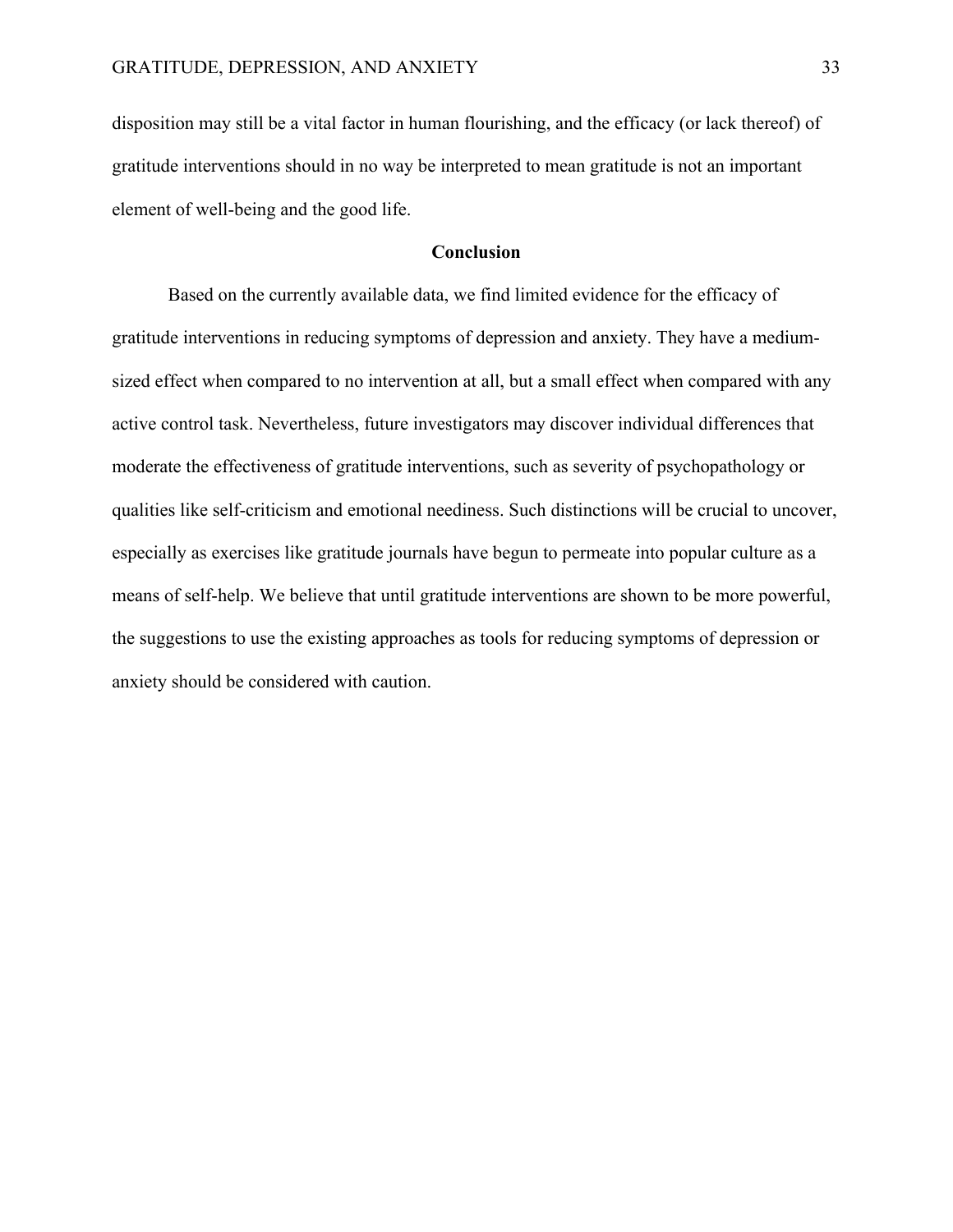#### References

*References marked with an asterisk indicate studies included in the meta-analysis.*

- Algoe, S. B., Gable, S. L., & Maisel, N. C. (2010). It's the little things: Everyday gratitude as a booster shot for romantic relationships. *Personal Relationships, 17*, 217-233. doi:10.1111/j.1475-6811.2010.01273.x
- American Psychiatric Association. (2013). *Diagnostic and statistical manual of mental disorders* (5th ed.). Arlington, VA: American Psychiatric Publishing.
- Andrews, G., Cuijpers, P., Craske, M. G., McEvoy, P., & Titov, N. (2010). Computer therapy for the anxiety and depressive disorders is effective, acceptable and practical health care: A meta-analysis. *Plos One, 5*, e13196.
- Beck, A. T. (1976). *Cognitive therapy and the emotional disorders.* Oxford, England: International Universities Press.
- Becker, B. J. (1988). Synthesizing standardized mean-change measures. *British Journal of Mathematical and Statistical Psychology, 41*, 257 - 278. doi:10.1111/j.2044- 8317.1988.tb00901.x
- Bolier, L., Haverman, M., Westerhof, G. J., Riper, H., Smit, F., & Bohlmeijer, E. (2013). Positive psychology interventions: A meta-analysis of randomized controlled studies. *BMC Public Health, 13*, 119. doi:10.1186/1471-2458-13-119
- \*Booker, J. A., & Dunsmore, J. C. (2017). Expressive writing and well-being during the transition to college: Comparison of emotion-disclosing and gratitude-focused writing. *Journal of Social and Clinical Psychology, 36*, 580-606. doi:10.1521/jscp.2017.36.7.580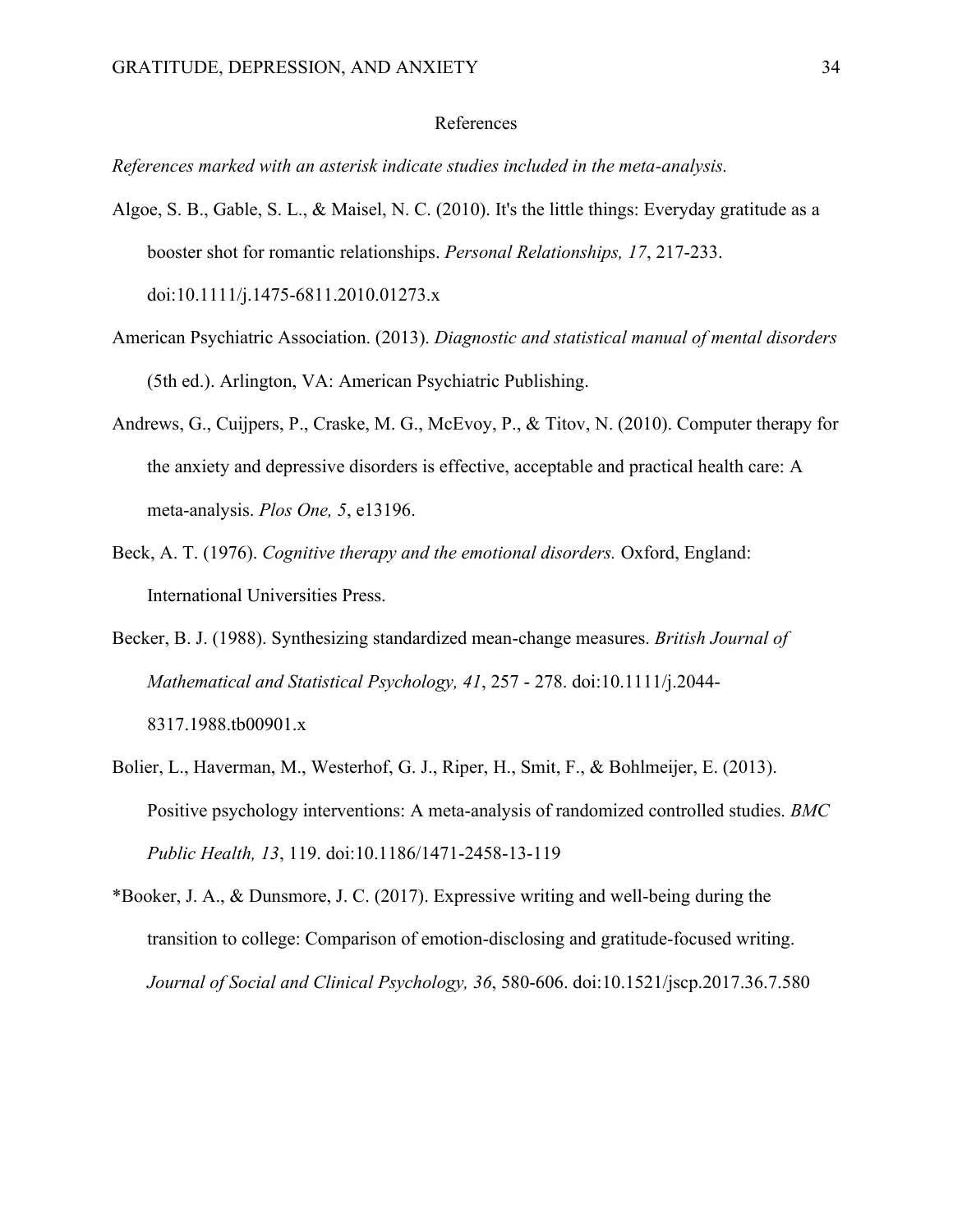- Borenstein, M., Hedges, L. V., Higgins, J. P. T., & Rothstein, H. R. (2009). *Introduction to metaanalysis*. West Sussex, United Kingdom: John Wiley & Sons, Ltd. doi:10.1002/9780470743386
- Carl, J. R., Soskin, D. P., Kerns, C., & Barlow, D. H. (2013). Positive emotion regulation in emotional disorders: A theoretical review. *Clinical Psychology Review, 33*, 343-360.
- Carleton, R. N., Mulvogue, M. K., Thibodeau, M. A., McCabe, R. E., Antony, M. M., & Asmundson, G. J. (2012). Increasingly certain about uncertainty: Intolerance of uncertainty across anxiety and depression. *Journal of Anxiety Disorders*, 26, 468-479. doi:10.1016/j.janxdis.2012.01.011
- Celano, C. M., Beale, E. E., Mastromauro, C. A., Stewart, J. G., Millstein, R. A., Auerbach, R. P., Bedoya, C.A., & Huffman, J. C. (2017). Psychological interventions to reduce suicidality in high-risk patients with major depression: A randomized controlled trial. *Psychological Medicine, 47*, 810-821. doi:10.1017/S0033291716002798
- Chambless, D. L., & Hollon, S. D. (1998). Defining empirically supported therapies. *Journal of Consulting and Clinical Psychology, 66*, 7-18. doi:10.1037/0022-006X.66.1.7
- \*Cheng, S. T., Tsui, P. K., & Lam, J. H. (2015). Improving mental health in health care practitioners: Randomized controlled trial of a gratitude intervention. *Journal of Consulting and Clinical Psychology, 83*, 177-186. doi:10.1037/a0037895
- Cheung, Y. L., Molassiotis, A., & Chang, A. M. (2003). The effect of progressive muscle relaxation training on anxiety and quality of life after stoma surgery in colorectal cancer patients. *Psycho-Oncology, 12*, 254. doi:10.1002/pon.638
- Cohen J. (1988). *Statistical power analysis for the behavioral sciences*. New York, NY: Routledge Academic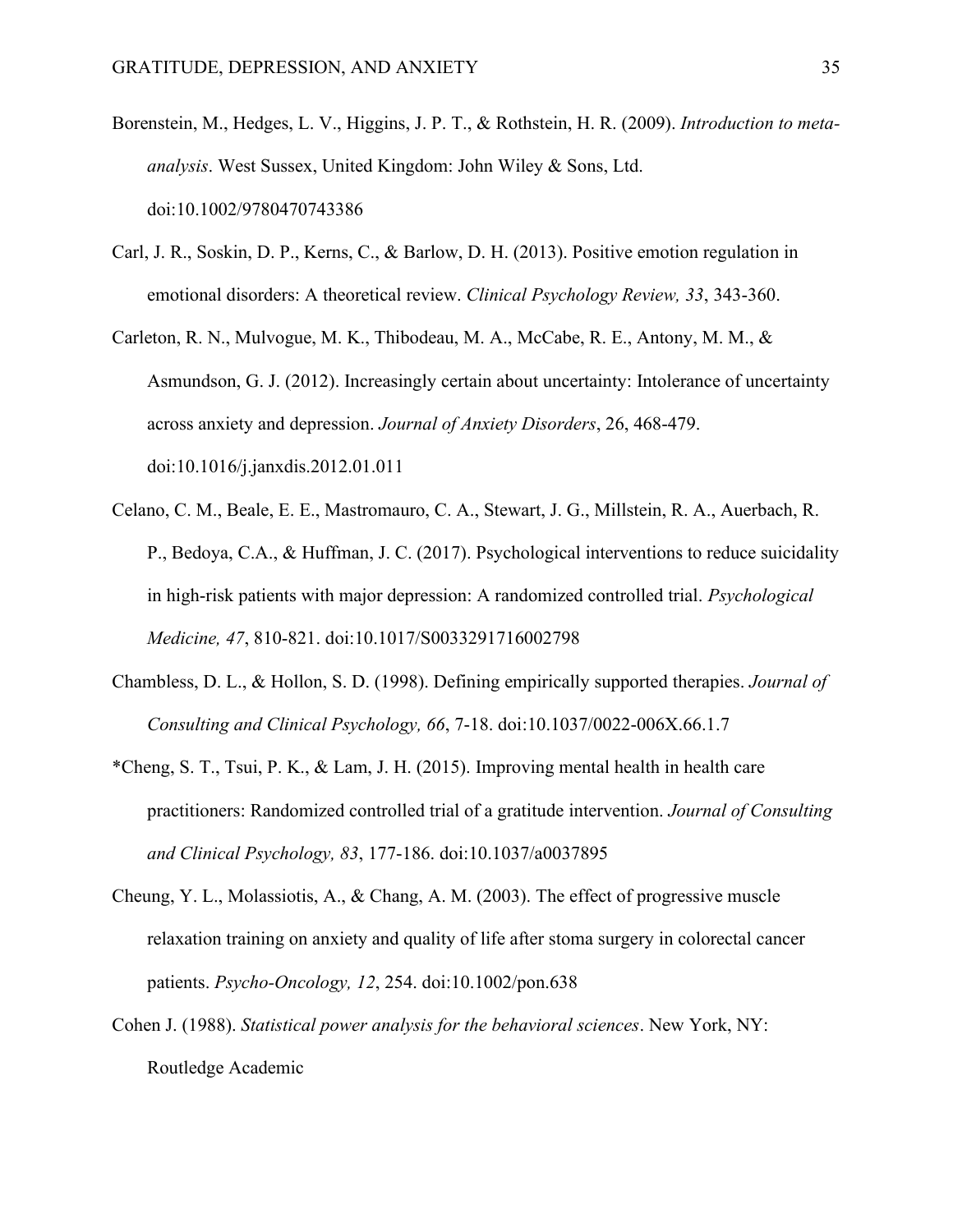- Davis, D. E., Choe, E., Meyers, J., Wade, N., Varjas, K., Gifford, A., Quinn, A., Hook, J., Tongeren, D.R., Griffin, B.J., Worthington, E. L. (2016). Thankful for the little things: A meta-analysis of gratitude interventions. *Journal of Counseling Psychology, 63*, 20-31. doi:10.1037/cou0000107
- DerSimonian, R., & Laird, N. (1986). Meta-analysis in clinical trials. *Controlled Clinical Trials, 7*, 177-178.
- Dietz, G., Dahabreh, I. J., Gurevitch, J., Lajeunesse, M. J., Schmid, C. H., Trikalinos, T. A. & Wallace, B. C. (2015). OpenMEE: Software for ecological and evolutionary meta-analysis.
- Dobson, K. S. (1985). An analysis of anxiety and depression scales. *Journal of Personality Assessment, 49*, 522-527.
- Duckworth, A. L., Steen, T. A., & Seligman, M. E. P. (2005). Positive psychology in clinical practice. *Annu Rev Clin Psychol, 1*, 629-651. doi:10.1146/annurev.clinpsy.1.102803.144154
- Dickens, L. R. (2017). Using gratitude to promote positive change: A series of meta-analyses investigating the effectiveness of gratitude interventions. *Basic and Applied Social Psychology, 39*, 193-208. doi:10.1080/01973533.2017.1323638
- Emmons, R. A. (2013). Gratitude practice explained. Retrieved from http://ei.yale.edu/what-isgratitude/
- Emmons, R. A., & McCullough, M. E. (2003). Counting blessings versus burdens: An experimental investigation of gratitude and subjective well-being in daily life. *Journal of Personality and Social Psychology, 84*, 377-389.
- Emmons, R. A., & Stern, R. (2013). Gratitude as a psychotherapeutic intervention. *Journal of Clinical Psychology, 69*, 846-855. doi:10.1002/jclp.22020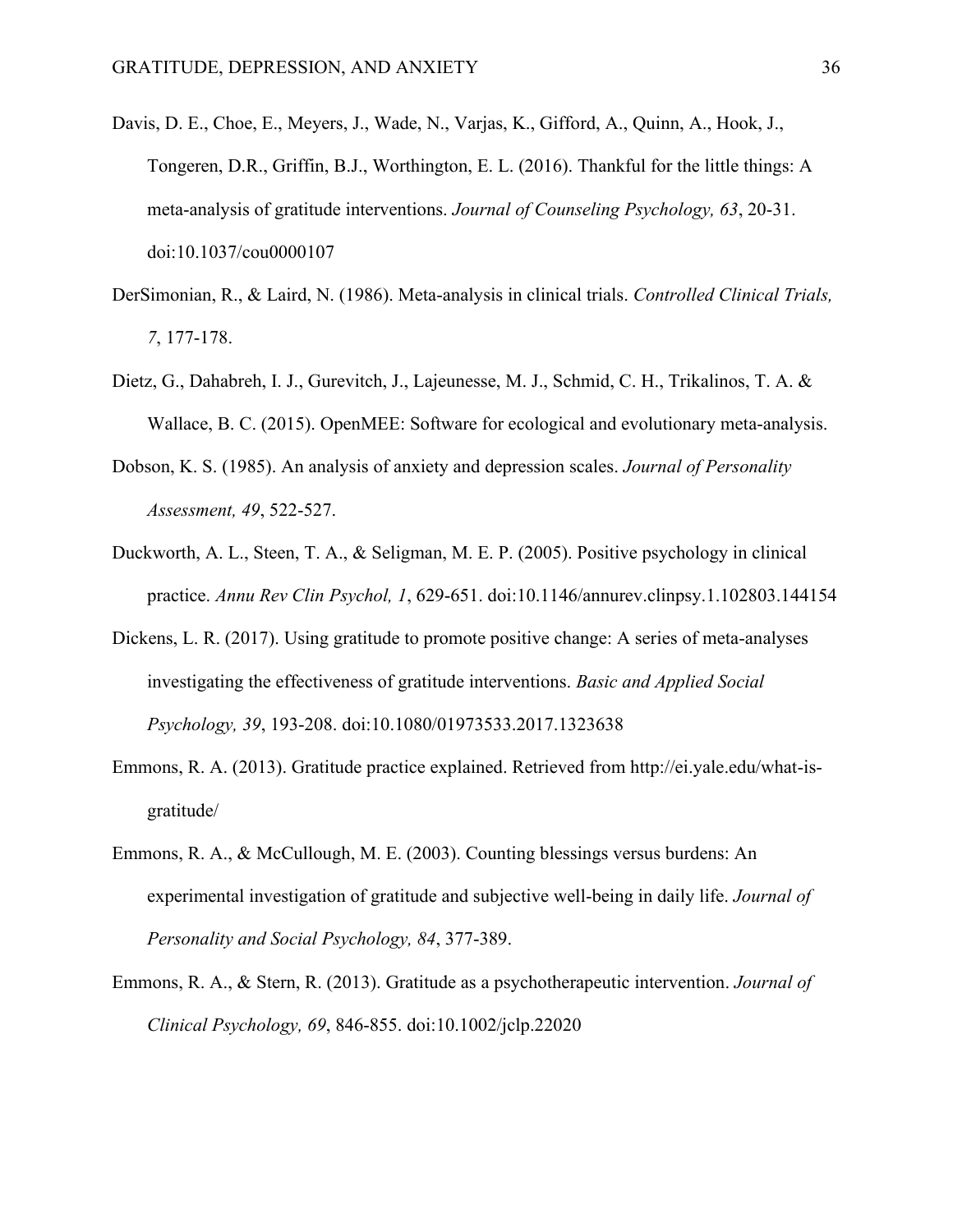- \*Gander, F., Proyer, R. T., Ruch, W., & Wyss, T. (2013). Strength-based positive interventions: Further evidence for their potential in enhancing well-being and alleviating depression. *Journal of Happiness Studies, 14*, 1241-1259. doi:10.1007/s10902-012-9380-0
- \*Gavian, M. E. (2011). The effects of relaxation and gratitude interventions on stress outcomes. *Dissertation Abstracts International: Section b: The Sciences and Engineering, 73*, 1248.
- \*Geraghty, A. W. A. (2010). *From placebo to self-help: Investigating retention, outcome and mechanisms in self-directed gratitude interventions* (Unpublished doctoral dissertation). University of Plymouth, Plymouth, Devon, United Kingdom.
- \*Geraghty, A. W. A., Wood, A. M., & Hyland, M. E. (2010). Attrition from self-directed interventions: Investigating the relationship between psychological predictors, intervention content and dropout from a body dissatisfaction intervention. *Social Science & Medicine, 71*, 30-37. doi:10.1016/j.socscimed.2010.03.007
- Graff, M. (2016, December). The letter. *Southwest: The Magazine*, 82-91.
- Happify. (2016). Happify, Inc. (Version 1.4.0R5433.bbbfa2d) [Mobile application software]. Retrieved from http://my.happify.com/
- \*Harbaugh, C. N., & Vasey, M. W. (2014). When do people benefit from gratitude practice? *Journal of Positive Psychology, 9*, 535-546. doi:10.1080/17439760.2014.927905
- Heart centered practices. Retrieved from https://wexnermedical.osu.edu/integrativecomplementary-medicine/heart-centered-practices
- Hedges, L. V., & Olkin, L. (1985). *Statistical methods for meta-analysis*. New York: Academic Press.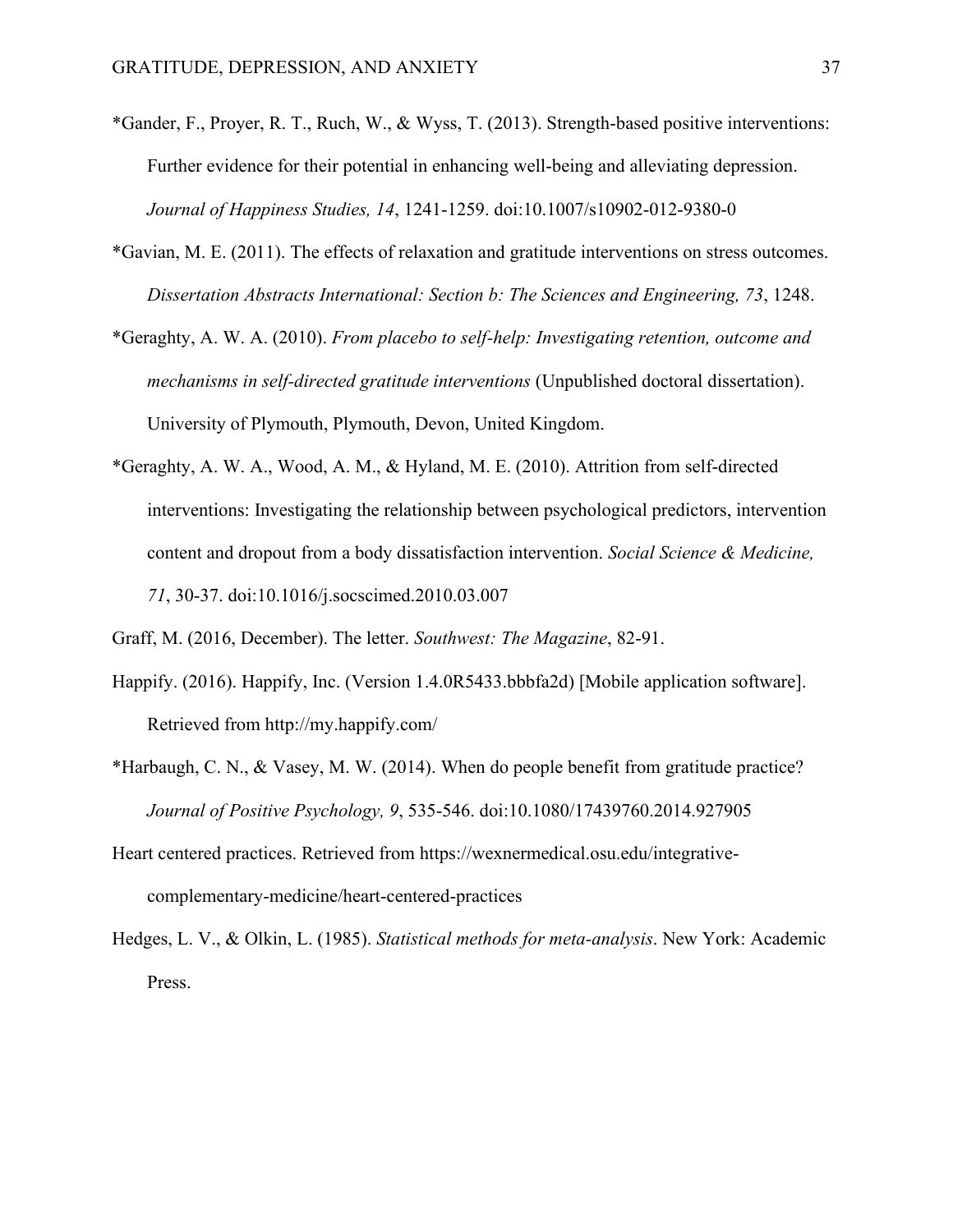- Higgins, J., Altman, D., & Sterne, J. (2017). Chapter 8: Assessing risk-of-bias in included studies. In J. Higgins, R. Churchill, J. Chandler & M. Cumpston (Eds.), *Cochrane handbook for systematic reviews of interventions* (version 5.2.0). Cochrane. Retrieved from www.training.cochrane.org/handbook
- \*Jackowska, M., Brown, J., Ronaldson, A., & Steptoe, A. (2016). The impact of a brief gratitude intervention on subjective well-being, biology and sleep. *Journal of Health Psychology, 21*, 2207-2217. doi:10.1177/1359105315572455
- Kaplan, J. (2015). *The gratitude diaries: How a year looking on the bright side can transform your life*. New York, New York: Penguin Publishing Group.
- Kashdan, T., Mishra, A., Breen , A., & Froh, J. (2009). Gender differences in gratitude: Examining appraisals, narratives, the willingness to express emotions, and changes in psychological needs. *J Pers, 77*, 691-730. doi:10.1111/j.1467-6494.2009.00562.x
- Kendler, K. S., Liu, X. Q., Gardner, C. O., McCullough, M. E., Larson, D., & Prescott, C. A. (2003). Dimensions of religiosity and their relationship to lifetime psychiatric and substance use disorders. *The American Journal of Psychiatry, 160*, 496-503. doi:10.1176/appi.ajp.160.3.496
- Kendrick, T., & Pilling, S. (2012). Common mental health disorders identification and pathways to care: NICE clinical guideline. *Br J Gen Pract, 62*, 47-49. doi:10.3399/bjgp12X616481
- \*Kerr, S. L., O'Donovan, A., & Pepping, C. A. (2015). Can gratitude and kindness interventions enhance well-being in a clinical sample? *Journal of Happiness Studies, 16*, 17-36. doi:10.1007/s10902-013-9492-1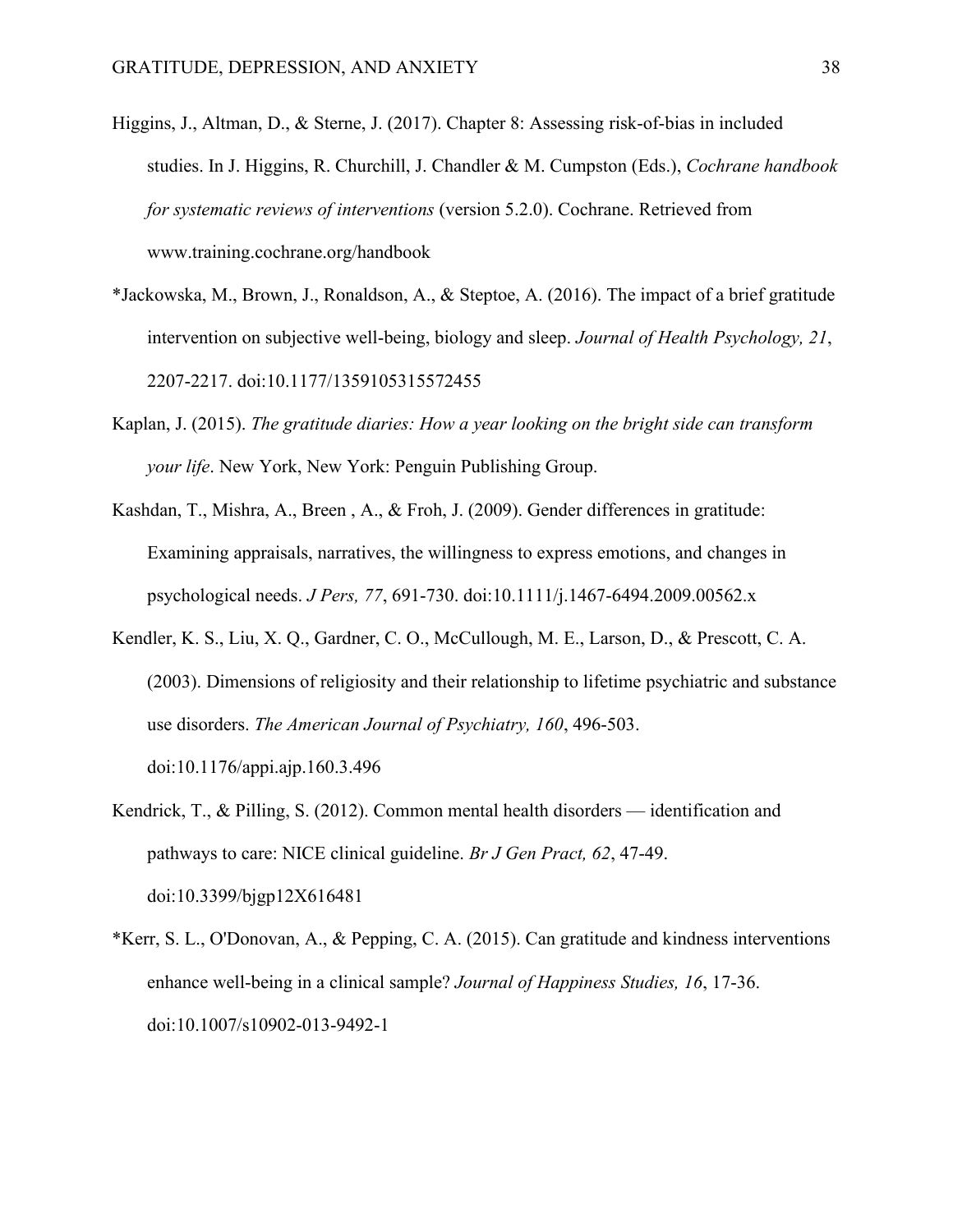- \*Ki, T. P. (2009). *Gratitude and stress of health care professionals in hong kong* (Unpublished doctoral dissertation). City University of Hong Kong, Kowloon, Hong Kong, China.
- Krumrei, E. J., & Pargament, K. I. (2008). *Are gratitude and spirituality protective factors against psychopathology?* Poster session presented at the 5th Biennial International Conference on Personal Meaning.
- \*Lambert, N. M., Fincham, F. D., & Stillman, T. F. (2012). Gratitude and depressive symptoms: The role of positive reframing and positive emotion. *Cognition & Emotion, 26*, 615-633. doi:10.1080/02699931.2011.595393
- Lau, J., Ioannidis, J. P. A., Terrin, N., Schmid, C. H., & Olkin, I. (2006). The case of the misleading funnel plot. *BMJ: British Medical Journal, 333*, 597-600.
- Lewinsohn, P.M., Seeley, J.R., Roberts, R.E., & Allen, N.B. (1997). Center for Epidemiological Studies-Depression Scale (CES-D) as a screening instrument for depression among community-residing older adults. *Psychology and Aging, 12*, 277- 287.
- \*Lyubomirsky, S., Dickerhoof, R., Boehm, J. K., & Sheldon, K. M. (2011). Becoming happier takes both a will and a proper way: An experimental longitudinal intervention to boost wellbeing. *Emotion, 11*, 391-402. doi:10.1037/a0022575
- \*Manthey, L., Vehreschild, V., & Renner, K. (2016). Effectiveness of two cognitive interventions promoting happiness with video-based online instructions. *Journal of Happiness Studies, 17*, 319-339. doi:10.1007/s10902-014-9596-2
- McKenzie, J. E., Herbison, G. P., & Deeks, J. J. (2016). Impact of analysing continuous outcomes using final values, change scores and analysis of covariance on the performance of meta-analytic methods: A simulation study. *Research Synthesis Methods, 7*, 371-386. doi:10.1002/jrsm.1196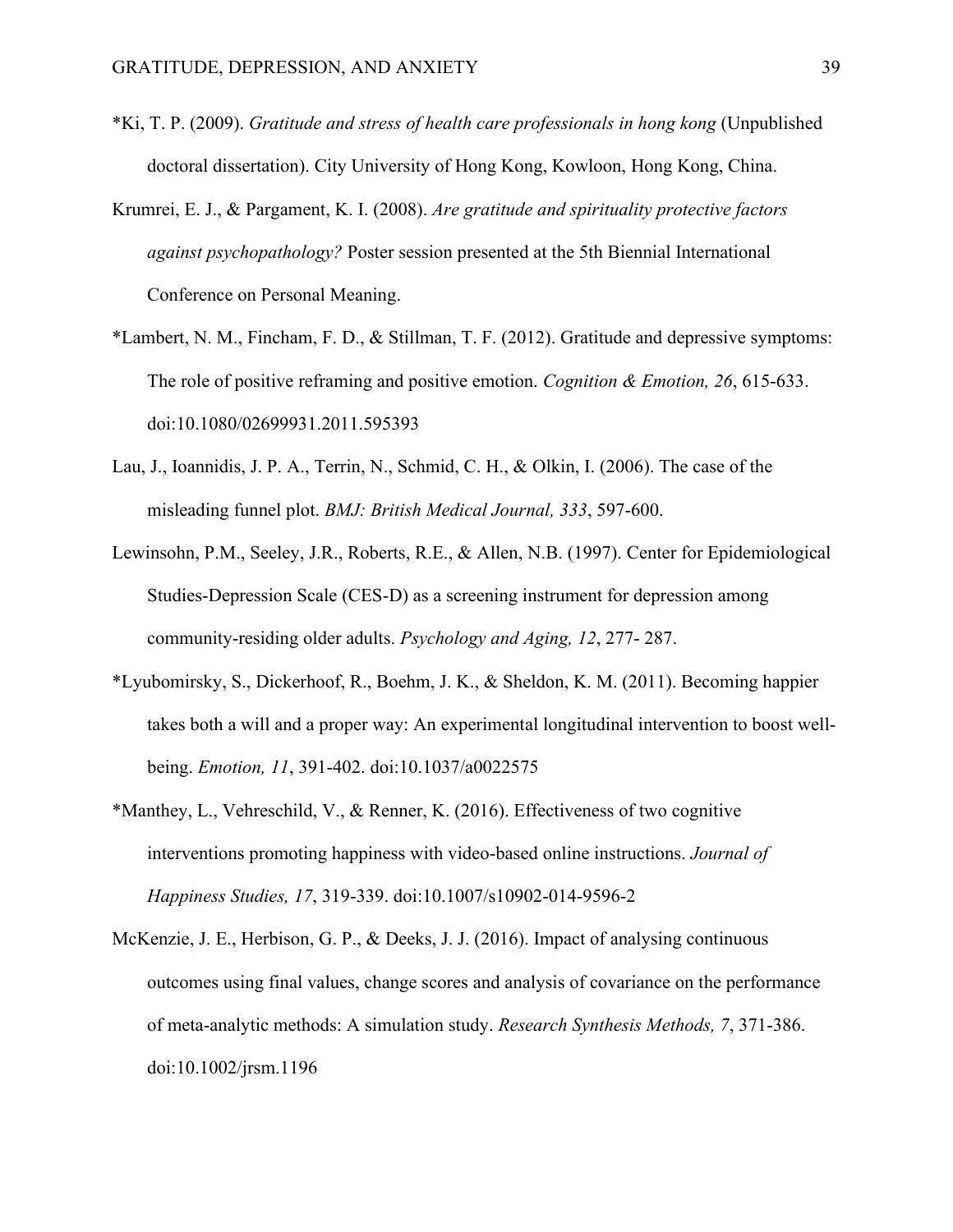- Meyer, T. J., Miller, M. L., Metzger, R. L., & Borkovec, T. D. (1990). Development and validation of the penn state worry questionnaire. *Behaviour Research and Therapy, 28*, 487- 495. doi:0005-7967(90)90135-6
- Mogg, K., & Bradley, B. P. (2005). Attentional bias in generalized anxiety disorder versus depressive disorder. *Cognitive Therapy and Research*, *29*, 29-45. doi:10.1007/s10608-005- 1646-y
- \*Mongrain, M., & Anselmo-Matthews, T. (2012). Do positive psychology exercises work? A replication of seligman et al. *Journal of Clinical Psychology, 68*, 382-389. doi:10.1002/jclp.21839
- \*O'Leary, K., & Dockray, S. (2015). The effects of two novel gratitude and mindfulness interventions on well-being. *The Journal of Alternative and Complementary Medicine, 21*, 243-245. doi:10.1089/acm.2014.0119
- \*Ozimkowski, K. M. (2007). *The gratitude visit in children and adolescents: An investigation of gratitude and subjective well-being* (Unpublished doctoral dissertation). Hofstra University, New York, New York.
- Peckham, A. D., McHugh, R. K., & Otto, M. W. (2010). A meta-analysis of the magnitude of biased attention in depression. *Depression and Anxiety, 27*, 1135-1142. doi:10.1002/da.20755
- Persons, J. B., & Burns, D. D. (1985). Mechanisms of action of cognitive therapy: The relative contributions of technical and interpersonal interventions. *Cognitive Therapy and Research, 9*, 539-551. doi:10.1007/BF01173007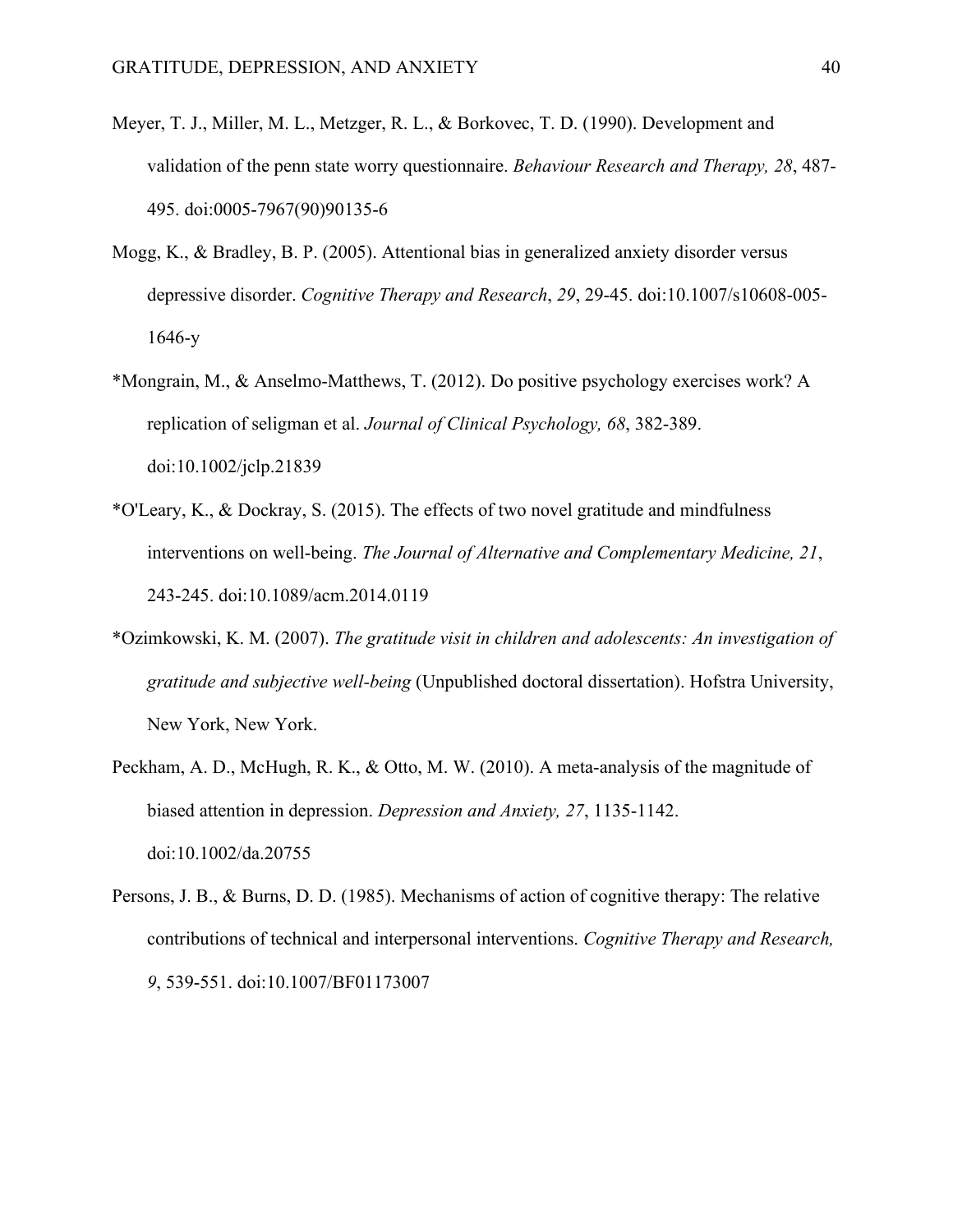- Petrocchi, N., & Couyoumdjian, A. (2016). The impact of gratitude on depression and anxiety: The mediating role of criticizing, attacking, and reassuring the self. *Self and Identity, 15*, 191-205. doi:10.1080/15298868.2015.1095794
- \*Proyer, R. T., Gander, F., Wellenzohn, S., & Ruch, W. (2014). Positive psychology interventions in people aged 50-79 years: Long-term effects of placebo-controlled online interventions on well-being and depression. *Aging & Mental Health, 18*, 997-1005. doi:10.1080/13607863.2014.899978
- Radloff, L. S. (1977). The CES-D scale: A self-report depression scale for research in the general population. *Applied Psychological Measurement, 1*, 385-401. doi:10.1177/014662167700100306
- Rosenthal, R. (1979). The file drawer problem and tolerance for null results. *Psychological Bulletin, 86*, 638-641. doi:10.1037/0033-2909.86.3.638
- Schmidt, F. L., & Hunter, J. E. (2015). *Methods of meta-analysis: Correcting error and bias in research findings* (3rd ed.). London, United Kingdom: SAGE Publications, Inc. doi:10.4135/9781483398105
- Seligman, M. E. P., Steen, T. A., Park, N., & Peterson, C. (2005). Positive psychology progress: Empirical validation of interventions. *The American Psychologist, 60*, 410-421. doi:10.1037/0003-066X.60.5.410
- Seligman, M. E. P., Rashid, T., & Parks, A. C. (2006). Positive psychotherapy. *American Psychologist, 61*, 774-788. doi:10.1037/0003-066X.61.8.774
- \*Senf, K., & Liau, A. K. (2012). The effects of positive interventions on happiness and depressive symptoms, with an examination of personality as a moderator. *Journal of Happiness Studies, 14*, 591-612. doi:10.1007/s10902-012-9344-4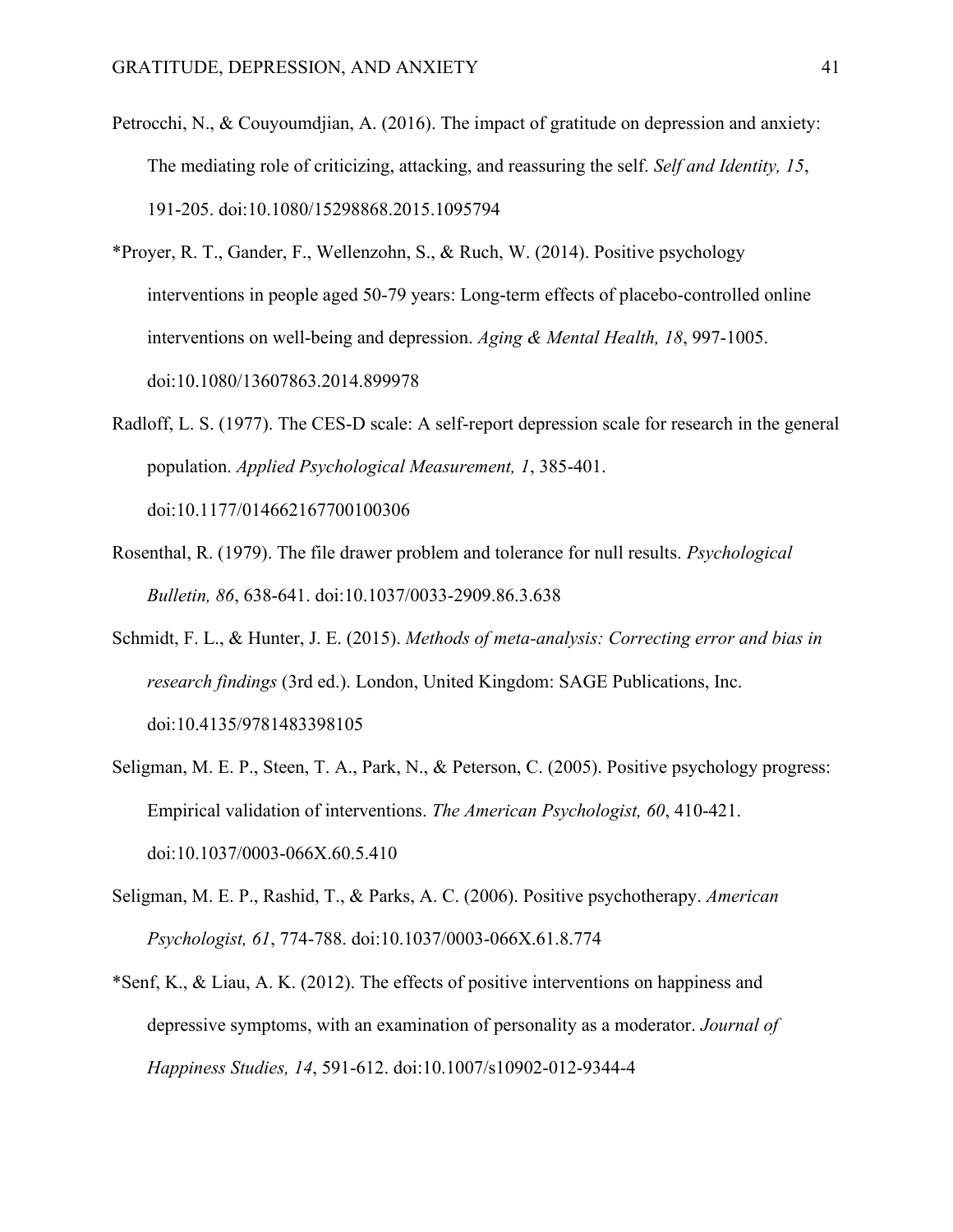- Seppala, E., Rossomando, T., & Doty, J. R. (2013). Social connection and compassion: Important predictors of health and well-being. *Social Research, 80*, 411-430.
- \*Sergeant, S., & Mongrain, M. (2011). Are positive psychology exercises helpful for people with depressive personality styles? *Journal of Positive Psychology, 6*(4), 260-272. doi:10.1080/17439760.2011.577089
- Sheldon, K. M., Boehm, J. K., & Lyubomirsky, S. (2012). Variety is the spice of happiness: The hedonic adaptation prevention (HAP) model. In I. Boniwell & S. David (Eds.), *Oxford handbook of happiness* (pp. 901–914). Oxford, England: Oxford University Press.
- Sin, N. L., & Lyubomirsky, S. (2009). Enhancing well-being and alleviating depressive symptoms with positive psychology interventions: A practice-friendly meta-analysis. *Journal of Clinical Psychology, 65*, 467-487. doi:10.1002/jclp.20593
- \*Smullen, A. M. (2012). *A gratitude intervention with older adults* (Unpublished master's thesis). Kean University, Union, New Jersey.
- Snyder, D. (1998). Marital Satisfaction Inventory—Revised. Los Angeles, CA: Western Psychological Services.
- \*Southwell, S., & Gould, E. (2017). A randomised wait list-controlled pre–post–follow-up trial of a gratitude diary with a distressed sample. *The Journal of Positive Psychology, 12*, 579- 593. doi:10.1080/17439760.2016.1221127
- Sterne, J., Egger, M., Moher, D., & Boutron, I. (2017). Chapter 10: Addressing reporting biases. In J. Higgins, R. Churchill, J. Chandler & M. Cumpston (Eds.), *Cochrane handbook for systematic reviews of interventions* (version 5.2.0). Cochrane. Retrieved from www.training.cochrane.org/handbook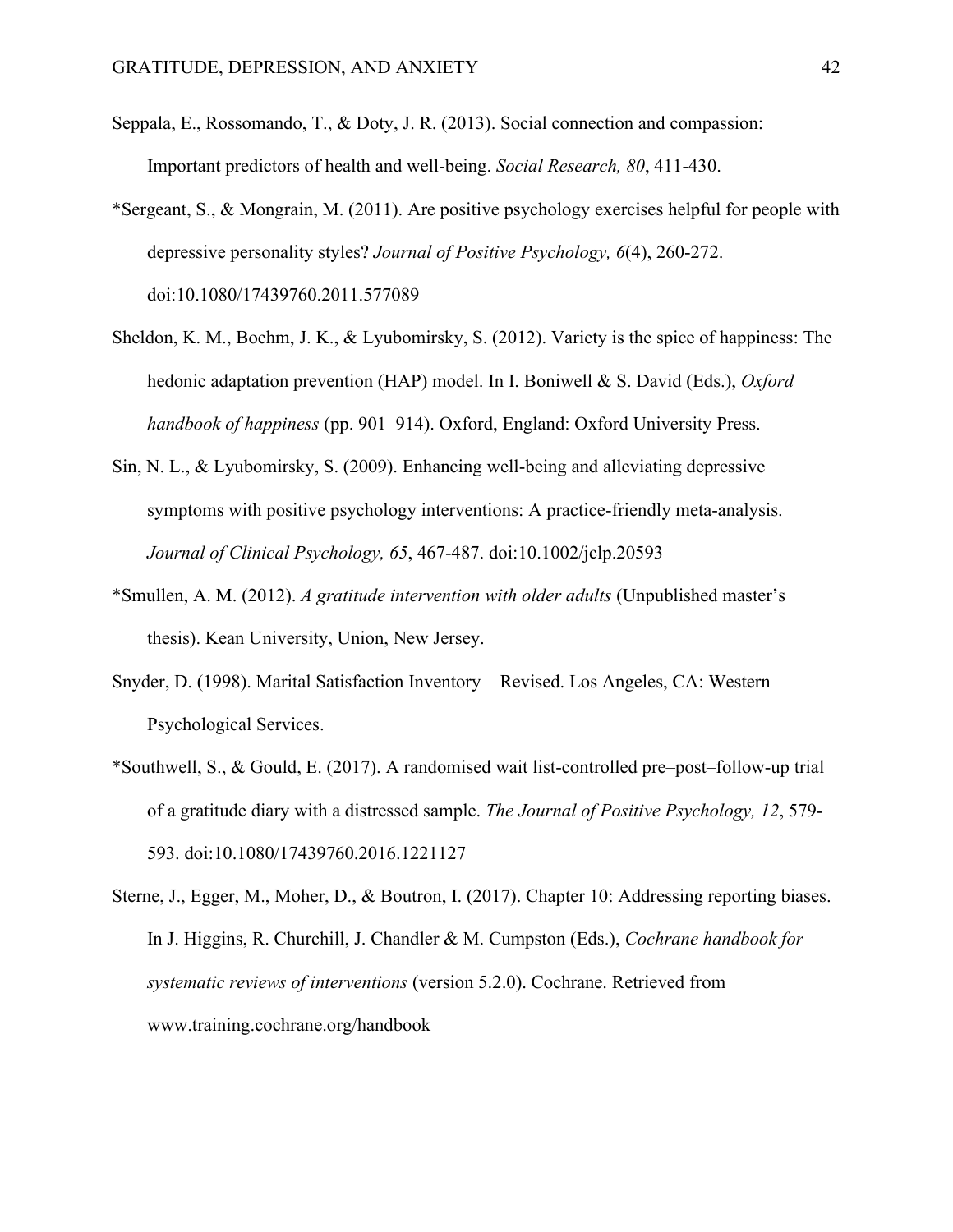- Stoeckel, M., Weissbrod, C., & Ahrens, A. (2014). The adolescent response to parental illness: The influence of dispositional gratitude. *Journal of Child and Family Studies, 24*, 1501–1509. Advance online publication. doi:10.1007/s10826-014-9955-y
- Taylor C, Lyubomirsky S, & Stein, M. (2017). Upregulating the positive affect system in anxiety and depression: Outcomes of a positive activity intervention. *Depress Anxiety, 34*, 267–280. doi:10.1002/da.22593
- \*Timmons, L., & Ekas, N. V. (2018). Giving thanks: Findings from a gratitude intervention with mothers of children with autism spectrum disorder. *Research in Autism Spectrum Disorders, 49*, 13-24. doi:10.1016/j.rasd.2018.01.008
- \*Toepfer, S., Cichy, K., & Peters, P. (2012). Letters of gratitude: Further evidence for author benefits. *Journal of Happiness Studies, 13*, 187-201. doi:10.1007/s10902-011-9257-7
- Viechtbauer, W. (2010). Conducting meta-analyses in R with the metafor package. *Journal of Statistical Software, 36*, 1–48.
- Watkins, P. C. (2014). *Gratitude and the good life*. Springer Netherlands. doi:10.1007/978-94- 007-7253-3
- Watkins, P. C., Woodward, K., Stone, T., Kolts, R.L. (2003). Gratitude and happiness: Development of a measure of gratitude, and relationships with subjective well-being. *Social Behavior and Personality, 31*, 431-452.
- \*Watkins, P. C., Cruz, L., Holben, H., & Kolts, R. L. (2008). Taking care of business? Grateful processing of unpleasant memories. *The Journal of Positive Psychology, 3*, 87-99. doi:10.1080/17439760701760567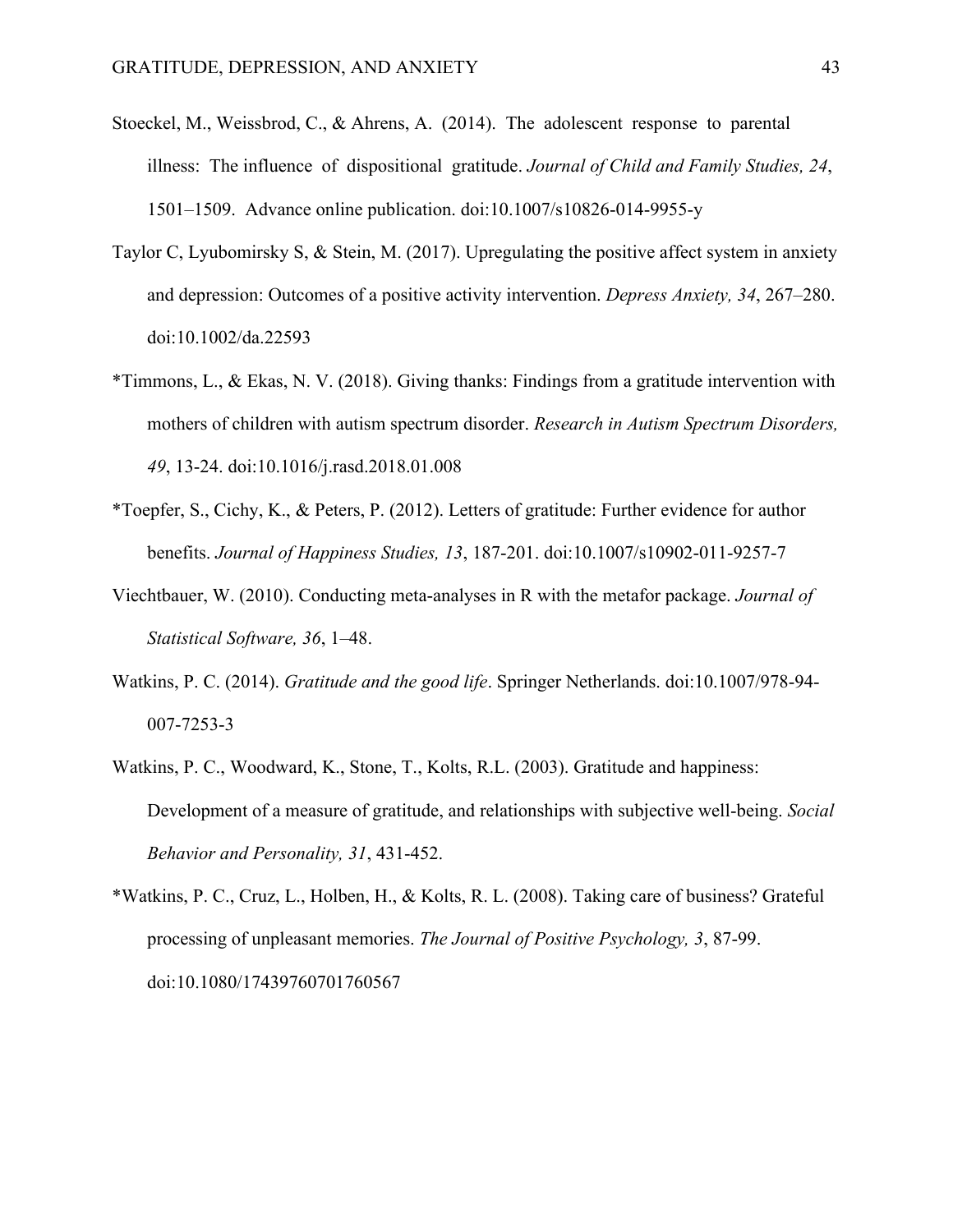- \*Watkins, P. C., Uhder, J., & Pichinevskiy, S. (2015). Grateful recounting enhances subjective well-being: The importance of grateful processing. *Journal of Positive Psychology, 10*, 91- 98. doi:10.1080/17439760.2014.927909
- \*Wolfe, W. L., & Patterson, K. (2017). Comparison of a gratitude-based and cognitive restructuring intervention for body dissatisfaction and dysfunctional eating behavior in college women. *Eating Disorders, 25*, 330-344. doi:10.1080/10640266.2017.1279908
- Wood, A. M., Froh, J. J., & Geraghty, A. W. (2010). Gratitude and well-being: A review and theoretical integration. *Clinical Psychology Review, 30*, 890-905. doi:10.1016/j.cpr.2010.03.005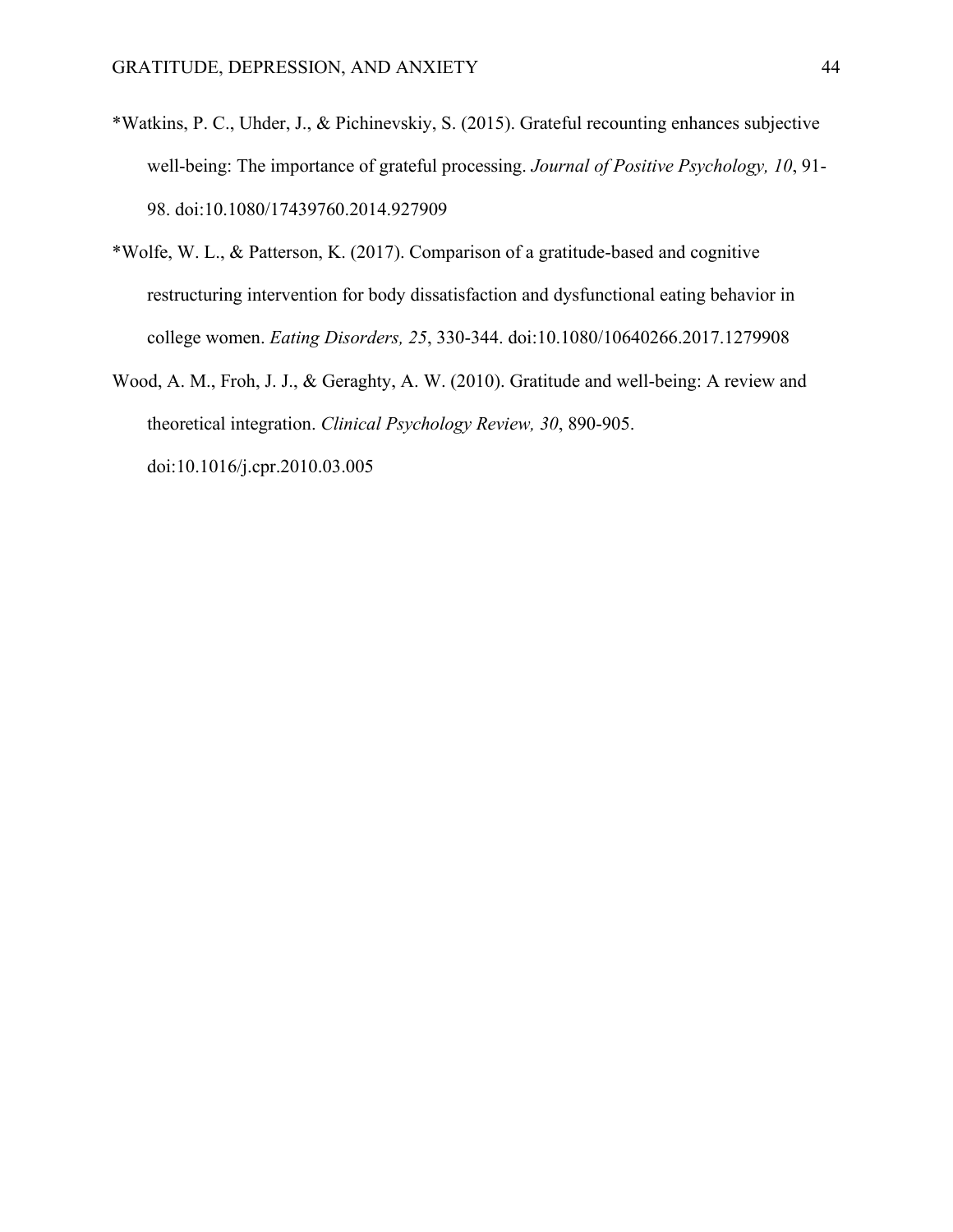## Table 1

# *Characteristics of Included Studies*

|                                      |      |             |                            | <b>Reliability</b> | Change<br><b>Score</b><br>or<br>Post-<br>test |                   |                                | Intvn.      | $\frac{6}{6}$       | Mean             |                                      | Dep.             | <b>Baseline</b> | <b>Duration</b><br>(Days, | Follow-        |        |                |
|--------------------------------------|------|-------------|----------------------------|--------------------|-----------------------------------------------|-------------------|--------------------------------|-------------|---------------------|------------------|--------------------------------------|------------------|-----------------|---------------------------|----------------|--------|----------------|
| Author                               | Year | $\mathbf N$ | Outcome(s)                 | $(Alpha)^a$        | Only                                          | Control           | Intvn.                         | <b>Type</b> | Female <sup>b</sup> | Age <sup>c</sup> | Pop.                                 | <b>Threshold</b> | <b>CES-D</b>    | Weeks)                    | up             | Online | Compliance     |
| Booker &<br>Dunsmore                 | 2017 | 108         | D: CES-D                   | .89                | Change                                        | <b>WLC</b>        | Gratitude<br>journal           | Intra       | 70                  | 19               | $NC$ (college)                       | Yes              | 31.82           | 4d, $1w$                  | 1 <sub>m</sub> | Yes    | Yes            |
| Cheng et al.                         | 2015 | 68          | D: CES-<br>D10             | .74                | Change                                        | <b>WLC</b>        | Gratitude<br>list              | Intra       | 55                  |                  | NC<br>(healthcare)<br>professionals) | No               |                 | 8d, 4w                    | 3m             | Yes    | Yes            |
| Gander et al. <sup>e</sup>           | 2013 | 335         | D: CES-D                   | .92                | Change                                        | Early<br>memories | Gratitude<br>visit and<br>list |             | 95                  | 45               | NC<br>(community)                    | No               | 13.53           |                           | 1 <sub>m</sub> | Yes    | Yes            |
| Gavian<br>(Unpublished)              | 2011 | 174         | A, D:<br>DASS-21           | .92                | Change                                        | Daily<br>schedule | Gratitude<br>list              | Intra       | 70                  |                  | NC (college)                         | Yes              |                 | 7d, 1w                    | 1 <sub>m</sub> | Yes    | Yes            |
| Geraghty et<br>al.                   | 2010 | 108         | A: PSWO                    | .91                | Change                                        | <b>WLC</b>        | Gratitude<br>list              | Intra       | 86                  | 37               | $_{\mathrm{NC}}$<br>(community)      |                  |                 | 14d, 2w                   |                | Yes    | No             |
| Geraghty<br>Study 4<br>(Unpublished) | 2010 | 149         | D: PHO-9                   | .88                | Change                                        | <b>WLC</b>        | Gratitude<br>list              | Intra       | 81                  | 37               | NC<br>(community)                    | Yes              |                 | 14d, 2w                   |                | Yes    | Yes            |
| Harbaugh &<br>Vasey                  | 2014 | 108         | D: CES-D                   | .92                | Change                                        | Daily events      | Gratitude<br>list              | Intra       | 70                  | 20               | NC (college)                         | No               | 15.50           | 14d, 2w                   |                | Yes    | Yes            |
| Jackowska et<br>al.                  | 2016 | 81          | A, D:<br>HADS <sup>f</sup> | .84                | Change                                        | Daily events      | Gratitude<br>diary &<br>letter | Comb        | 100                 |                  | NC (college)                         |                  |                 | 6d, 2w                    |                | No     | Yes            |
| Kerr et al.                          | 2015 | 31          | A, D:<br>DASS-21           | .80, .91           | Change                                        | Mood diary        | Gratitude<br>list              | Intra       | 75                  | 43               | C (outpatient<br>clients)            | Yes              |                 | 14d, 2w                   |                | No     | No             |
| Ki<br>(Unpublished)                  | 2009 | 161         | D: CES-<br>D10             | .60                | Change                                        | Hassle list       | Gratitude<br>list              | Intra       | 58                  |                  | NC<br>(healthcare<br>professionals)  | Yes              |                 | 8d, 4w                    |                | Yes    | N <sub>o</sub> |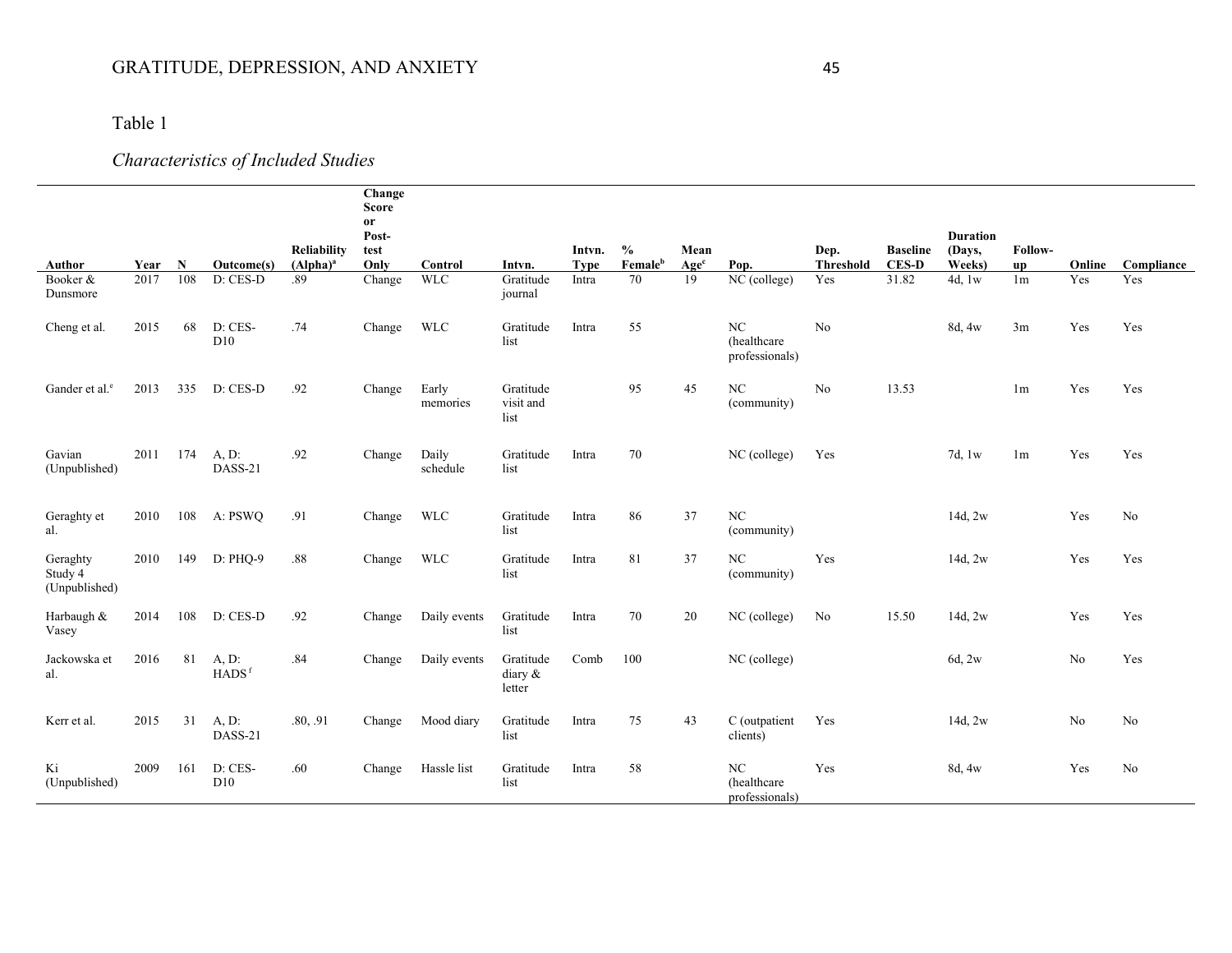|                                    |      |     |                                                              |                    | Change<br><b>Score</b><br>or |                                                                 |                                     |             |                     |                  |                                          |                  |                 |                           |                |                |                |
|------------------------------------|------|-----|--------------------------------------------------------------|--------------------|------------------------------|-----------------------------------------------------------------|-------------------------------------|-------------|---------------------|------------------|------------------------------------------|------------------|-----------------|---------------------------|----------------|----------------|----------------|
|                                    |      |     |                                                              | <b>Reliability</b> | Post-<br>test                |                                                                 |                                     | Intvn.      | $\frac{0}{0}$       | Mean             |                                          | Dep.             | <b>Baseline</b> | <b>Duration</b><br>(Days, | Follow-        |                |                |
| Author                             | Year | N   | Outcome(s)                                                   | $(Alpha)^a$        | Only                         | Control                                                         | Intvn.                              | <b>Type</b> | Female <sup>b</sup> | Age <sup>c</sup> | Pop.                                     | <b>Threshold</b> | <b>CES-D</b>    | Weeks)                    | up             | Online         | Compliance     |
| Lambert et al.<br>study 5          | 2012 | 112 | D: 4-Item<br>State<br>Depressive<br>Symptoms<br>Scale        | .71                | Post-<br>test                | Record<br>things<br>learned in<br>human<br>development<br>class | Gratitude<br>journal                | Intra       | $\overline{\bf 88}$ |                  | $\overline{\text{NC}}$ (college)         |                  |                 | 1d, 0w                    |                | Yes            | $\rm No$       |
| Lambert et al.<br>study 7          | 2012 | 89  | D: 4-Item<br><b>State</b><br>Depressive<br>Symptoms<br>Scale | .80                | Post-<br>test                | Journal of<br>insights<br>from college<br>courses               | Gratitude<br>journal                | Intra       | 82                  |                  | NC (college)                             |                  |                 | 28d, 4w                   |                | Yes            | No             |
| Lyubomirsky<br>et al.              | 2011 | 208 | D: CES-D                                                     | .88                | Change                       | Weekly<br>events                                                | Gratitude<br>letter                 | Inter       | 71                  | 20               | NC (college)                             | Yes              | 34.15           | 8d, 8w                    | 6m             | Yes            | Yes            |
| Manthey et al.                     | 2016 | 300 | D: STADI                                                     | .91                | Change                       | To-do lists                                                     | Gratitude<br>list                   | Intra       | 84                  | 34               | NC (college)                             |                  |                 | 8d, 8w                    | 1 <sub>m</sub> | Yes            | No             |
| Mongrain &<br>Anselmo-<br>Matthews | 2012 | 190 | $D: CES-D$                                                   | .88                | Change                       | Early<br>memories                                               | Gratitude<br>list                   | Intra       | 83                  | 33               | NC<br>(community)                        | Yes              | 19.53           | 7d, 1w                    | 1 <sub>m</sub> | Yes            | Yes            |
| O'Leary &<br>Dockray               | 2015 | 22  | D:<br>Edinburgh<br>Depression<br>Scale                       | .87                | Change                       | <b>WLC</b>                                                      | Gratitude<br>list and<br>meditation | Intra       | 100                 | 28               |                                          | Yes              |                 | 12d, 3w                   |                | Yes            | N <sub>o</sub> |
| Ozimkowski<br>(Unpublished)        | 2007 | 89  | D: CES-D<br>for children                                     | .86                | Post-<br>test                | Yesterday's<br>events                                           | Gratitude<br>visit                  | Inter       | 48                  | 13 <sup>d</sup>  | NC (students<br>in grades 3,<br>8, & 12) |                  |                 | 1d, $1w$                  |                | N <sub>o</sub> | N <sub>o</sub> |
| Proyer et al.                      | 2014 | 108 | D: CES-D                                                     | .94                | Change                       | Early<br>memories                                               | Gratitude<br>visit and<br>list      |             | 100                 | 56               | NC<br>(community)                        | No               | 14.63           | 1w                        | 1 <sub>m</sub> | Yes            | No             |
| Senf & Liau                        | 2012 | 76  | D: CES-D                                                     | .88                | Change                       | <b>WLC</b>                                                      | Gratitude<br>visit and<br>list      | Comb        | 70                  | 20               | NC (college)                             | Yes              | 16.98           | 7d, 1w                    | 2w             | N <sub>o</sub> | Yes            |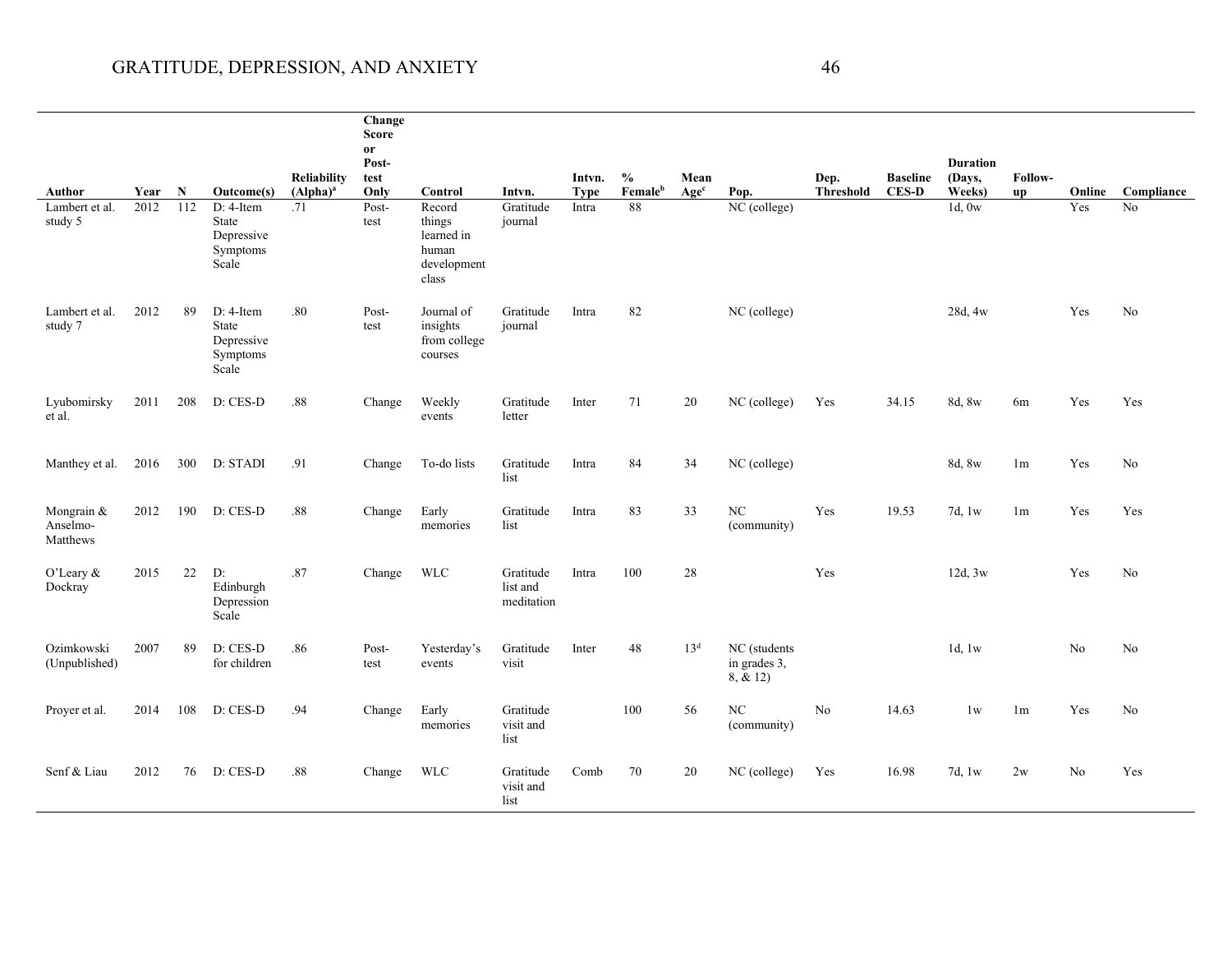|                          |      |     |                                     |                            | Change<br><b>Score</b><br><sub>or</sub> |                                  |                                                  |                       |                                      |                          |                                                                     |                          |                                 |                                     |                |                |                |
|--------------------------|------|-----|-------------------------------------|----------------------------|-----------------------------------------|----------------------------------|--------------------------------------------------|-----------------------|--------------------------------------|--------------------------|---------------------------------------------------------------------|--------------------------|---------------------------------|-------------------------------------|----------------|----------------|----------------|
| Author                   | Year | N   | Outcome(s)                          | Reliability<br>$(Alpha)^a$ | Post-<br>test<br>Only                   | Control                          | Intvn.                                           | Intvn.<br><b>Type</b> | $\frac{0}{0}$<br>Female <sup>b</sup> | Mean<br>Age <sup>c</sup> | Pop.                                                                | Dep.<br><b>Threshold</b> | <b>Baseline</b><br><b>CES-D</b> | <b>Duration</b><br>(Days,<br>Weeks) | Follow-<br>up  | Online         | Compliance     |
| Sergeant &<br>Mongrain   | 2011 | 514 | D: CES-D                            | .88                        | Change                                  | Early<br>memories                | Gratitude<br>list                                | Intra                 | 81                                   | 34                       | NC<br>(community)                                                   | Yes                      | 21.40                           | 7d, 1w                              | 1 <sub>m</sub> | Yes            | Yes            |
| Smullen<br>(Unpublished) | 2012 | 35  | D: Geriatric<br>Depression<br>Scale |                            | Post-<br>test                           | Yesterday's<br>events            | Gratitude<br>journal                             | Intra                 | 80                                   | 69                       | NC<br>(community)                                                   |                          |                                 | 12d, 6w                             |                | N <sub>o</sub> | No             |
| Southwell &<br>Gould     | 2017 | 109 | A, D:<br>DASS-42                    | .84, .91                   | Change                                  | <b>WLC</b>                       | Gratitude<br>list                                | Intra                 | 88                                   | 34                       | C (current<br>diagnosis of<br>anxiety or<br>depressive<br>disorder) | Yes                      |                                 | 9d, 3w                              |                | Yes            | Yes            |
| Timmons &<br>Ekas        | 2018 | 64  | D: CES-D                            | .90                        | Change                                  | Previous<br>week's<br>activities | Gratitude<br>letter                              | Inter                 | 100                                  | 40                       | NC (mothers<br>of children<br>with ASD)                             | Yes                      | 20.80                           | 8d, 8w                              | 1 <sub>m</sub> | Yes            | N <sub>o</sub> |
| Toepfer et al.           | 2012 | 183 | D: CES-<br>D10                      | .88                        | Change                                  | <b>WLC</b>                       | Gratitude<br>Visit                               | Inter                 | 86                                   | 26                       | NC (college)                                                        | Yes                      |                                 | 3d, 3w                              |                | No             | No             |
| Watkins et al.           | 2008 | 86  | A: IES-R                            | .95                        | Change                                  | Tomorrow's<br>Plans              | Gratitude<br>journal for<br>unpleasant<br>memory | Intra                 |                                      |                          | NC (college)                                                        |                          |                                 | 3d, 1w                              | 1w             | Yes            | N <sub>o</sub> |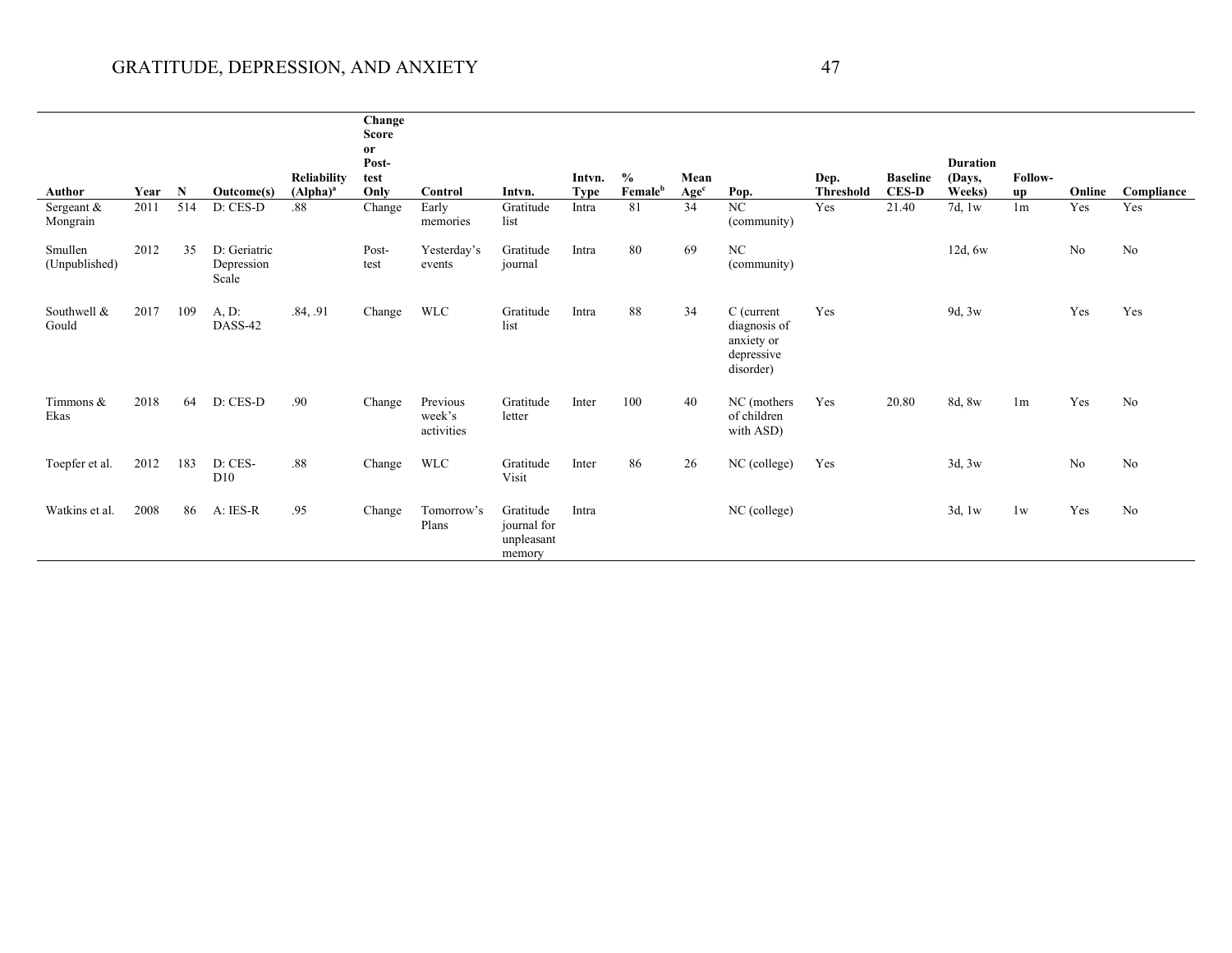| Author               | Year | N  | Outcome(s) | <b>Reliability</b><br>$(Alpha)^a$ | Change<br>Score<br><sub>or</sub><br>Post-<br>test<br>Only | Control                       | Intvn.            | Intvn.<br>Type | $\%$<br>Female <sup>b</sup> | Mean<br>Age <sup>c</sup> | Pop.         | Dep.<br>Threshold | <b>Baseline</b><br><b>CES-D</b> | <b>Duration</b><br>(Days,<br>Weeks) | <b>Follow-</b><br><b>up</b> | Online | Compliance |
|----------------------|------|----|------------|-----------------------------------|-----------------------------------------------------------|-------------------------------|-------------------|----------------|-----------------------------|--------------------------|--------------|-------------------|---------------------------------|-------------------------------------|-----------------------------|--------|------------|
| Watkins et al.       | 2015 | 87 | D: CES-D   | .88                               | Change                                                    | Daily<br>semantic<br>memories | Gratitude<br>list | Intra          | 71                          |                          | NC (college) | No                | 14.78                           | 7d, $1w$                            | 5w                          | No     | No         |
| Wolfe &<br>Patterson | 2017 | 80 | D: CES-D   | .91                               | Change                                                    | <b>WLC</b>                    | Gratitude<br>list | Intra          | 100                         | 20                       | NC (college) |                   |                                 | $14d$ , $2w$                        |                             | Yes    | Yes        |

*Note.* Blank cells indicate data was either not reported in the study or it is not-applicable; Unpublished = unpublished thesis or dissertation; N = combined sample size for experimental and control groups; D = Depression; A = Anxiety; WLC = waitlist control; Intvn. = intervention; Intra = intrapersonal; Inter = interpersonal; Comb = combined inter  $\&$  intrapersonal; Pop. = type of study population;  $NC = non-clinical$ ;  $C = clinical$ ; Dep. Threshold = whether combined sample met recommended threshold for clinically significant depressive symptoms; Baseline CES-D = average baseline depressive symptoms for combined sample, 20-item measure only;  $d = days$ ;  $w = weeks$ ;  $m = months$ ; Compliance = whether the authors reported a compliance or adherence check; DASS-21 = Depression Anxiety Stress Scales; CES-D = Center for Epidemiological Studies Depression Scale; CES-D10 = 10 item version of the Center for Epidemiological Studies Depression Scale; PSWQ = Penn State Worry Questionnaire; PHQ-9 = Patient Health Questionnaire-9; IES-R = Impact of Event Scale Revised; HADS = Hospital Anxiety and Depression Scale; STADI = State-Trait-Anxiety-Depression Inventory.

<sup>a</sup> If the authors reported both an anxiety and a depression reliability for a scale (e.g., the DASS-21), the anxiety reliability is listed first. b,c Values are rounded to the nearest whole integer.

<sup>d</sup> Study did not report overall mean age, so mean age was estimated based on sample sizes and typical ages for students in grades 3, 8, and 12 (9, 14, and 18 years old, respectively).

<sup>e</sup> Study had multiple intervention groups with different durations. Therefore, study duration was not included.

<sup>f</sup> The HADS assesses depression and anxiety simultaneously, therefore this study was only included in the overall meta-analysis.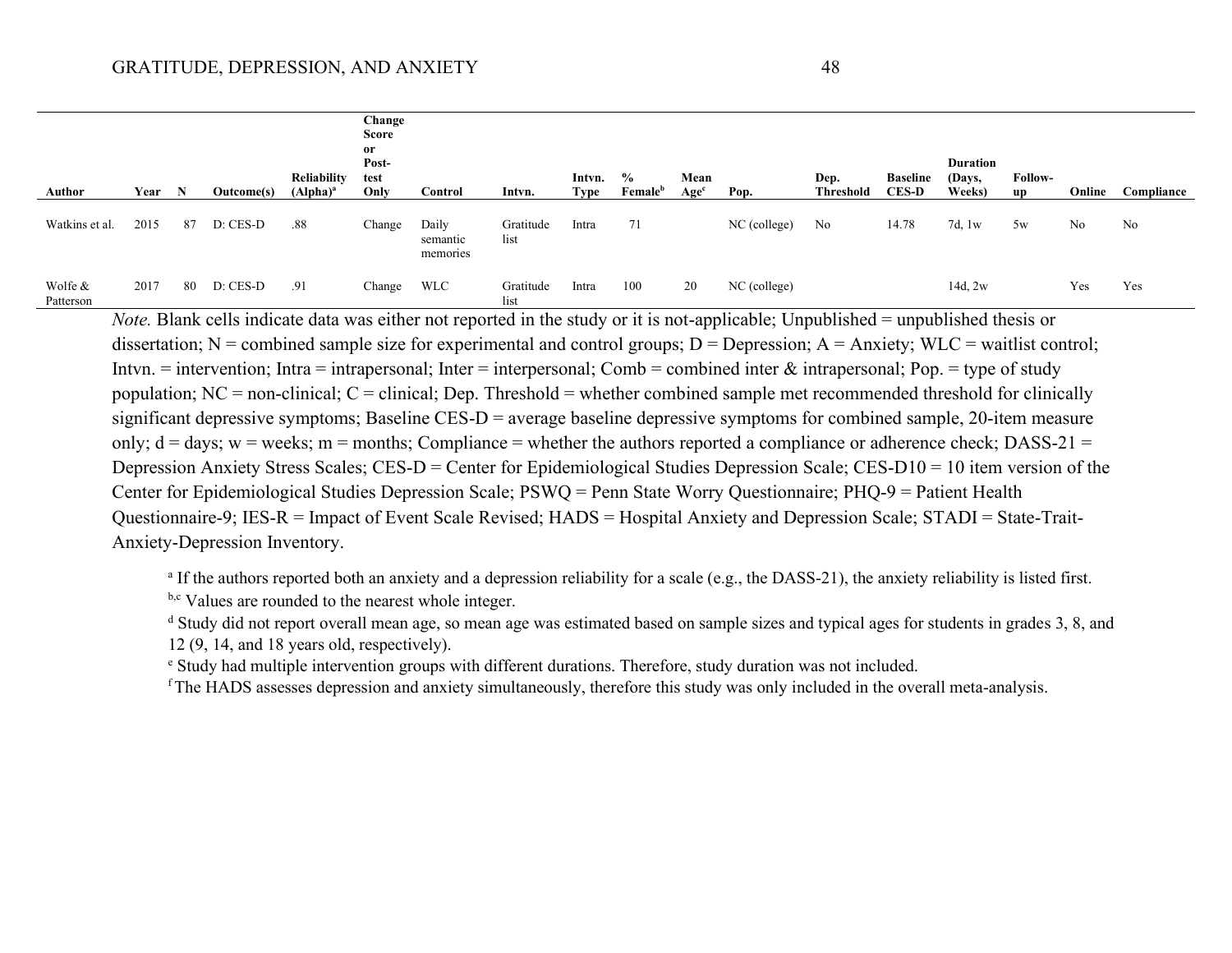### Table 2

*Weights and Effect Sizes of Included Studies for the Overall Meta-Analysis at Post-Test*

| <b>Study Author(s)</b>               | Weight   | Hedges' g |
|--------------------------------------|----------|-----------|
| Booker & Dunsmore                    | 3.80%    | $-0.45$   |
| Cheng, Tsui, & Lam                   | 3.09%    | $-0.64$   |
| Gander et al.                        | 4.59%    | $-0.12$   |
| Gavian                               | 4.65%    | $-0.09$   |
| <b>Geraghty Dissertation Study 4</b> | 4.25%    | $-0.31$   |
| Geraghty, Wood, & Hyland             | $3.41\%$ | $-1.64$   |
| Harbaugh & Vasey                     | 3.84%    | 0.07      |
| Jackowska et al.                     | $3.41\%$ | $-0.35$   |
| Kerr, O'Donovan, & Pepping           | $2.27\%$ | $-0.34$   |
| Ki                                   | $4.20\%$ | $-0.96$   |
| Lambert, Fincham, & Stillman Study 5 | $3.87\%$ | $-0.36$   |
| Lambert, Fincham, & Stillman Study 7 | $3.35\%$ | $-0.16$   |
| Lyubomirsky et al.                   | $4.65\%$ | $-0.02$   |
| Manthey, Vehreschild, & Renner       | $5.00\%$ | $-0.22$   |
| Mongrain & Anselmo-Matthews          | 4.49%    | $-0.21$   |
| O'Leary & Dockray                    | $1.43\%$ | $-0.28$   |
| Ozimkowski                           | $3.56\%$ | $-0.06$   |
| Proyer et al.                        | $3.62\%$ | $-0.12$   |
| Senf & Liau                          | $3.32\%$ | $-0.19$   |
| Sergeant & Mongrain                  | 5.34%    | $-0.05$   |
| Smullen                              | 2.19%    | 0.02      |
| Southwell & Gould                    | $4.07\%$ | $-0.20$   |
| Timmons & Ekas                       | 2.86%    | $-0.33$   |
| Toepfer, Cichy, & Peters             | 4.44%    | $-0.30$   |
| Watkins et al.                       | $3.47\%$ | $-0.04$   |
| Watkins, Uhder, & Pichinevskiy       | $3.53\%$ | $-0.05$   |
| Wolfe & Patterson                    | 3.32%    | $-0.60$   |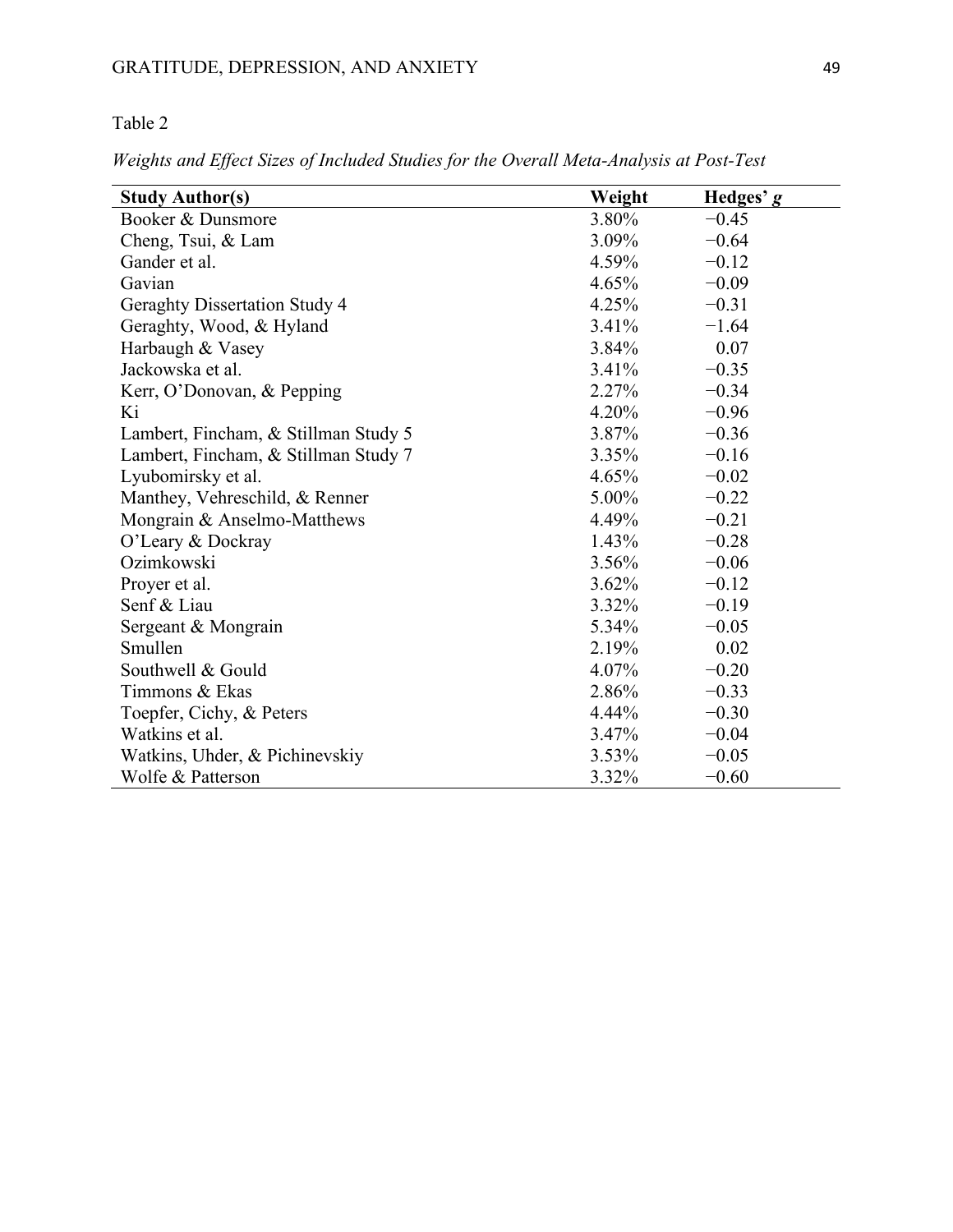#### Table 3

#### *Main Effects of Meta-Analysis*

| Outcome                    | K              | N        | Hedges' $g$ [95% CI]                   | SE(p)          | <b>Heterogeneity Test</b>                |
|----------------------------|----------------|----------|----------------------------------------|----------------|------------------------------------------|
| Post-test                  |                |          |                                        |                |                                          |
| Depression                 |                | 24 3,400 | $-0.23$ [ $-0.33$ , $-0.13$ ]          | 0.05 (p < .01) | $\tau^2$ = 0.02, Q (23) = 39.36, p = .02 |
| Anxiety                    | 5 <sup>5</sup> |          | 508 $-0.52$ [-1.11, 0.08]              | $0.30 (p=.09)$ | $\tau^2$ = 0.41, Q (4) = 40.20, p < .01  |
| Overall                    |                |          | 27 3,675 $-0.29$ [ $-0.41$ , $-0.16$ ] | 0.06 (p < .01) | $\tau^2$ = 0.07, Q (26) = 80.05, p < .01 |
| <b>Post-test (outliers</b> |                |          |                                        |                |                                          |
| excluded) <sup>a</sup>     |                |          |                                        |                |                                          |
| Depression                 |                |          | 23 3,239 $-0.17$ $[-0.24, -0.10]$      | 0.04 (p < .01) | $\tau^2$ = 0.00, Q (22) = 18.27, p = .69 |
| Anxiety                    | $\overline{4}$ |          | 400 -0.16 [ $-0.38, 0.05$ ]            | 0.11 $(p=.13)$ | $\tau^2 = 0.01, Q(3) = 3.37, p = .34$    |
| Overall                    |                |          | 25 3,406 $-0.18$ $[-0.25, -0.11]$      | 0.04 (p < .01) | $\tau^2$ = 0.00, Q (24) = 19.49, p = .73 |
| <b>Follow-up</b>           |                |          |                                        |                |                                          |
| Depression                 |                |          | 12 2,232 $-0.24$ $[-0.35, -0.12]$      | 0.06 (p < .01) | $\tau^2$ = 0.01, Q (11) = 17.19, p = .10 |
| Overall                    |                |          | 13 2,318 $-0.23$ $[-0.34, -0.12]$      | 0.06 (p < .01) | $\tau^2$ = 0.01, Q (12) = 18.33, p = .11 |
| <b>Follow-up (outlier</b>  |                |          |                                        |                |                                          |
| excluded) <sup>b</sup>     |                |          |                                        |                |                                          |
| Depression                 |                |          | 11 2,164 $-0.20$ $[-0.29, -0.11]$      | 0.05 (p < .01) | $\tau^2$ = 0.00, Q (10) = 10.67, p = .38 |
| Overall                    |                |          | 12 2,250 $-0.19$ $[-0.28, -0.10]$      | 0.05 (p < .01) | $\tau^2$ = 0.00, Q (11) = 11.62, p = .39 |

*Note.*  $K$  = number of studies included in analysis. An independent follow-up analysis was not conducted for anxiety, as there were only  $\overline{2}$  studies assessing anxiety with follow-up data.

<sup>a</sup> Outliers were Geraghty, Wood, & Hyland (2010) for anxiety and Ki (2009) for depression.

<sup>b</sup> Outlier was Cheng, Tsui, & Lam (2015) for depression.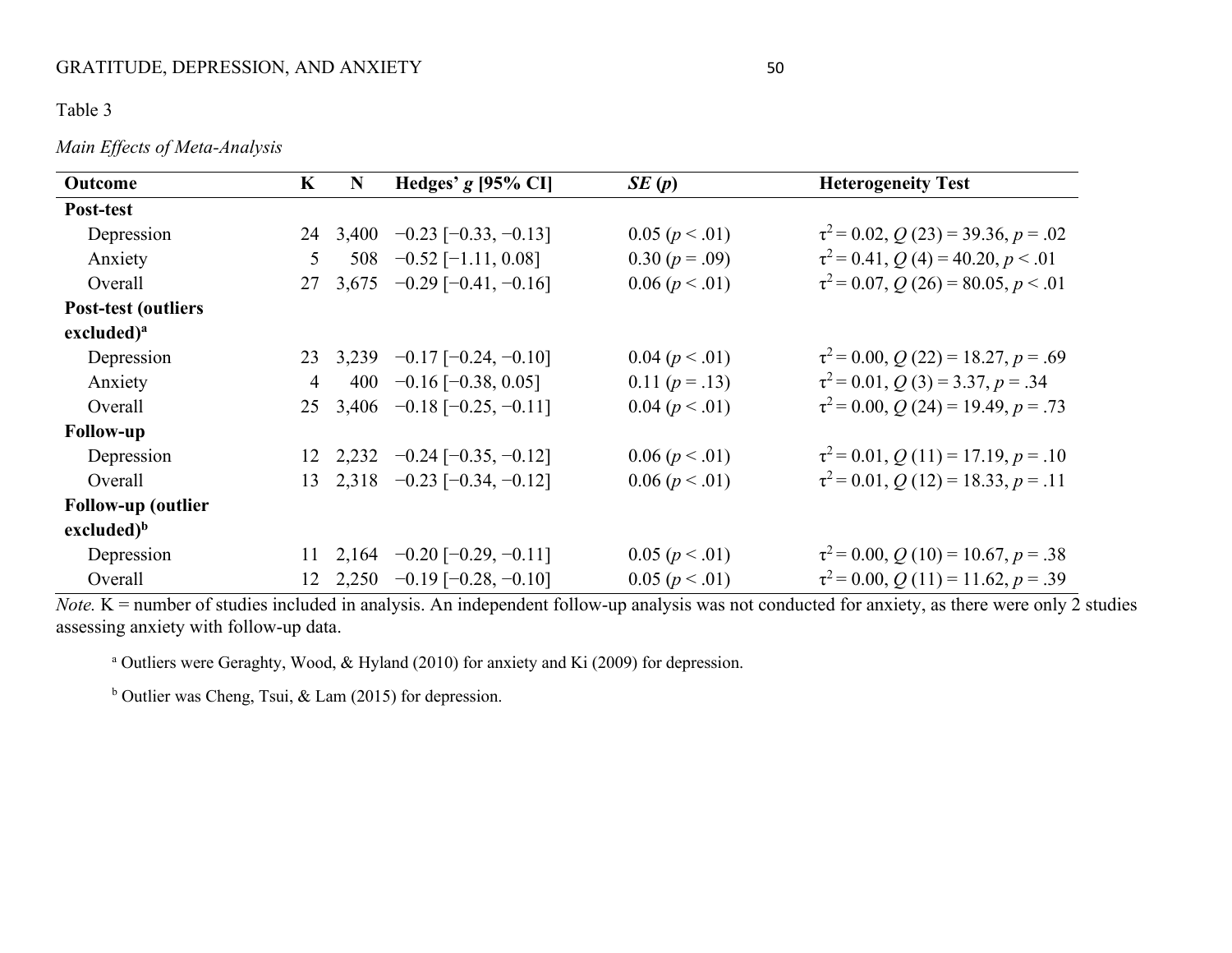## GRATITUDE, DEPRESSION, AND ANXIETY 51

## Table 4

# *Meta-Regression Analyses*

| <b>Timepoint</b> | <b>Moderator</b>      | K (with subgroups) $\&$<br><b>Total N</b> | <b>Test of Moderation</b>             | Subgroup Hedges' $g(SE)$ , $p$                              |
|------------------|-----------------------|-------------------------------------------|---------------------------------------|-------------------------------------------------------------|
| Post-test        | Control group         | $27 (N = 3,675)$                          | $b = -0.32$ , $SE = 0.13$ , $p = .01$ | <sup>†</sup> Active $g = -0.18$ (0.06), $p < .01$           |
|                  |                       | Active = $18$<br>$WLC = 9$                |                                       | WLC $g = -0.51$ (0.15), $p < .01$                           |
|                  | Type of intervention  | $25 (N = 3,232)$<br>Interpersonal $=$ 4   | $Q(2) = 0.80, p = .67$                | <sup>†</sup> Interpersonal $g = -0.15$ (0.09), $p =$<br>.08 |
|                  |                       | Intrapersonal $= 19$<br>Combined $= 2$    |                                       | Intrapersonal $g = -0.34$ (0.09), $p <$<br>.01              |
|                  |                       |                                           |                                       | Combined $g = -0.27$ (0.16), $p = .09$                      |
|                  | Online implementation | $27 (N = 3,675)$<br>Online = $20$         | $b = 0.13$ , $SE = 0.15$ , $p = .41$  | <sup>†</sup> Online g = -0.32 (0.08), $p < .01$             |
|                  |                       | Offline = $7$                             |                                       | Offline $g = -0.20$ (0.08), $p = .02$                       |
|                  | Publication status    | $27 (N = 3,675)$<br>Published $= 22$      | $b = -0.03$ , $SE = 0.16$ , $p = .85$ | <sup>†</sup> Published $g = -0.28$ (0.07), $p < .01$        |
|                  |                       | Not published $= 5$                       |                                       | Not published $g = -0.30$ (0.19), $p =$<br>.11              |
|                  | Depressive symptoms   | $18 (N = 2,695)$                          | $b = -0.11$ , $SE = 0.14$ , $p = .46$ | Met $g = -0.26$ (0.08), $p < .01$                           |
|                  | threshold             | $Met = 13$<br>Not met $= 5$               |                                       | <sup>†</sup> Not met g = -0.14 (0.10), p = .16              |
|                  | <b>Baseline CES-D</b> | $10(N = 1,798)$                           | $b = 0.00$ , $SE = 0.01$ , $p = .74$  |                                                             |
|                  | Year of publication   | $27 (N = 3,675)$                          | $b = 0.00$ , $SE = 0.02$ , $p = .86$  |                                                             |
|                  | Percentage female     | $26 (N = 3,589)$                          | $b = 0.00$ , $SE = 0.01$ , $p = .95$  |                                                             |
|                  | Mean age              | $20 (N = 2,817)$                          | $b = 0.00$ , $SE = 0.01$ , $p = .96$  |                                                             |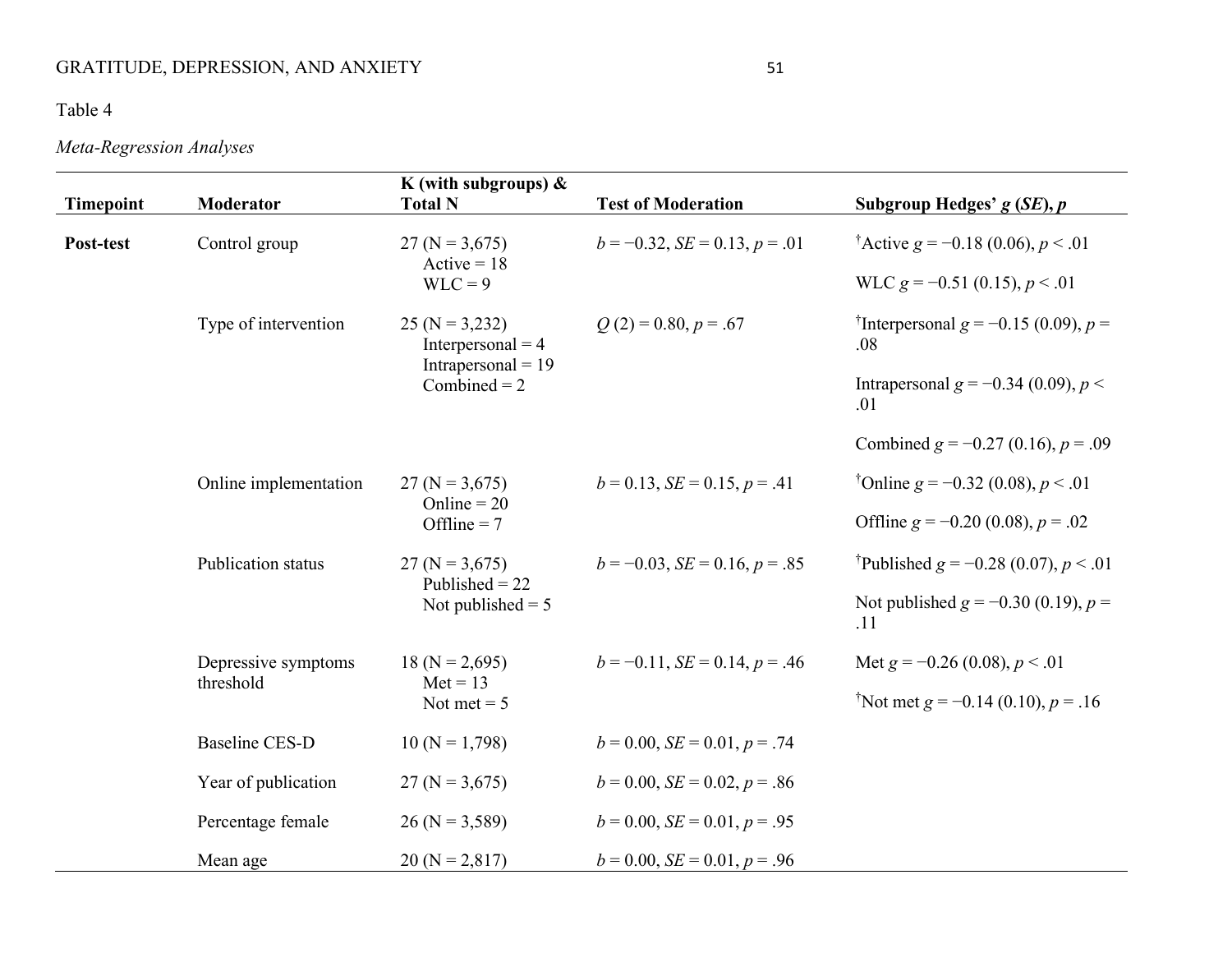# GRATITUDE, DEPRESSION, AND ANXIETY 52

| <b>Timepoint</b> | Moderator                       | K (with subgroups) $\&$<br><b>Total N</b>                   | <b>Test of Moderation</b>             | Subgroup Hedges' $g(SE)$ , $p$                          |
|------------------|---------------------------------|-------------------------------------------------------------|---------------------------------------|---------------------------------------------------------|
|                  | Duration (days)                 | $25 (N = 3,232)$                                            | $b = -0.01$ , $SE = 0.01$ , $p = .50$ |                                                         |
|                  | Duration (weeks)                | $26 (N = 3,563)$                                            | $b = 0.00$ , $SE = 0.03$ , $p = .96$  |                                                         |
|                  | Compliance check                | $27 (N = 3,675)$                                            | $b = 0.18$ , $SE = 0.12$ , $p = .15$  | <sup>†</sup> No g = -0.38 (0.13), p < .01               |
|                  |                                 | $No = 13$<br>$Yes = 14$                                     |                                       | Yes $g = -0.18$ (0.05), $p < .01$                       |
|                  | Risk of bias (summary<br>score) | $27 (N = 3,675)$                                            | $b = -0.02$ , $SE = 0.05$ , $p = .71$ |                                                         |
|                  | Risk of bias (categorical       | $27 (N = 3,675)$                                            | $Q(2) = 0.83, p = .66$                | <sup>†</sup> Low $g = -0.23$ (0.07), $p < .01$          |
|                  | risk)                           | $Low = 7$<br>Medium $= 13$                                  |                                       | Medium $g = -0.35$ (0.14), $p < .01$                    |
|                  |                                 | $High = 7$                                                  |                                       | High $g = -0.20$ (0.06), $p < .01$                      |
| <b>Follow-up</b> | Control group                   | $13 (N = 2,318)$                                            | $b = -0.48$ , $SE = .14$ , $p < .01$  | <sup>†</sup> Active g = -0.16 (0.05), $p < .01$         |
|                  |                                 | $Active = 10$<br>$WLC = 3$                                  |                                       | WLC $g = -0.63$ (0.13), $p < .01$                       |
|                  | Type of intervention            | 11 ( $N = 1,875$ )<br>Interpersonal $= 2$                   | $Q(2) = 1.18, p = .55$                | <sup>†</sup> Interpersonal g = -0.25 (0.12), p =<br>.04 |
|                  |                                 | Intrapersonal = $8$<br>Combined $= 1$                       |                                       | Intrapersonal $g = -0.24$ (0.08), $p <$<br>.01          |
|                  |                                 |                                                             |                                       | Combined = $N/A$                                        |
|                  | Online implementation           | $13 (N = 2,318)$                                            | $b = -0.10$ , $SE = .19$ , $p = .62$  | <sup>†</sup> Online g = -0.22 (0.06), $p < .01$         |
|                  |                                 | Online = $11$<br>Offline $= 2$                              |                                       | Offline $g = -0.32$ (0.22), $p = .14$                   |
|                  | Publication status              | $13 (N = 2,318)$<br>Published $= 12$<br>Not published $= 1$ | N/A                                   | N/A                                                     |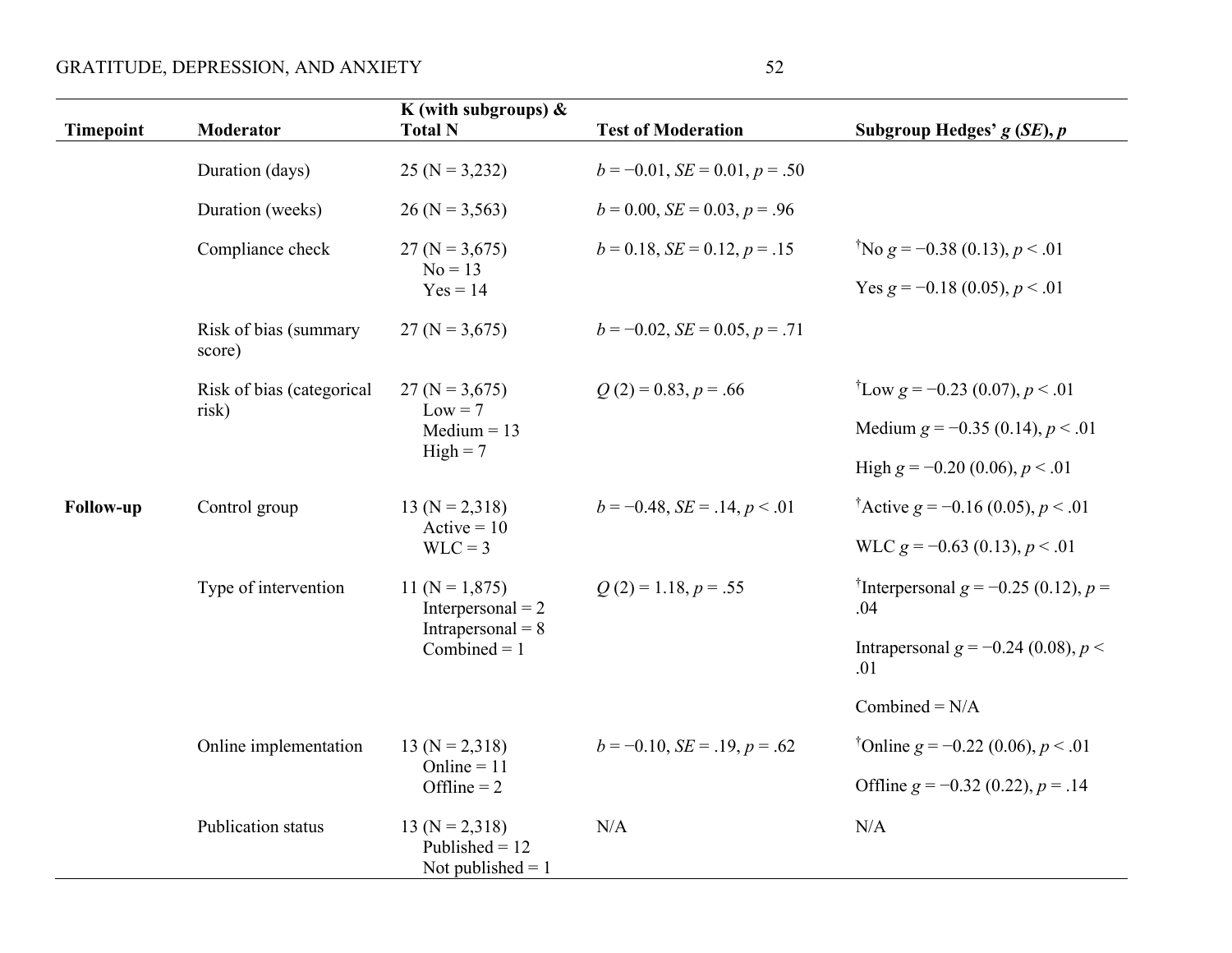| <b>Timepoint</b> | Moderator                        | K (with subgroups) $\&$<br><b>Total N</b>      | <b>Test of Moderation</b>             | Subgroup Hedges' $g(SE)$ , $p$                                                      |
|------------------|----------------------------------|------------------------------------------------|---------------------------------------|-------------------------------------------------------------------------------------|
|                  | Depressive symptoms<br>threshold | $11 (N = 1,931)$<br>$Met = 7$<br>Not met $= 4$ | $b = 0.10$ , $SE = 0.15$ , $p = .49$  | Met $g = -0.21$ (0.07), $p < .01$<br><sup>†</sup> Not met g = -0.34 (0.15), p = .03 |
|                  | <b>Baseline CES-D</b>            | $9(N = 1,603)$                                 | $b = -0.01$ , $SE = 0.01$ , $p = .40$ |                                                                                     |
|                  | Year of publication              | $13 (N = 2,318)$                               | $b = -0.04$ , $SE = 0.02$ , $p = .06$ |                                                                                     |
|                  | Percentage female                | $12 (N = 2,232)$                               | $b = 0.01$ , $SE = 0.01$ , $p = .07$  |                                                                                     |
|                  | Mean age                         | $9(N = 1,903)$                                 | $b = 0.01$ , $SE = 0.01$ , $p = .08$  |                                                                                     |
|                  | Duration (days)                  | 11 ( $N = 1,875$ )                             | $b = 0.00$ , $SE = 0.05$ , $p = .94$  |                                                                                     |
|                  | Duration (weeks)                 | $12 (N = 1,983)$                               | $b = -0.01$ , $SE = 0.02$ , $p = .70$ |                                                                                     |
|                  | Compliance check                 | $13 (N = 2,318)$<br>$No = 4$                   | $b = -0.10$ , $SE = 0.13$ , $p = .44$ | <sup>†</sup> No g = -0.17 (0.09), p = .05                                           |
|                  |                                  | $Yes = 9$                                      |                                       | Yes $g = -0.27$ (0.08), $p < .01$                                                   |
|                  | Risk of bias (summary<br>score)  | $13 (N = 2,318)$                               | $b = -0.01$ , $SE = 0.05$ , $p = .87$ |                                                                                     |
|                  | Risk of bias (categorical        | $13 (N = 2,318)$                               | $Q(2) = 0.21, p = .90$                | <sup>†</sup> Low g = -0.26 (0.16), p = .11                                          |
|                  | risk)                            | $Low = 4$<br>Medium $=$ 4                      |                                       | Medium $g = -0.23$ (0.07), $p < .01$                                                |
|                  |                                  | $High = 5$                                     |                                       | High $g = -0.21$ (0.09), $p = .02$                                                  |

*Note.* All analyses were performed using the overall aggregated effect size, except for depressive symptoms threshold and baseline CES-D, for which the depression-specific effect size was used. N/A = test was not applicable. K = number of studies included in analysis, with subgroup if applicable;  $b =$ unstandardized regression coefficient for meta-regression; WLC = waitlist control; Depression threshold = whether combined sample met recommended threshold for clinically significant depressive symptoms; Baseline CES-D = average baseline depressive symptoms for combined sample, 20-item measure only;  $\dagger$  = reference group for categorical moderator in meta-regression. Subgroup Hedges' *g* is listed only for categorical moderators.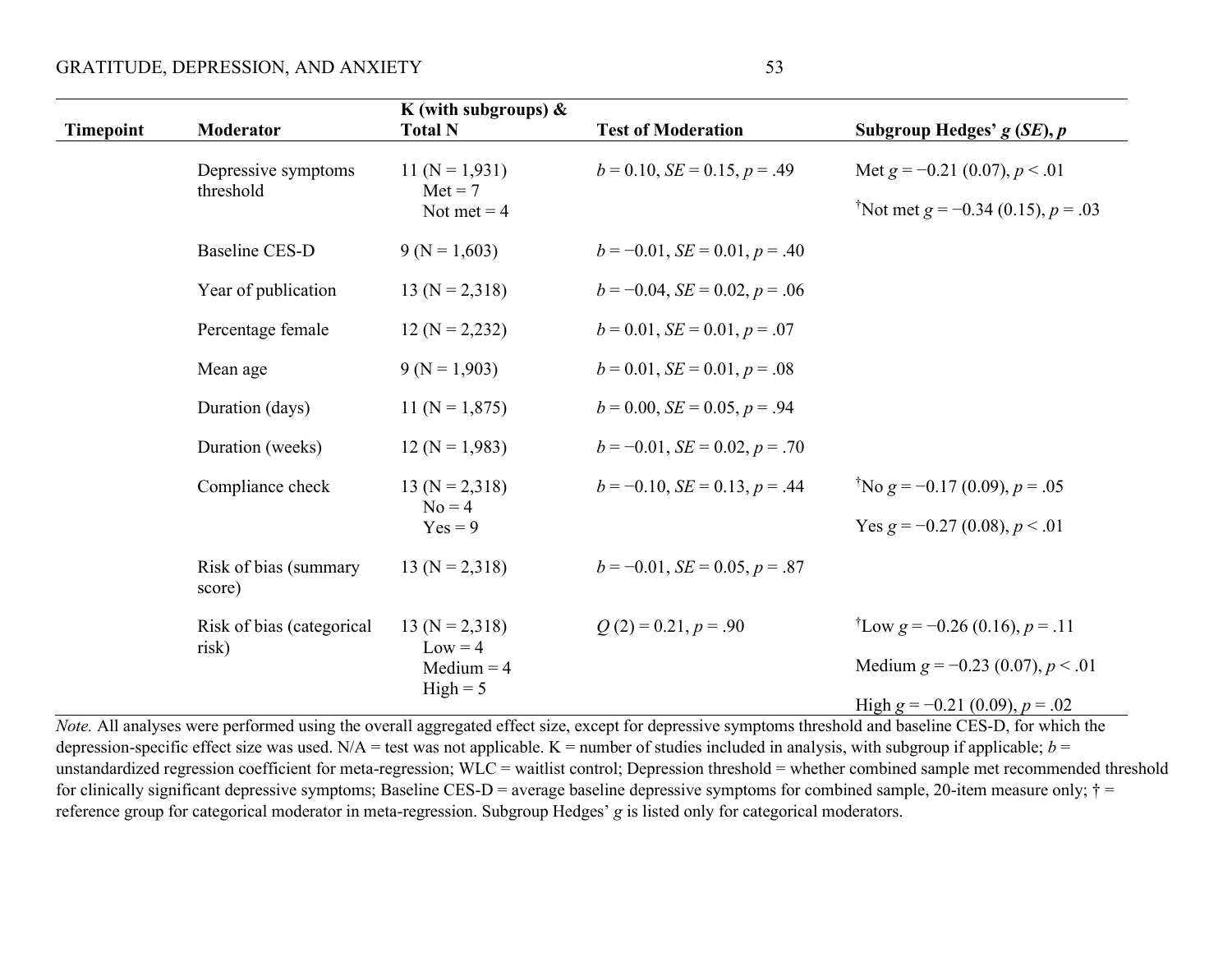

**Fig 1** Flowchart of the study inclusion process. Template adapted from "The CONSORT statement: revised recommendations for improving the quality of reports of parallel-group randomised trials," by D. Moher, K. Schulz, and D. Altman, 2001, *Lancet*, 357, p. 1193. Journals publishing the original CONSORT flowchart have waived copyright protection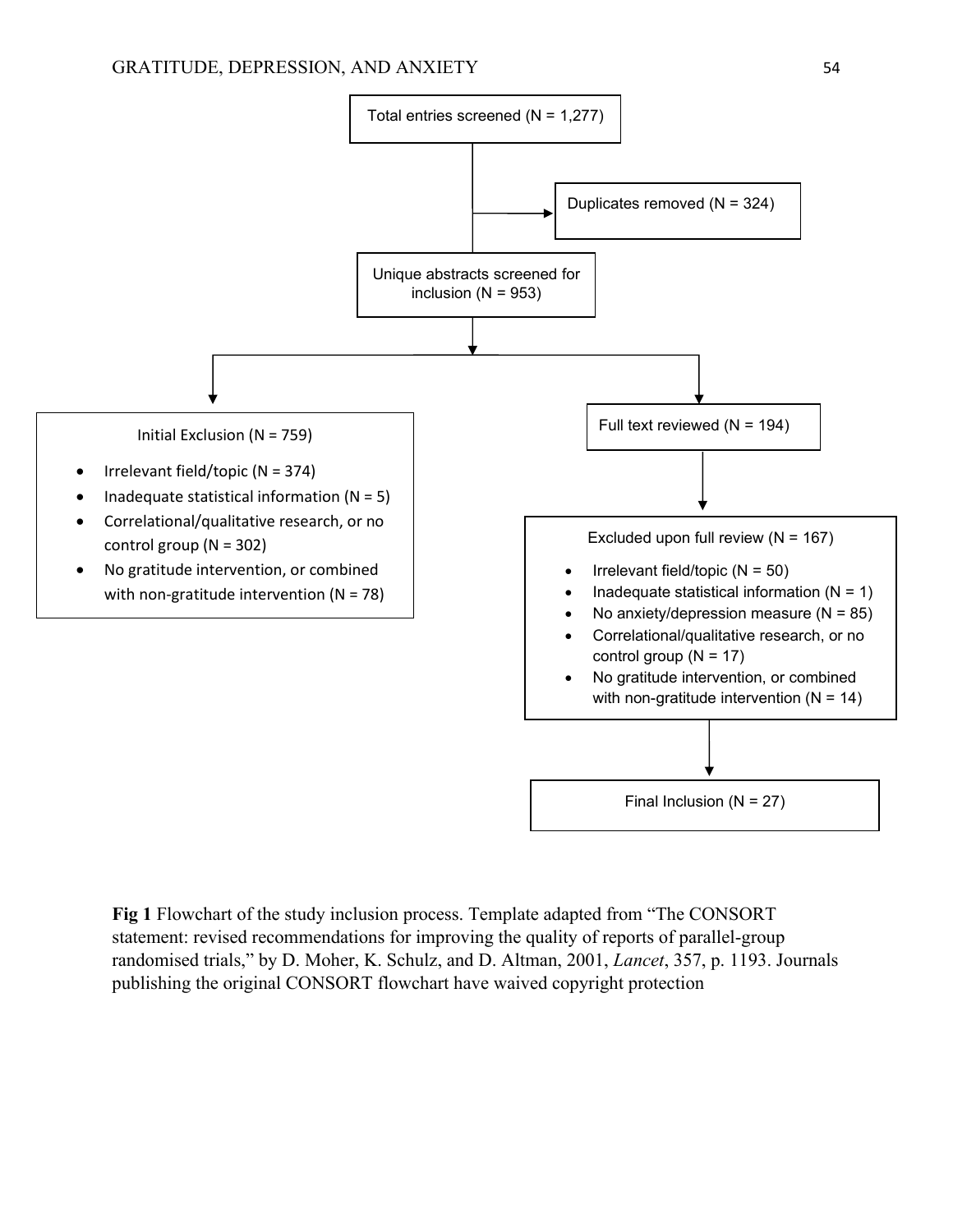

**Fig 2** Forest plot of included studies for overall post-test analysis. Squares are individual effect sizes with their corresponding 95% CI indicated by the horizontal lines. The diamond is the overall 95% CI for all studies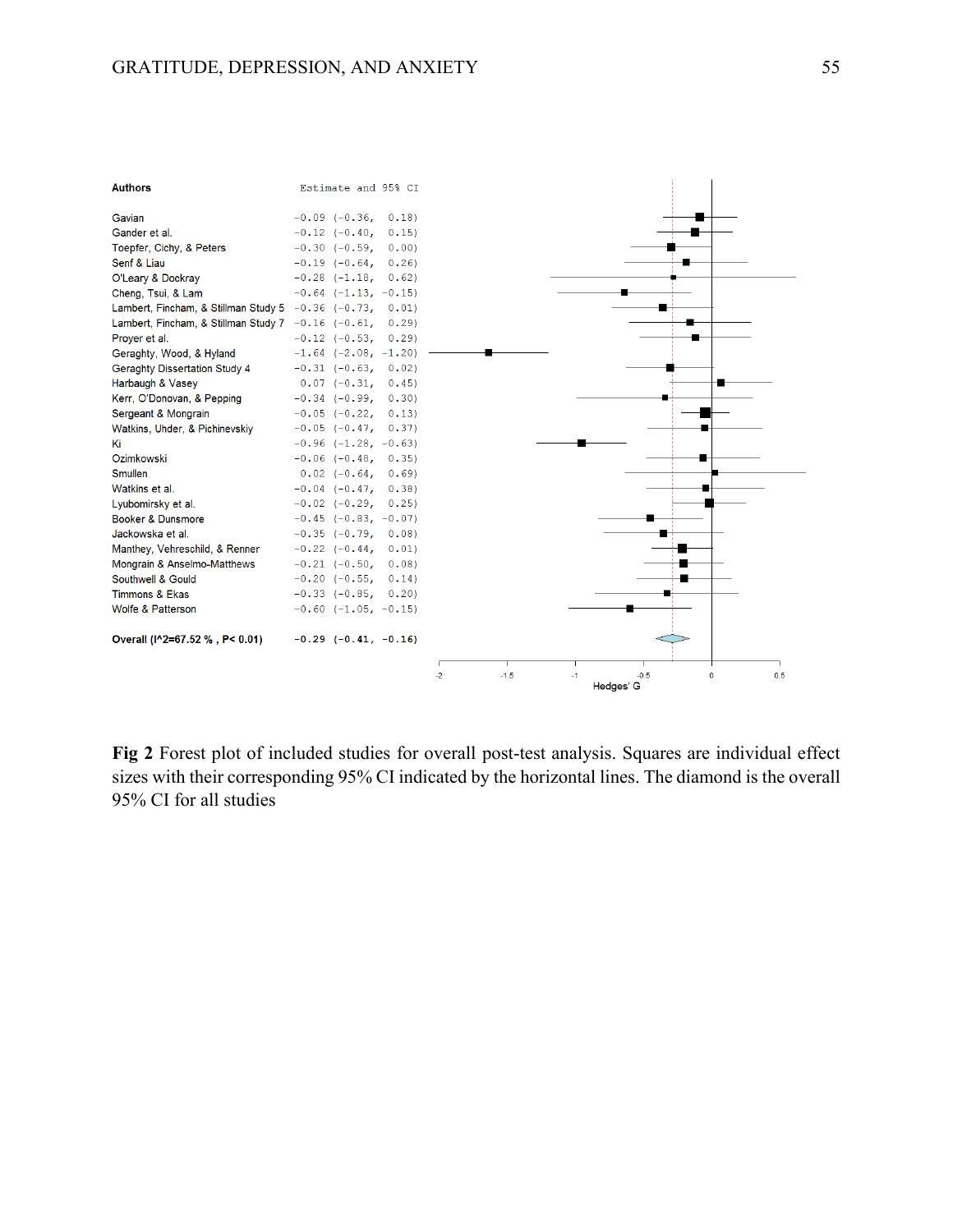

**Fig 3** Forest plot of included studies for depression post-test analysis. Squares are individual effect sizes with their corresponding 95% CI indicated by the horizontal lines. The diamond is the overall 95% CI for all studies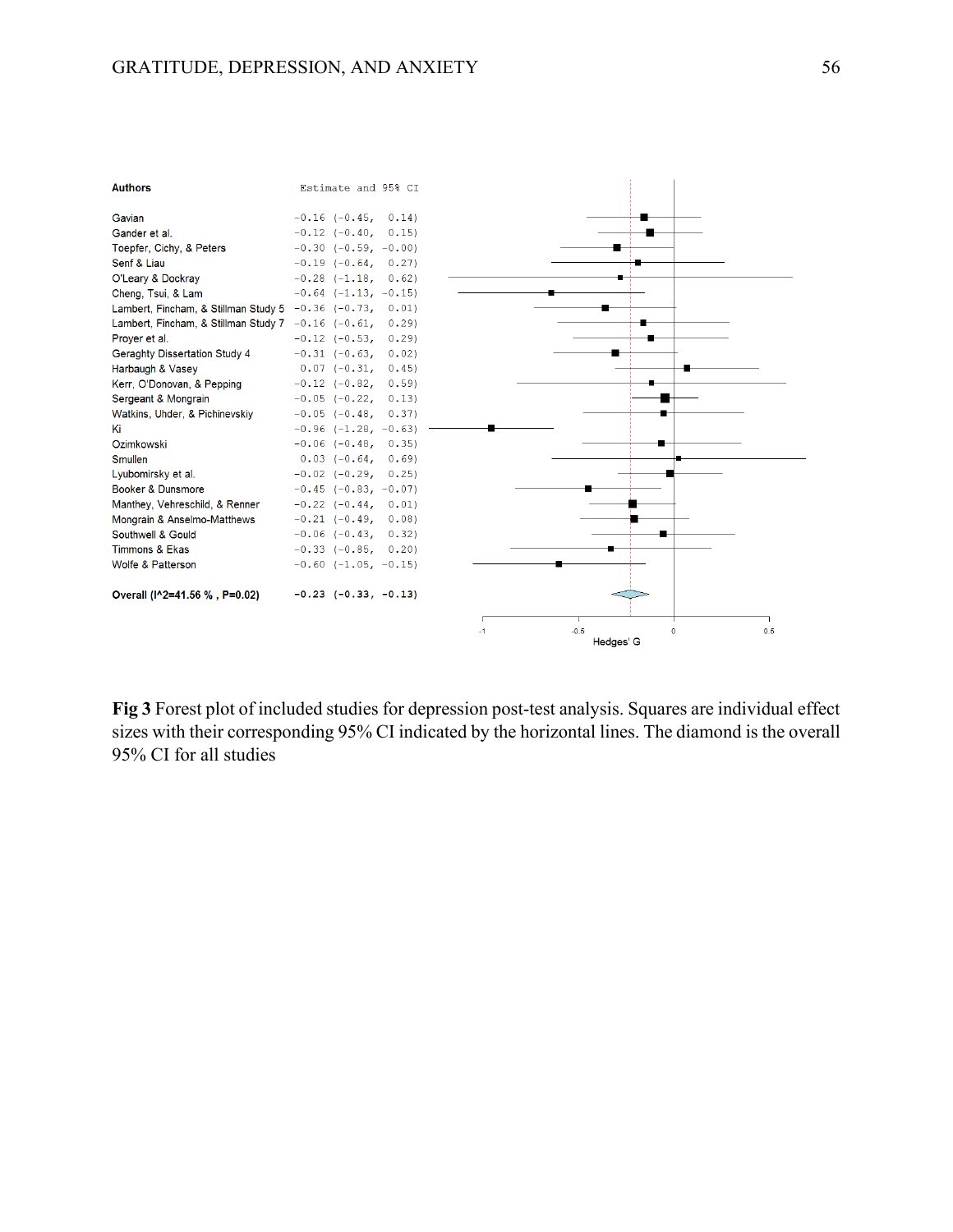

**Fig 4** Forest plot of included studies for anxiety post-test analysis. Squares are individual effect sizes with their corresponding 95% CI indicated by the horizontal lines. The diamond is the overall 95% CI for all studies